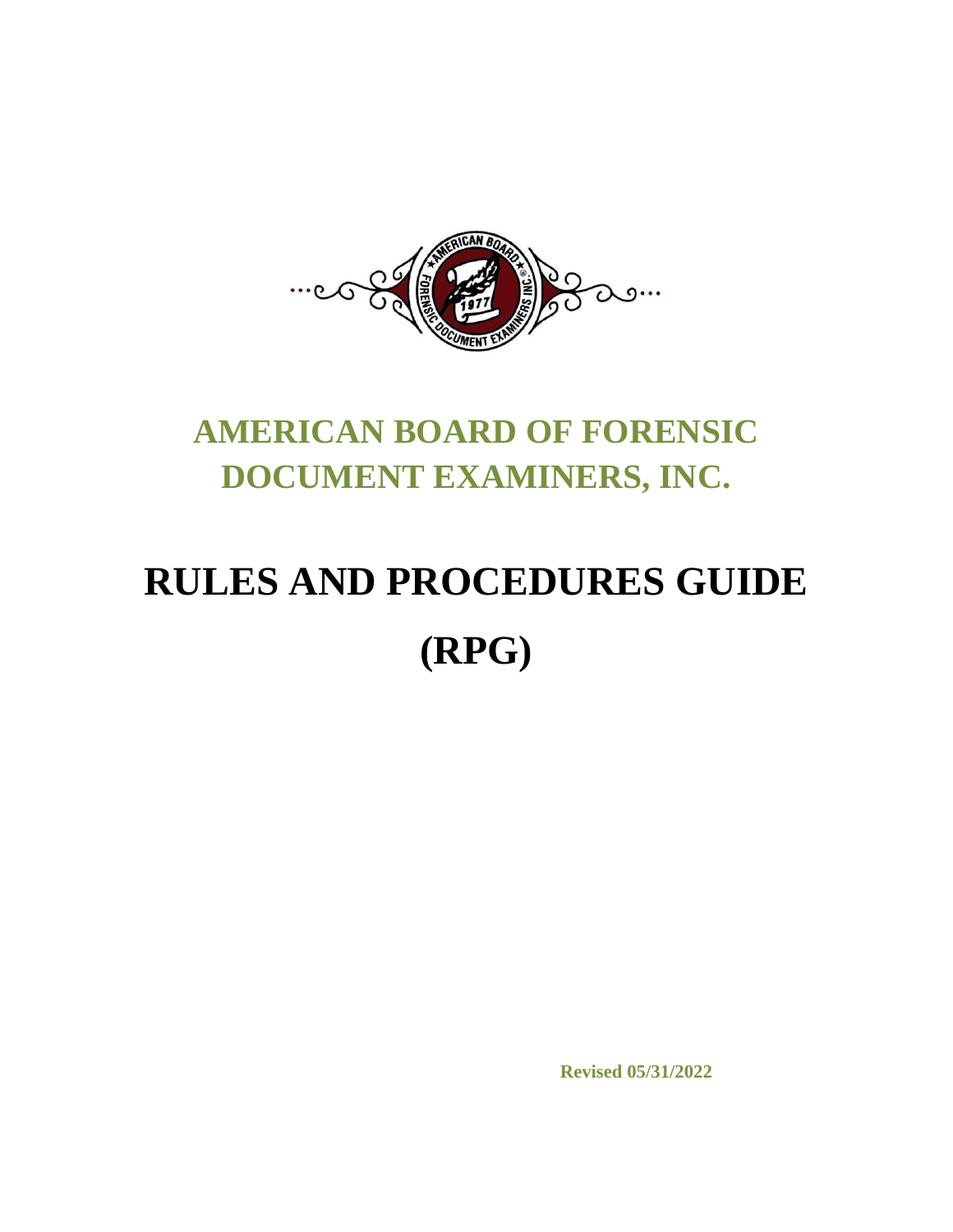

# **TABLE OF CONTENTS**

#### **SECTION I BACKGROUND, FUNCTIONS, AND PURPOSES** 7

#### **SECTION II BYLAWS**

| Article I   | Definitions                           | 8  |
|-------------|---------------------------------------|----|
| Article II  | Name and Purposes                     |    |
|             | 1. Name                               | 8  |
|             | $2.$ Logo                             | 8  |
|             | 3. Purposes                           | 9  |
| Article III | <b>Sponsors</b>                       |    |
|             | 1. Founding Sponsors                  | 9  |
|             | 2. Other Sponsors                     | 9  |
|             | 3. Termination of Sponsorship         | 9  |
|             | 4. Responsibility of Sponsors         | 10 |
| Article IV  | <b>Offices</b>                        |    |
|             | 1. Office of Record                   | 10 |
|             | 2. Other Offices                      | 10 |
| Article V   | <b>Officers</b>                       |    |
|             | 1. Officers of the Board              | 10 |
|             | 2. Officers of the Board of Directors | 10 |
|             | 3. Functions and Duties               | 10 |
| Article VI  | <b>Board of Directors</b>             |    |
|             | 1. Authority                          | 11 |
|             | 2. Composition                        | 11 |
|             | 3. Qualifications of Directors        | 11 |
|             | 4. Duties and Functions               | 11 |
| Article VII | <b>Executive Committee</b>            |    |
|             | 1. Composition                        | 12 |
|             | 2. Authority                          | 12 |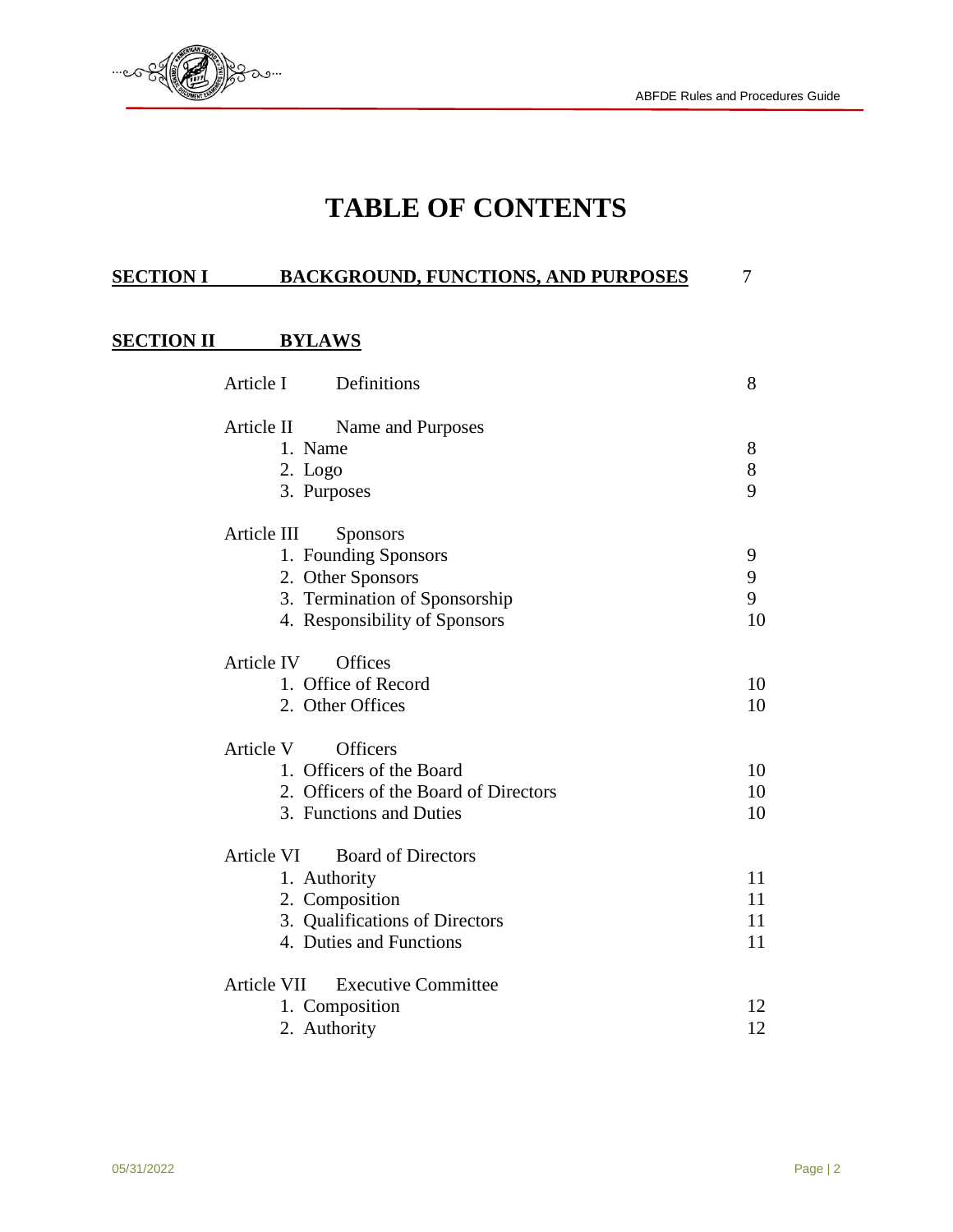

| Article VIII Committees                     |    |
|---------------------------------------------|----|
| 1. General                                  | 12 |
| 2. Composition                              | 12 |
| 3. Appointment and Authority                | 12 |
| 4. Term of Office                           | 13 |
| Elections and Terms of Office<br>Article IX |    |
| 1. Election of Officers                     | 13 |
| 2. Terms of Office of Officers              | 13 |
| 3. Vacancies Among Officers                 | 13 |
| 4. Election of Directors                    | 14 |
| 5. Term of Office of Directors              | 14 |
| 6. Vacancies Among Directors                | 14 |
| Article X<br>Indemnification and Surety     |    |
| 1. Indemnification                          | 14 |
| 2. Surety                                   | 15 |
| 3. Fidelity Bonds                           | 15 |
| Article XI<br>Meetings and Operations       |    |
| 1. Annual Meeting                           | 15 |
| 2. Special Meetings                         | 15 |
| 3. Quorum                                   | 15 |
| 4. Conduct of Board Business                | 15 |
| 5. Territory                                | 16 |
| Article XII Finances                        |    |
| 1. Fiscal Year                              | 16 |
| 2. Income                                   | 16 |
| 3. Compensation and Reimbursements          | 16 |
| Article XIII Certification                  |    |
| 1. Standards                                | 17 |
| 2. Evaluation of Applicants                 | 17 |
| 3. Certificates                             | 17 |
| 4. Fees                                     | 17 |
| 5. Denial and Revocation of Certificates    | 17 |
| 6. Lapse of Certification                   | 18 |
| 7. Resignation and Reapplication            | 19 |
| Parliamentary Authority<br>Article XIV      |    |
| 1. Parliamentary Authority                  | 19 |
| 2. Suspension of Rules                      | 19 |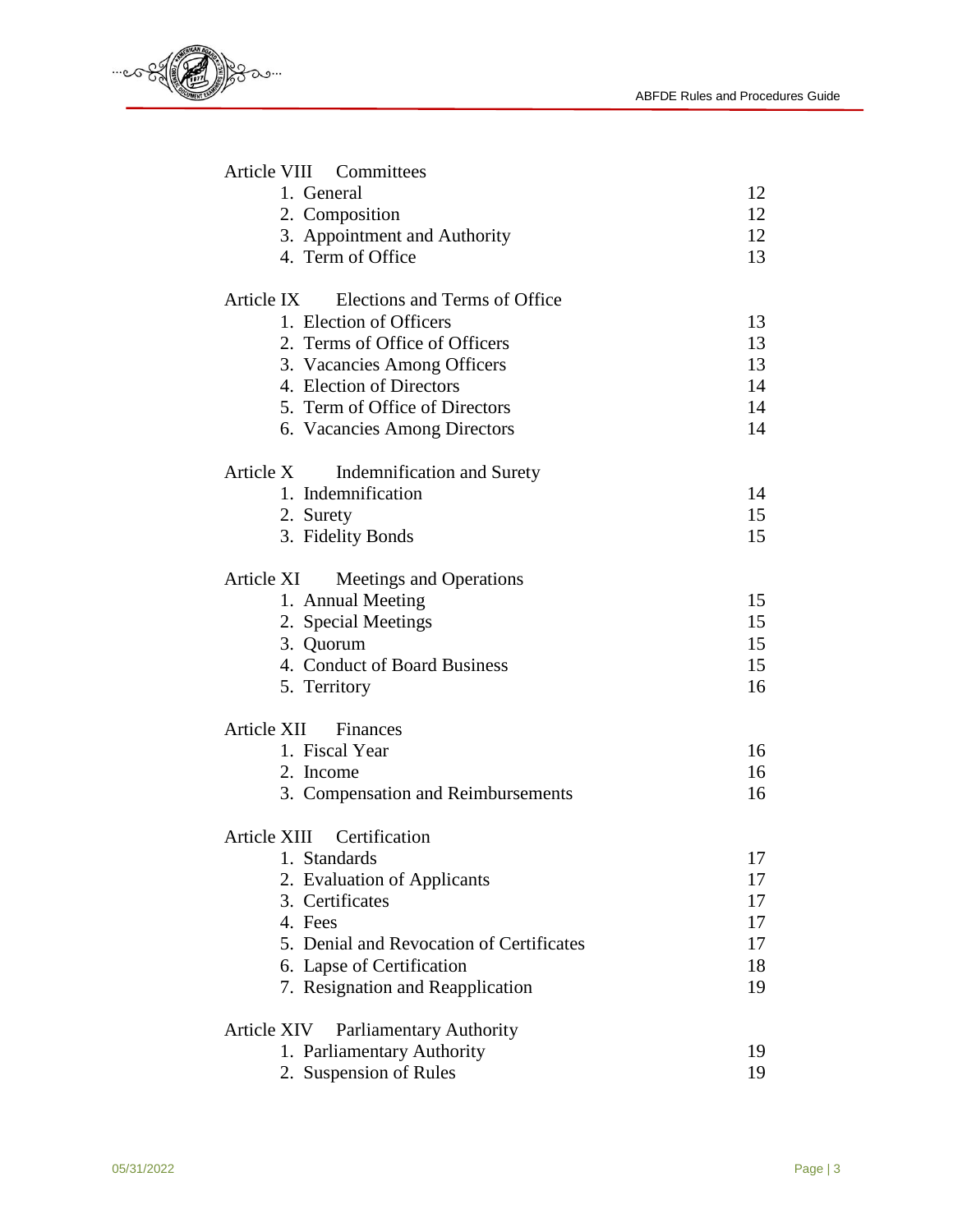

| Article XV Seal and Insignia          | 19 |
|---------------------------------------|----|
| Article XVI Amendments                | 19 |
| Article XVII Effective Date of Bylaws | 20 |

#### **SECTION III CODE OF ETHICS AND STANDARD PRACTICES**

| A. Code of Ethics                             |    |
|-----------------------------------------------|----|
| B. Diplomate/Candidate Liability              | 21 |
| C. Professional Review Procedures             |    |
| 1. General                                    | 22 |
| 2. Professional Review Committee Appointments | 22 |
| 3. Registration of Complaints                 | 23 |
| 4. Professional Review Committee Procedures   | 25 |
| 5. Disciplinary Action by the Board           | 25 |
| 6. Disciplinary Rulings                       | 27 |
| 7. Notification of Investigation and Results  | 29 |
| 8. Further Action                             | 30 |
|                                               |    |

#### **SECTION IV POLICIES AND PROCEDURES**

|             |                                        | 31                                                                                                                                                                                                                                                          |
|-------------|----------------------------------------|-------------------------------------------------------------------------------------------------------------------------------------------------------------------------------------------------------------------------------------------------------------|
|             |                                        | 31                                                                                                                                                                                                                                                          |
|             |                                        | 31                                                                                                                                                                                                                                                          |
|             |                                        | 32                                                                                                                                                                                                                                                          |
|             |                                        |                                                                                                                                                                                                                                                             |
|             |                                        |                                                                                                                                                                                                                                                             |
|             |                                        |                                                                                                                                                                                                                                                             |
|             |                                        | 32                                                                                                                                                                                                                                                          |
| $2^{\circ}$ | Credentials                            | 33                                                                                                                                                                                                                                                          |
|             |                                        | 33                                                                                                                                                                                                                                                          |
|             |                                        | 33                                                                                                                                                                                                                                                          |
|             |                                        | 33                                                                                                                                                                                                                                                          |
|             |                                        | 33                                                                                                                                                                                                                                                          |
| 7.          | <b>Rules and Procedures</b>            | 33                                                                                                                                                                                                                                                          |
| 8.          |                                        | 33                                                                                                                                                                                                                                                          |
| 9.          | <b>Test Preparation and Validation</b> | 34                                                                                                                                                                                                                                                          |
|             |                                        | A. Duties of Officers<br>1. President<br>2. Vice President<br>3. Secretary<br>4. Treasurer<br><b>B.</b> Duties of Committees<br>1. Continuing Education<br>3. Nominations<br>4. Professional Review<br>5. Public Relations<br>6. Recertification<br>Testing |

10. Financial Planning Committee 34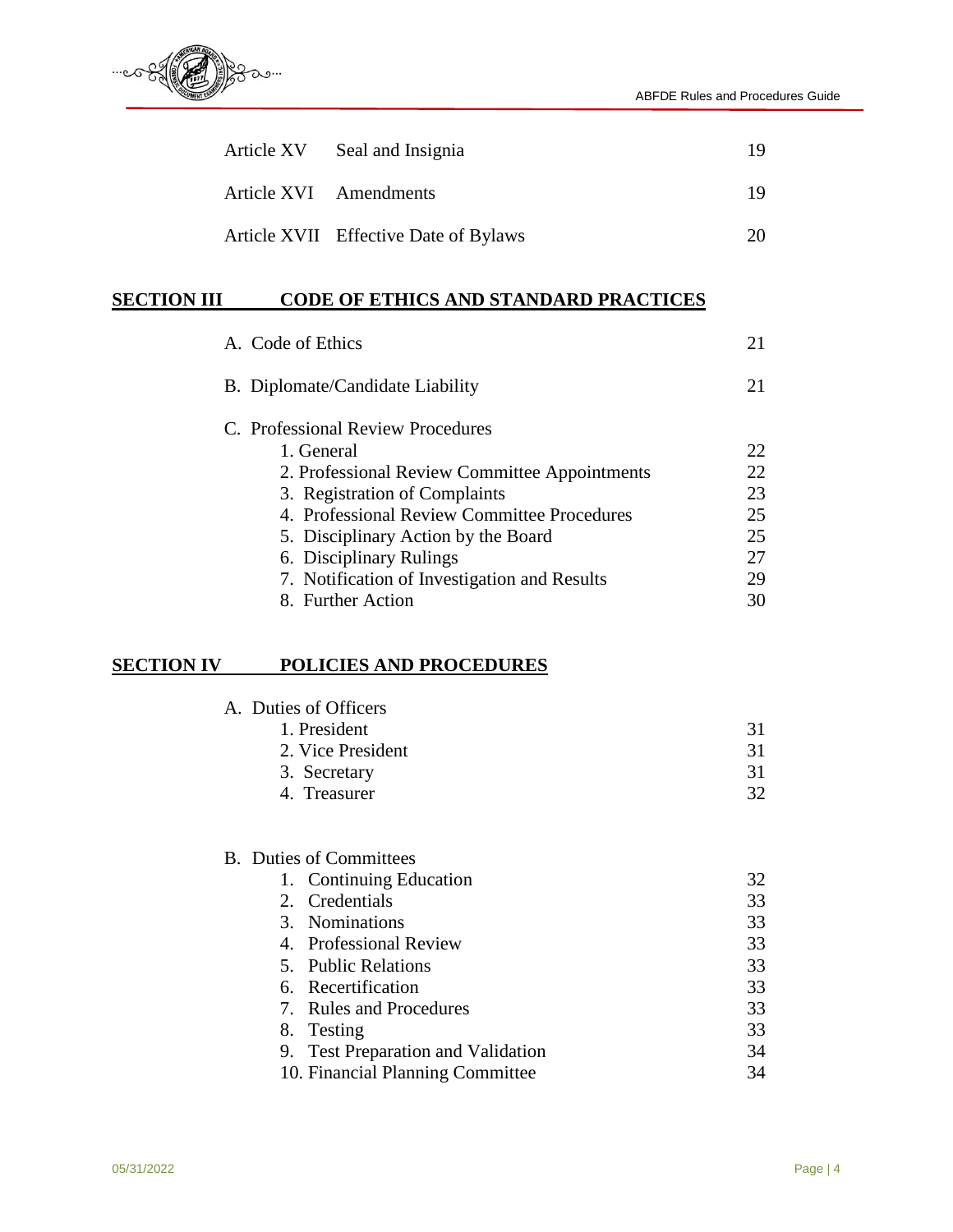

|                  | C. Code of Conduct for Officers, Directors, Committee<br>Members and Other Officials |    |
|------------------|--------------------------------------------------------------------------------------|----|
|                  | 1. Maintain Integrity of the Profession                                              | 34 |
|                  | 2. Confidentiality                                                                   | 34 |
|                  | 3. Duties of Officers, Directors, Committee Members and                              |    |
|                  | Others Acting in an Official Capacity                                                | 34 |
|                  | 4. Security of Documents and Records                                                 | 35 |
|                  | 5. Review of Records                                                                 | 35 |
|                  | 6. Return of Property                                                                | 35 |
|                  | 7. Disciplinary Action                                                               | 36 |
|                  | D. General Provisions Concerning Certification                                       | 37 |
|                  | E. Qualifications and Requirements for Certification                                 |    |
|                  | 1. General Qualifications                                                            | 38 |
|                  | 2. Educational Qualifications                                                        | 38 |
|                  | 3. Professional Experience Qualifications                                            | 38 |
|                  | 4. Examinations                                                                      | 39 |
|                  | F. Procedure for Application and Certification                                       | 40 |
|                  | G. Assessment Guidelines                                                             |    |
|                  | 1. Credentials Phase                                                                 | 40 |
|                  | 2. Written Test Phase                                                                | 41 |
|                  | 3. Practical Case Assignment Phase                                                   | 42 |
|                  | 4. Oral Boards Phase                                                                 | 43 |
|                  | 5. Appeals Process                                                                   | 45 |
|                  | 6. Subsequent Test Failure                                                           | 47 |
|                  | 7. Candidate Records                                                                 | 48 |
|                  | H. Recertification Requirements                                                      | 48 |
| <b>SECTION V</b> | <b>QUALITY SYSTEM</b>                                                                |    |
|                  | A. General                                                                           | 50 |
|                  | <b>B.</b> Management Review                                                          | 50 |
|                  | C. Internal Audits                                                                   | 50 |
|                  | D. Accreditation                                                                     | 51 |
|                  |                                                                                      |    |
|                  | E. Records Management                                                                | 51 |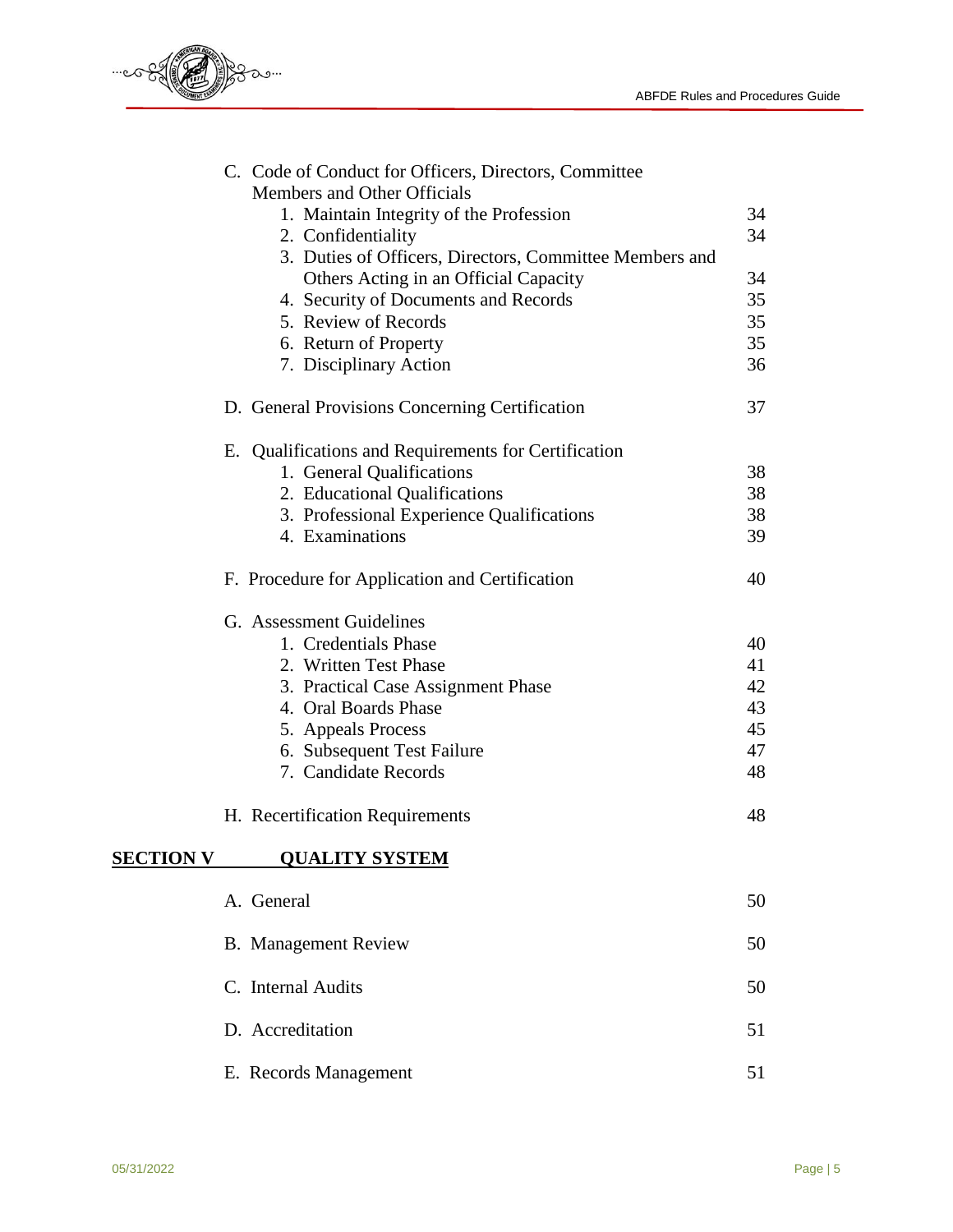

| F. Document Retention Policy |     |
|------------------------------|-----|
| 1. Purpose                   | 52. |
| 2. Policy                    | 52  |
| G. Subcontractor Policy      | 55  |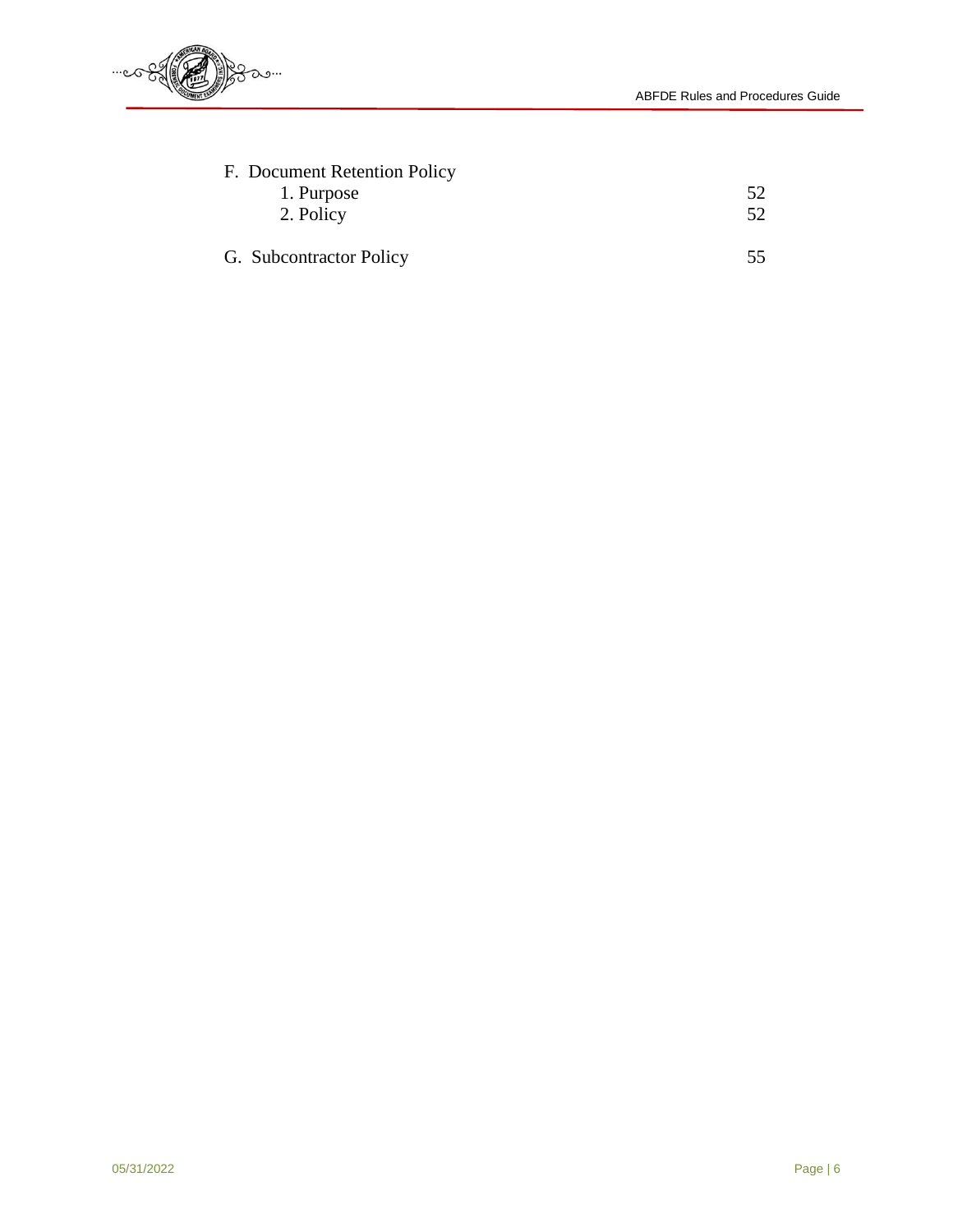

# **SECTION I**

## **BACKGROUND, FUNCTIONS, AND PURPOSES OF THE ABFDE**

The need to identify forensic scientists qualified to provide essential professional services for judicial and executive branches of government, as well as society in general, has been long recognized. In response to this professional mandate, the American Board of Forensic Document Examiners, Inc. (ABFDE) was incorporated in 1977 to provide, in the interest of the public and the advancement of the science, a program of certification in forensic document examination. In purpose, function, and organization, the ABFDE is thus analogous to certifying boards in many other scientific fields.

The objectives of the Board are to establish, enhance, and maintain standards of qualification for those who practice forensic document examination and to certify, as qualified specialists, those voluntary applicants who comply with the requirements of the Board. In this way, the Board aims to make available to the judicial system and others in the public a practical and equitable system for readily identifying those persons professing to be specialists in forensic document examination who possess the requisite qualifications and competence.

Certification is based upon the Candidate's personal and professional education, training, experience, and achievement, as well as on the results of a formal examination process.

The Board is a nonprofit organization incorporated in the District of Columbia. Its sponsors include the American Society of Questioned Document Examiners, the Canadian Society of Forensic Science, the Southeastern Association of Forensic Document Examiners, and the Southwestern Association of Forensic Document Examiners. The Board is also recognized by the American Academy of Forensic Sciences, the International Association of Identification, the Mid-Atlantic Association of Forensic Scientists, and the Midwestern Association of Forensic Scientists.

The Board's Standards for Certification in Forensic Document Examination are contained in the statement on "Qualifications and Requirements for Certification in Forensic Document Examination" which follows.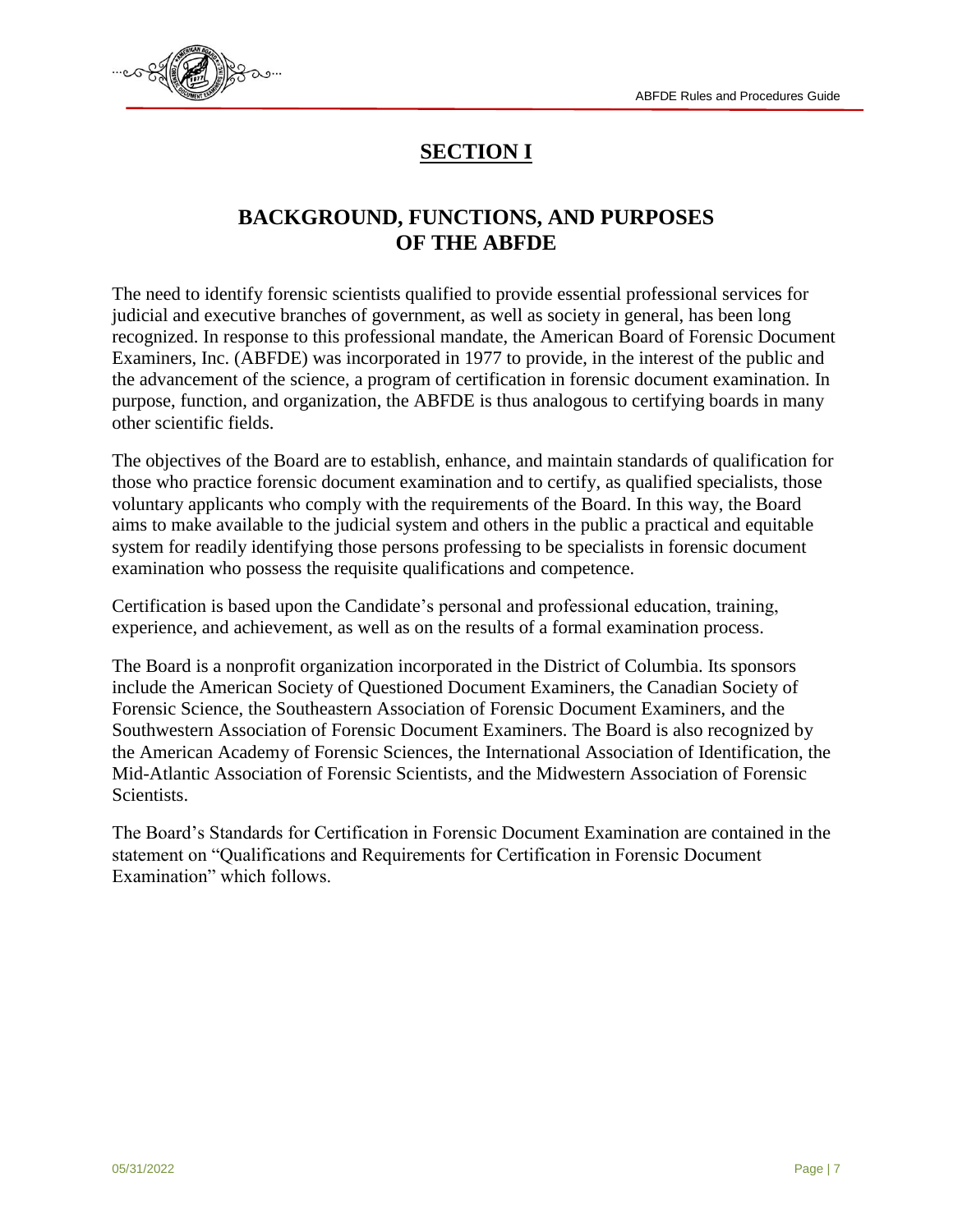

# **SECTION II**

# **BYLAWS**

#### **ARTICLE I. Definitions**

All definitions of terms and words herein, unless applicable law otherwise requires, shall be as defined by the Articles of Incorporation, the Bylaws, or the Board of Directors, in that order of precedence.

#### **ARTICLE II. Name and Purposes**

- 1. Name
	- 1.1 The name of this organization shall be the AMERICAN BOARD OF FORENSIC DOCUMENT EXAMINERS, INC., hereinafter referred to as the Board.
	- 1.2 The name of the ABFDE, Inc. may be used by a Diplomate of the ABFDE recognizing the fact that the individual is certified by the Board; i.e., "Certified by ABFDE."
	- 1.3 Non-Diplomates may use the name of the ABFDE, Inc. provided that they were previously a Diplomate of the ABFDE, and the date of the certification status is included (e.g., Diplomate 2000-2005.)
- 2. Logo
	- 2.1 There shall be an official logo.
	- 2.2 The official logo shall be maintained by the Chair of the Public Relations Committee.
	- 2.3 The official logo may be used by any ABFDE Diplomate provided that the use of the logo is in compliance with Article II, Sections 1.1 and 1.2 (above).

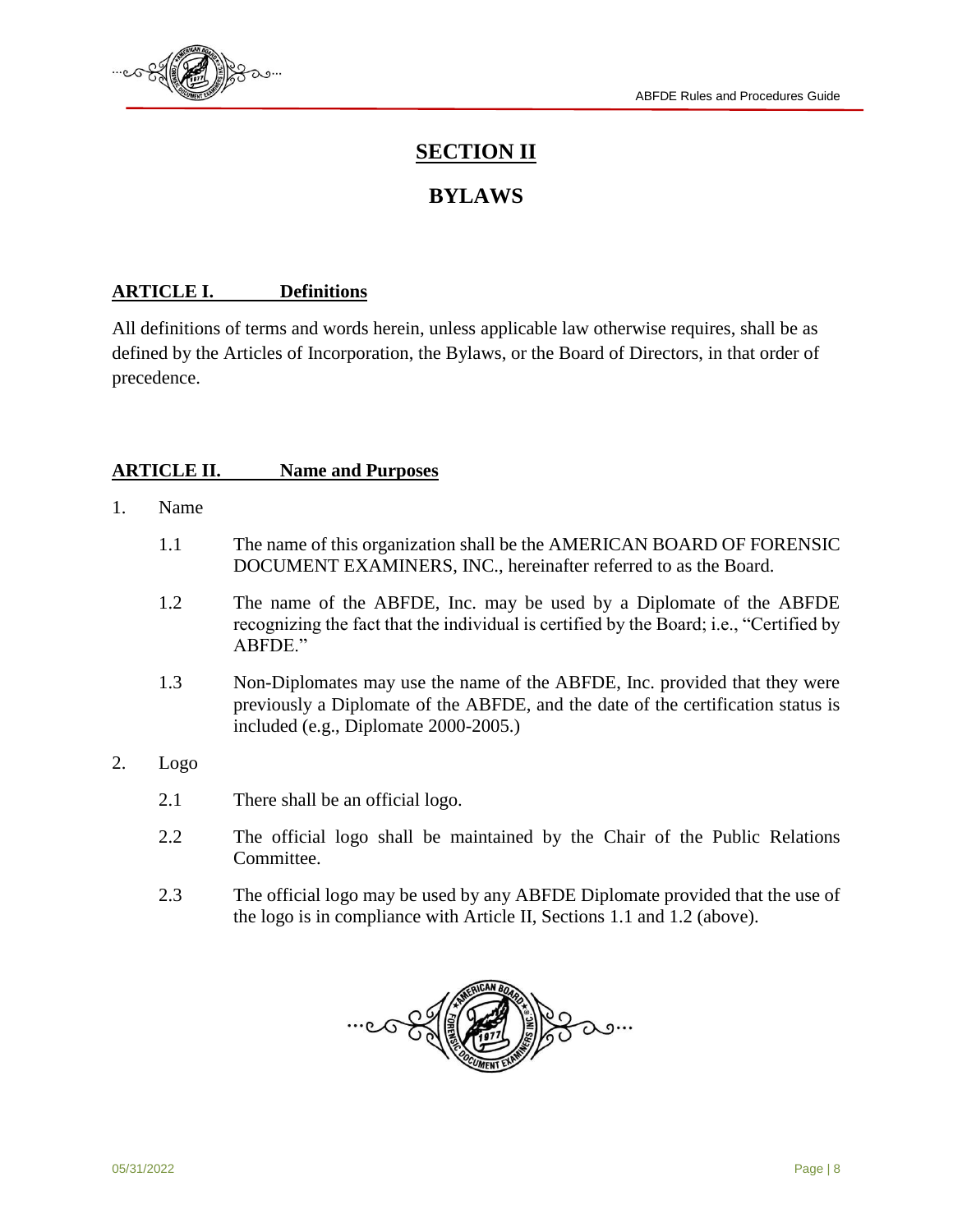

#### 3. Purposes

The purposes of the Board, in the public interest, shall be:

- 3.1 To encourage the study of, improve the practice of, establish and enhance standards for, and advance the science of forensic document examination.
- 3.2 To encourage and promote adherence to high standards of ethics, conduct, and professional practice in forensic document examination.
- 3.3 To grant and issue Certificates and/or other recognition in cognizance of special qualifications in forensic document examination to applicants who voluntarily conform to the standards established by the Board and who have established and maintained their currency in the profession and their fitness and competence thereof.
- 3.4 To cooperate with the several branches of federal and state governments and appropriate governmental and private agencies and organizations and to secure general recognition and acceptance of certification by the American Board of Forensic Document Examiners.
- 3.5 To maintain and furnish lists of individuals who have been granted Certificates by the Board, hereinafter referred to as Diplomates.
- 3.6 To engage in any activities, not prohibited by law or by the Board's Articles of Incorporation, which may contribute to the above purposes or which are in furtherance of the objectives and purposes enumerated in the Articles of Incorporation.

#### **ARTICLE III. Sponsors**

1. Founding Sponsors

Initially the Board was sponsored by the American Academy of Forensic Sciences and the American Society of Questioned Document Examiners.

2. Other Sponsors

The Board of Directors may, by two-thirds (2/3) affirmative vote of the Directors, invite organizations having a legitimate interest in forensic document examination, other than the organizations named in Section 1 of this Article, to become sponsors of the Board.

3. Termination of Sponsorship

A sponsoring organization may, at its discretion, terminate its sponsorship of the Board upon written notice to the Board. Such sponsorship may also be terminated by a two-thirds (2/3) affirmative vote of the Directors of the Board.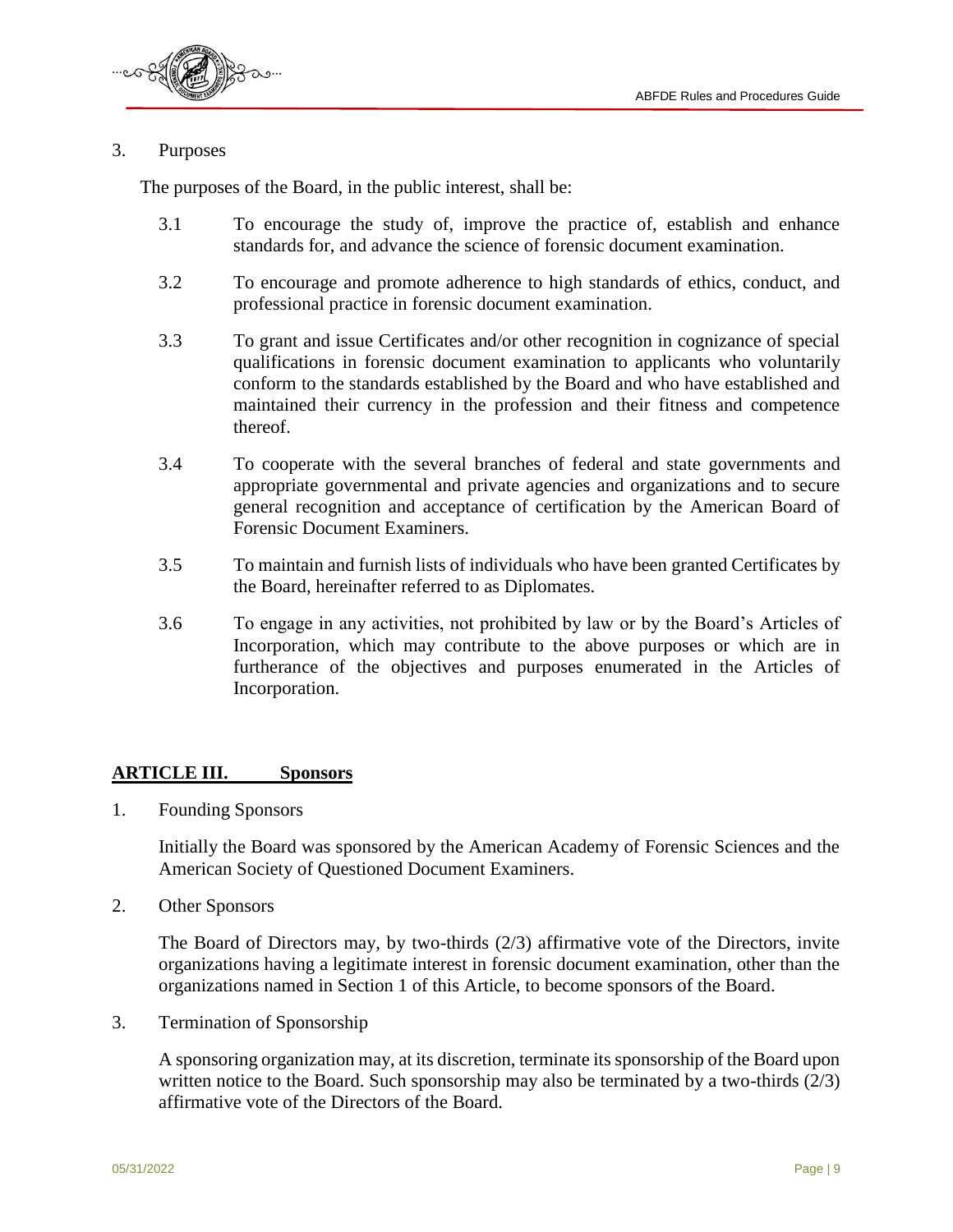

4. Responsibility of Sponsors

A sponsoring organization shall not have any obligation for financial support of the Board and shall not, by virtue of its sponsorship of the Board, have influence, authority over or responsibility for any of the Board's operations or activities. The principal role of a sponsoring organization is endorsement and support of the objectives and purposes of the Board and recognition of the Board's activities and programs.

#### **ARTICLE IV. Offices**

1. Office of Record

The Administrative Office of Record of this Board shall be 7887 San Felipe, Suite #122, Houston, Texas 77063.

2. Other Offices.

The Board may have such other offices at such locations as the Board of Directors may from time to time designate.

#### **ARTICLE V. Officers**

1. Officers of the Board

The officers of the Board shall be President, Vice-President, Secretary, and Treasurer. They shall be elected biannually by the Board of Directors from its membership.

2. Officers of the Board of Directors

The officers of the Board shall serve, in the same respective capacities, as officers of the Board of Directors of the Board.

3. Functions and Duties

The functions and duties of the President, Vice-President, Secretary, and Treasurer shall be such as usually and customarily pertain to their respective offices, and also such other functions and duties as may, from time to time, be delegated or designated by the Board of Directors or as are herein prescribed. The President shall be the Chief Executive Officer of the Board.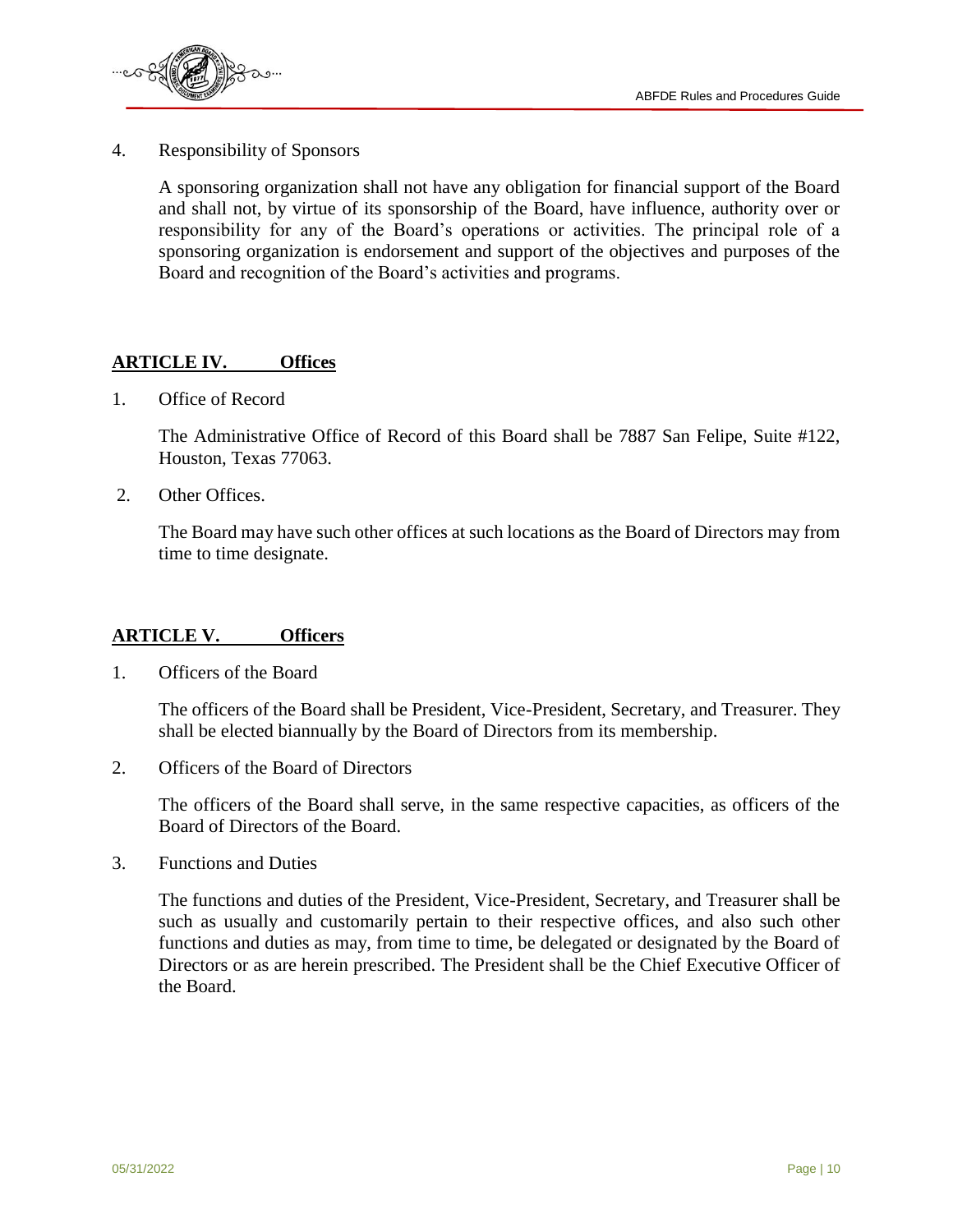



#### **ARTICLE VI. Board of Directors**

1. Authority

The governing body of the Board shall be a Board of Directors, which shall be empowered to have, hold, control, manage, and administer all of the property, funds, business affairs, and operations of the Board pursuant to its Articles of Incorporation, with authority to do everything necessary and desirable in the conduct of the affairs and business of the Board and in accordance with these Bylaws.

2. Composition

The Board of Directors shall consist of at least eight (8) and not more than fifteen (15) persons, elected from among qualified persons.

- 3. Qualifications of Directors
	- 3.1 Directors shall be chosen with due regard for their general attainments and their professional qualifications and experience in forensic document examination.
	- 3.2 Every person elected as a Director shall be a Diplomate of this Board. One (1) position on the Board of Directors may be held by a qualified public member who cannot be a Diplomate of the Board.
	- 3.3 Any Diplomate of the Board may be elected as a Director of the Board of Directors whenever an eligible vacancy exists.
- 4. Duties and Functions

The duties and functions of the Board of Directors shall be as follows:

- 4.1 The Board of Directors shall exercise overall control over the affairs and operations of the Board.
- 4.2 The Board of Directors shall be charged with establishing professional standards for forensic document examinations in accordance with the Articles of Incorporation and these Bylaws. These standards shall not be discriminatory and shall apply on an equal basis to all persons applying for certification or recertification.
- 4.3 The Board of Directors shall hold at least one (1) meeting annually and may hold additional meetings under the provisions of Article XI,2.
- 4.4 The Board of Directors may, from time to time, designate qualified persons (who need not be Directors) or organizations to act on behalf of the Board in performing such duties and functions as the Board may direct. Such persons and organizations may be compensated for their services and reimbursed for the actual and necessary expenses incurred in the discharge of such duties and functions and shall serve at the pleasure of the Board of Directors.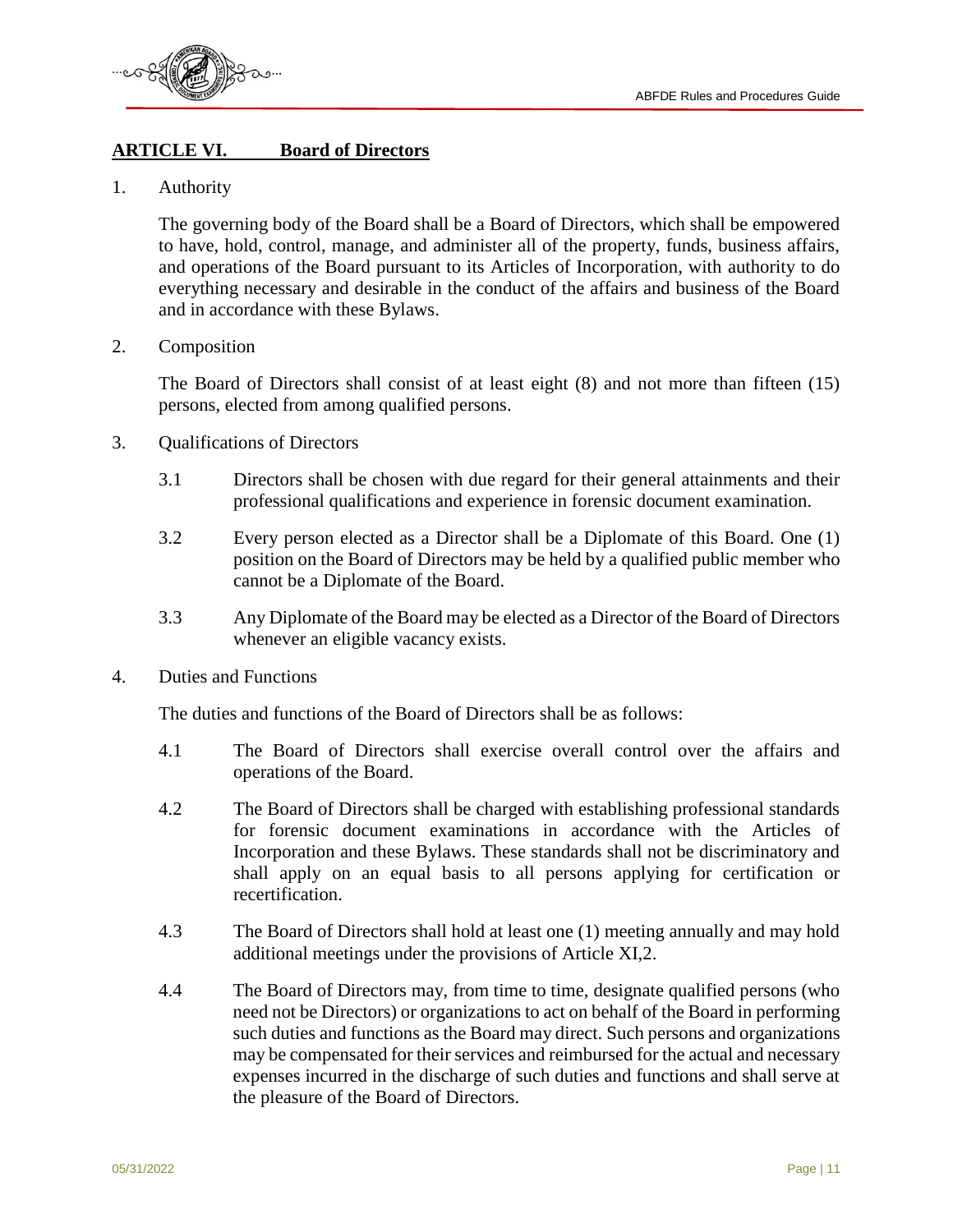

Subcontractors engaged by the Board of Directors shall have no vested interest in the ABFDE, shall not serve on its Board of Directors, and shall not participate in the certification or re-certification of any individuals. Subcontractors shall perform their duties in accordance with ABFDE policies and shall report directly to the ABFDE President or Director designated to oversee the assigned task.

4.5 Confidentiality: The business conducted by the Board shall be in strict confidence. Only the President shall act as official spokesperson for the Board.

#### **ARTICLE VII. Executive Committee**

1. Composition

The Executive Committee of the Board of Directors shall consist of the President, who shall serve as its Chair, the Vice-President, the Secretary, and the Treasurer. A quorum of the Executive Committee shall consist of a majority of its members, and its formal actions shall require a majority vote of the Executive Committee unless otherwise provided herein.

2. Authority

The Executive Committee shall have full authority and power to act for and on behalf of the Board of Directors between meetings of said Board, except as herein otherwise provided. Actions taken by the Executive Committee on behalf of the Board of Directors shall be reported to the Board of Directors as soon as practicable.

#### **ARTICLE VIII. Committees**

1. General

The Board of Directors may, by resolution adopted by a majority of the Directors in office, designate, establish, and determine the scope of authority, functions, and duties of such standing and special committees as, from time to time, it deems necessary.

2. Composition

Each standing or special committee shall consist of two (2) or more persons. The Chair of each committee shall be a member of the Board of Directors, or in the instance of the Nominations Committee, it may be a past President of the Board of Directors; other members of a committee may be members of the Board of Directors or other qualified persons. The President shall be an ex-officio member of all committees.

3. Appointment and Authority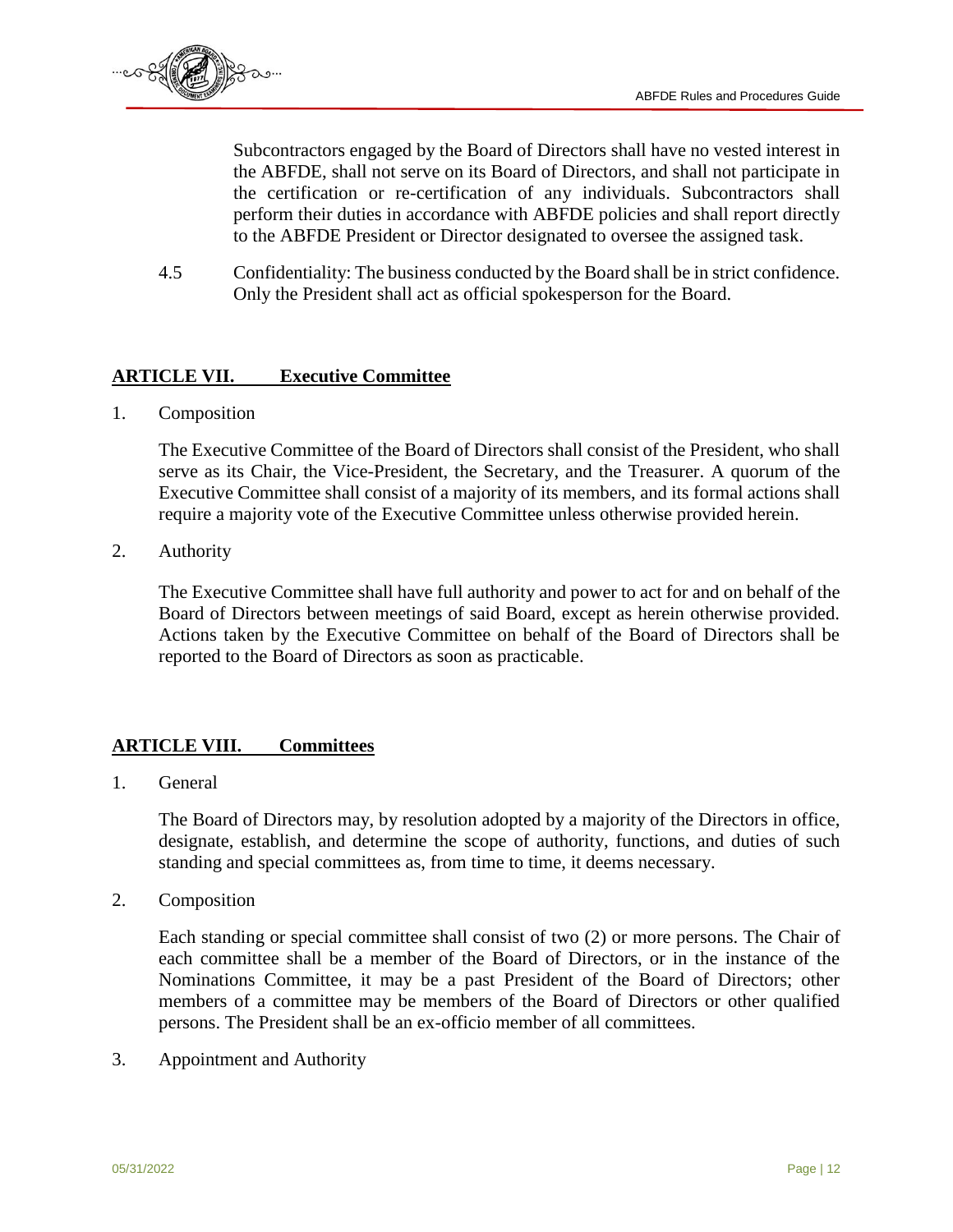

The Chair and other members of each standing or special committee, unless otherwise provided herein, shall be appointed by the President of the Board with the advice and consent of the Board of Directors. Every committee may, unless otherwise provided herein, exercise the authority of the Board of Directors in the manner and to the extent provided for in the resolution establishing the committee.

4. Term of Office

Unless otherwise provided herein or in the resolution of the Board of Directors establishing a standing or special committee, the Chair and other members of every standing or special committee shall serve one (1) year terms and may be eligible for reappointment.

#### **ARTICLE IX. Elections and Terms of Office**

1. Election of Officers

The Board of Directors shall biennially elect from its membership a President, Vice President, Secretary, and Treasurer. Such election may be conducted by ballot, and a majority of votes cast shall be required to elect an officer.

2. Terms of Office of Officers

The officers shall take office on July 1 following their election, and each shall hold office for two (2) years, or until his/her successor has been duly elected and qualified.

- 3. Vacancies Among Officers
	- 3.1 The Vice President shall fill a vacancy in the office of President occurring during his/her term of office as Vice President. If the Vice President is unwilling or unable to fill the vacancy, the Board of Directors shall elect a President. The President may be elected from the existing board members, or when necessary, from the body of diplomates. Such election may be conducted in a business meeting, by mail, or by an electronic mail ballot.
	- 3.2 Vacancies in the positions of Vice President, Secretary, or Treasurer shall be filled through election by the Board of Directors. These officers may be elected from the existing board members, or when necessary, from the body of diplomates. Such election may be conducted in a business meeting, by mail, or by an electronic mail ballot.
	- 3.3 In exigent circumstances, the Board of Directors may appoint an existing board member, or when necessary another Diplomate, to fill the positions of President, Vice President, Secretary, or Treasurer pending an election to fill the vacancy.
- 4. Election of Directors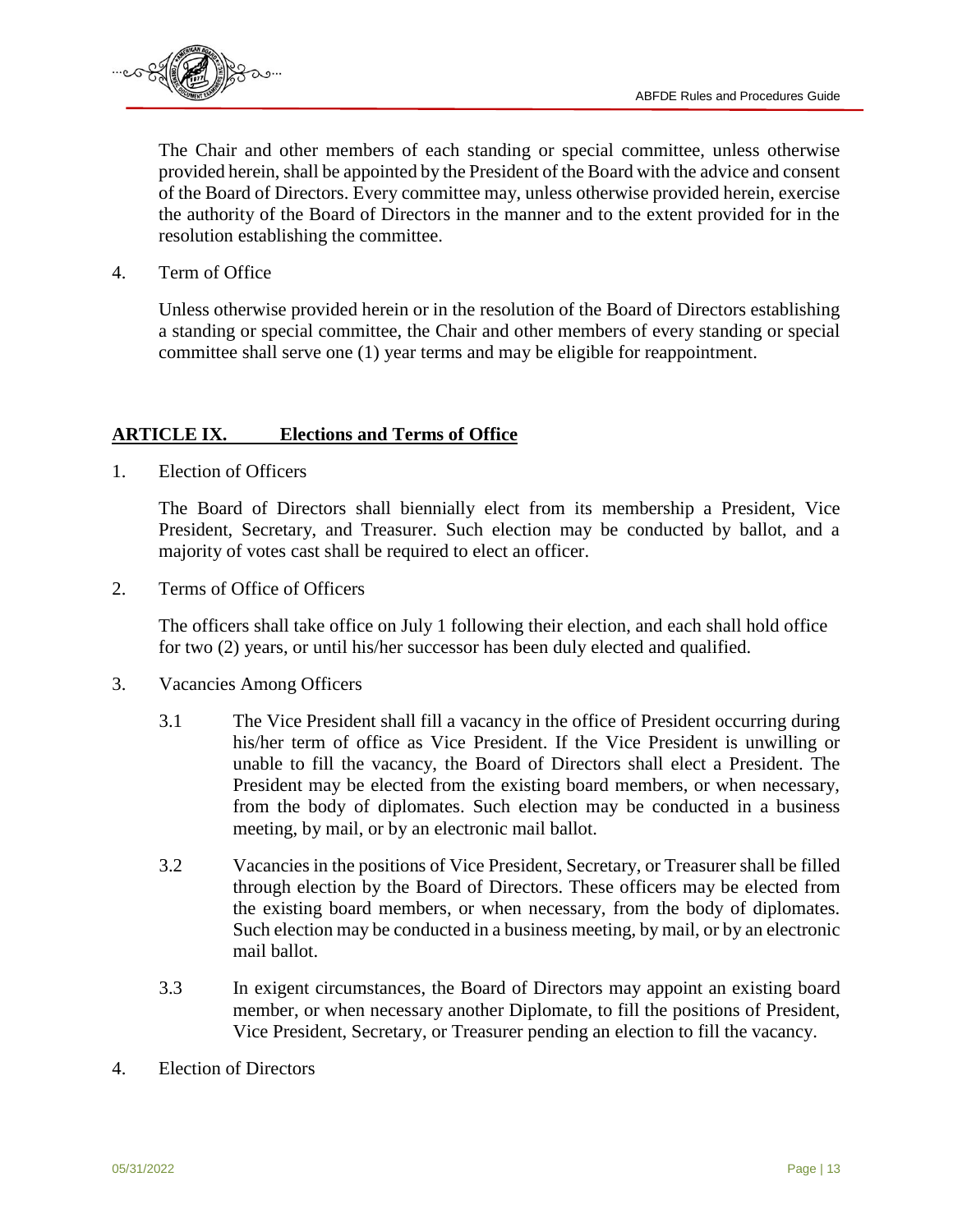

- 4.1 No less than one-half (1/2) of the members at large of the Board of Directors shall be elected by Diplomates at large. These members shall be elected from a ballot consisting of a slate of Candidates prepared by the Nominations Committee. A provision will be made on the ballot for write-in Candidates. Such elections shall require a simple majority affirmative vote. In the event of a tie vote, a majority affirmative vote by the Board of Directors shall break the tie.
- 4.2 No more than one-half (1/2) of the members at large of the Board of Directors shall be elected by the members of the Board of Directors. Such elections shall require a majority affirmative vote.
- 4.3 One (1) position on the Board of Directors may be filled by a public member. A public member will be elected by the Board of Directors.
- 5. Term of Office of Directors

A Director may serve not more than two (2) consecutive terms without an intervening period, unless necessary to complete service on the Executive Committee. A full term shall be four (4) years. Each Director's term of office shall commence on July 1 following the annual Board of Director's meeting and shall end on June 30 of his/her final year in that office, or when his/her successor has been duly elected and qualified.

6. Vacancies Among Directors

A vacancy resulting from an unexpired term or resignation in the office of a Director shall be filled by vote of the remaining Directors as soon as practicable after the vacancy occurs and for the unexpired term of said office as long as Article IX.4.2 is satisfied. Otherwise, the vacancy shall be filled by vote of the Diplomates as soon as practicable. Such election may be conducted by ballot.

#### **ARTICLE X. Indemnification and Surety**

1. Indemnification

The Board shall indemnify any person made a party to any action, suit, or proceeding by reason of the fact that such person, or such person's testator or intestate, is or was a Director, officer, or employee of the Board or of any corporation which such person served as such at the request of the Board, against the reasonable expenses, including attorney's fees actually and necessarily incurred by such person in connection with any appeal therein, except in relation to matters as to which it shall be adjudged in such action, suit, or proceeding that there was negligence or misconduct in the performance of such person's duties. The Board may also reimburse to any such Director, officer, or employee the reasonable costs of settlement of any such action, suit, or proceeding if it shall be found by a majority of a committee composed of the Directors not involved in the matter in controversy (whether or not a quorum) that it was in the interests of the Board that such settlement be made and that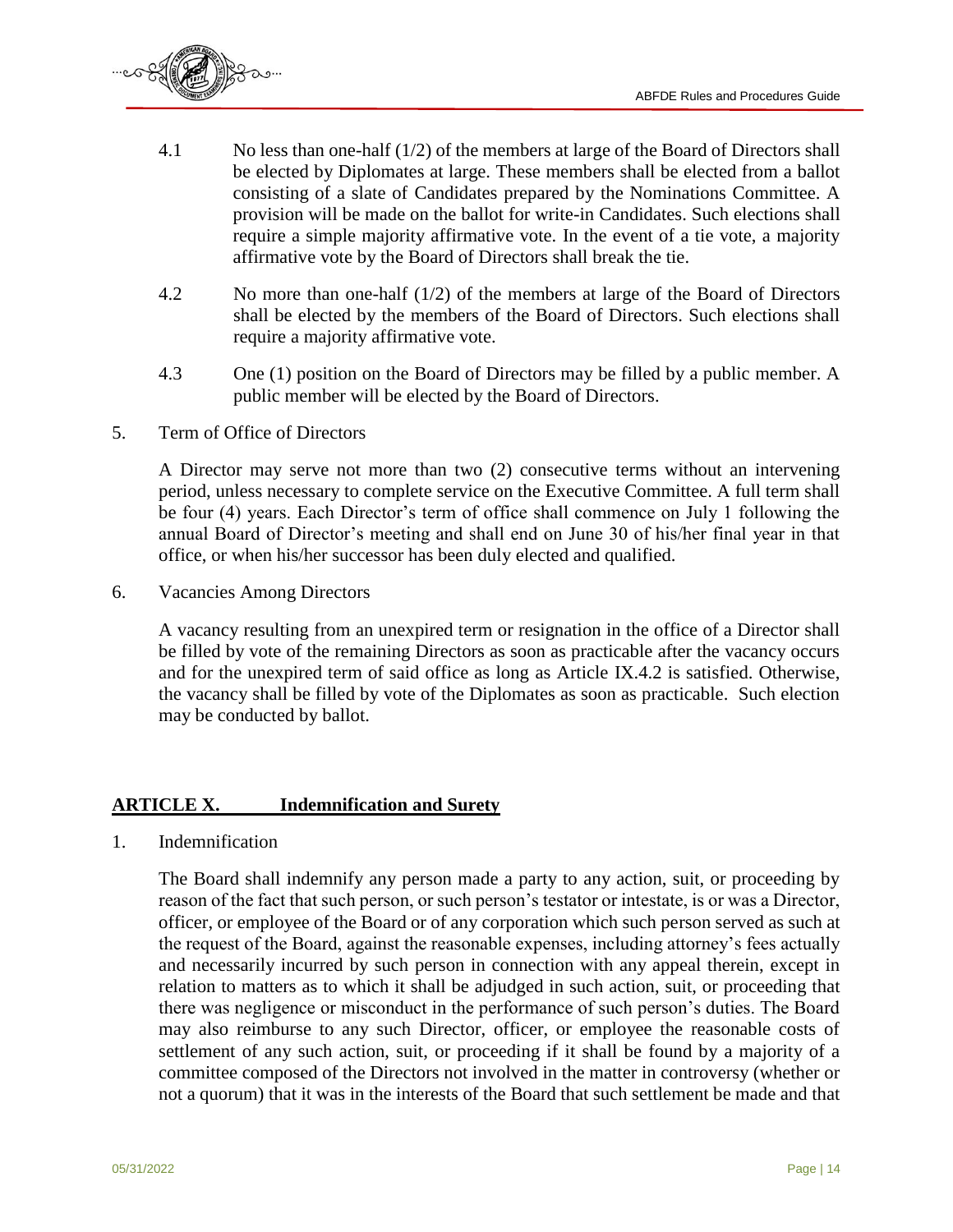

such Director, officer, or employee was not guilty of negligence or misconduct. Such rights of indemnification and reimbursement shall not be deemed exclusive of any other rights to which such Director, officer, or employee may be entitled, apart from the provisions of this section.

2. Surety

The Board of Directors may, at its discretion, procure or cause to be procured, at the Board's expense, appropriate liability insurance coverage for the Board's officers, Directors, agents, and employees.

3. Fidelity Bonds

The Treasurer of the Board and such other officers, Directors, agents, and employees of the Board of Directors may, from time to time, be required to furnish, at the expense of the Board, an appropriate fidelity bond approved by the Board of Directors in such sum as the Board of Directors shall prescribe.

#### **ARTICLE XI. Meetings and Operations**

1. Annual Meeting

The annual meeting of the Board shall be held at a location as designated by the President. Notice of the annual meeting shall be given to each Director at least thirty (30) days before the meeting date. An annual meeting may be conducted by mail, email, teleconference, or by conference upon the written consent of two-thirds (2/3) of the Directors in office.

2. Special Meetings

Special meetings of the Board may be called by the President, or upon the written request of a majority of the Directors in office, on a date and at a time and location to be designated by the President. Notice of a special meeting shall be given to each Director at least fifteen (15) days before the meeting date, with information regarding the subject(s) to be considered. Minutes of the special meeting shall be maintained.

3. Quorum

A quorum for all purposes herein, unless otherwise provided, shall consist of a majority of the Directors. In the event that less than this number is present at a meeting, the President may adjourn the meeting from time to time until a quorum is present. No Director shall be entitled to vote through use of a proxy.

- 4. Conduct of Board Business
	- 4.1 Business of the Board, including that of an annual meeting, may be conducted by mail, email, by conference, teleconference, or by a committee of the Board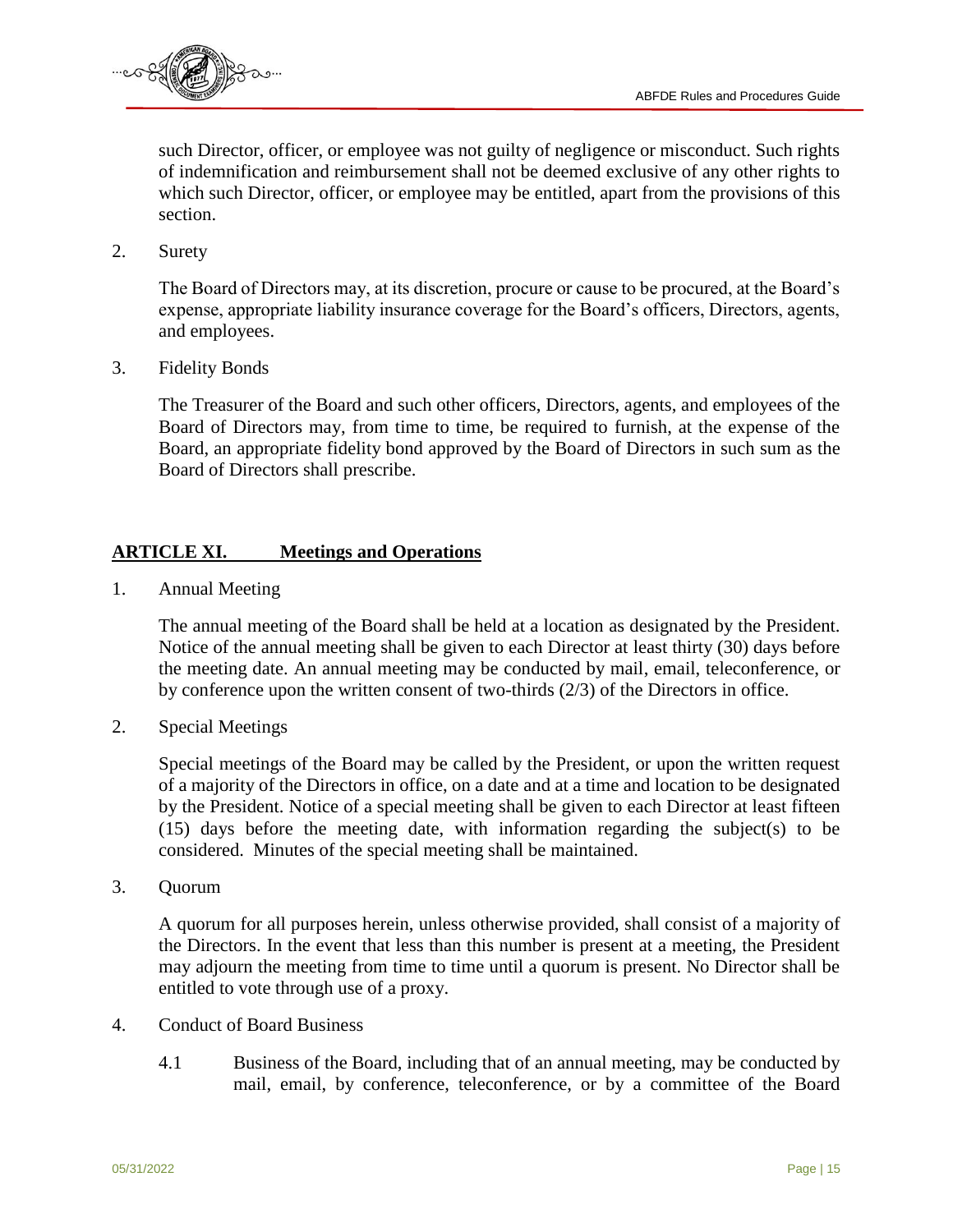

comprised of not less than two (2) persons when authorized by a majority of the Directors in office.

- 4.2 Business of the Board carried on by conference or by standing or special committees of the Board shall be conducted in such a manner as the Board of Directors may direct, or in the absence of such directions, as the committees may elect in accordance with the general spirit of these Bylaws and the requirements of the Articles of Incorporation.
- 5. Territory

The operations of the Board are to be conducted in the United States of America and in such other place(s) as the Board of Directors may, from time to time, authorize and direct.

#### **ARTICLE XII. Finances**

1. Fiscal Year

The Board's fiscal year shall be from July 1 through June 30, inclusive.

2. Income

The income of the Board shall be derived from application fees and other fees and charges; from gifts, grants, and contributions; and from such other sources and activities as may be approved by the Board of Directors. All monies accruing to the Board shall be collected by such person(s) as the Board of Directors may designate.

3. Compensation and Reimbursements

No member of the Board of Directors shall be paid any salary or fee for services as a Director or an officer. Subject to the availability of funds, a Director or an officer may be reimbursed for actual and necessary expenses incurred in attending meetings of the Board or in performing other duties or functions on behalf of the Board. The Board of Directors shall determine the compensation and reimbursements to be paid to other parties than officers and Directors of the Board for services performed or for activities carried out on behalf of the Board.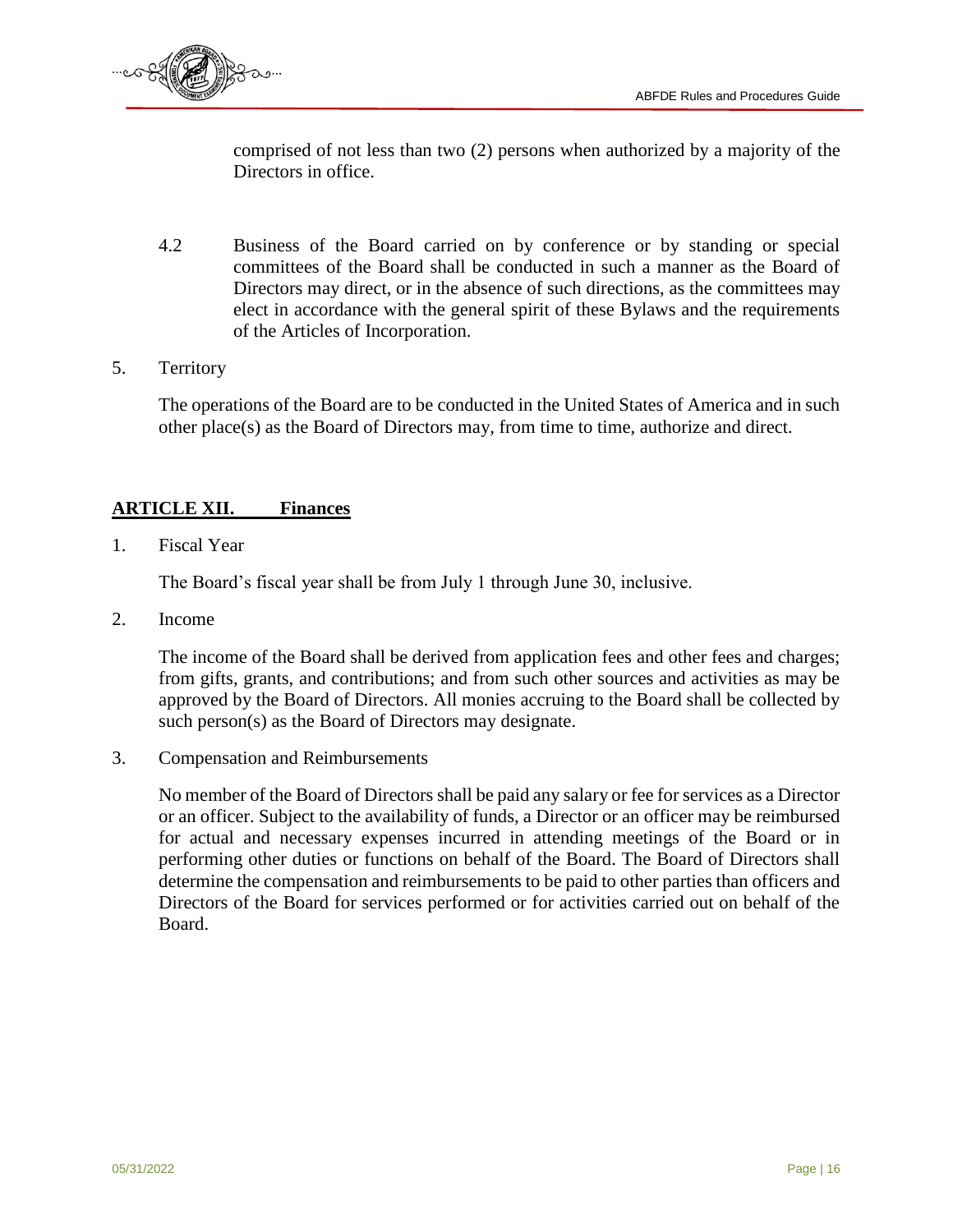

#### **ARTICLE XIII. Certification**

1. Standards

The Board of Directors shall establish, maintain, and revise as necessary, standards and qualifications for the granting, issuing, and renewing of Certificates and/or other forms of recognition in cognizance of special qualifications in forensic document examination.

2. Evaluation of Applicants

The Board of Directors shall arrange for suitable means to evaluate the fitness, competence, and qualifications of persons seeking certification or recertification by the Board. This function may be carried out, in part, by a Credentials Committee whose membership shall include at least two (2) Directors and, in part, by a Testing Committee whose membership shall include at least two (2) Directors.

3. Certificates

The Board of Directors shall have authority to issue or cause to be issued Certificates of Qualification in Forensic Document Examination to persons who have met the standards of the Board and have fully complied with all applicable requirements. Certificates of Qualification shall be in such forms as prescribed or approved by the Board of Directors and shall be valid for such period of time as the Board of Directors may determine. Each Certificate shall be and remain the property of the Board, but every person to whom a Certificate has been properly issued shall be entitled to its continued possession unless and until such Certificate is revoked. A person holding a valid, unrevoked Certificate of Qualification issued by this Board shall be entitled to use the designation "Diplomate of the American Board of Forensic Document Examiners."

4. Fees

The Board of Directors shall annually establish the fees and other charges incident to application for the granting, issuing, and renewal of Certificates of Qualification and/or other forms of recognition.

5. Denial and Revocation of Certificates

The right to deny Certification or Recertification and to suspend or revoke Certificates of Qualification shall reside with the Board of Directors. Certificates issued by the Board are subject to revocation by two-thirds (2/3) affirmative vote, only for one or more of the following reasons:

- 5.1 A misstatement or misrepresentation, concealment, or omission of a material fact or facts in an application or any other communication to the Board or its representative(s).
- 5.2 Conviction of an applicant for certification or recertification or holder of a Certificate of this Board by a court of competent jurisdiction of a felony or of a crime involving, in the opinion of the Board of Directors, moral turpitude.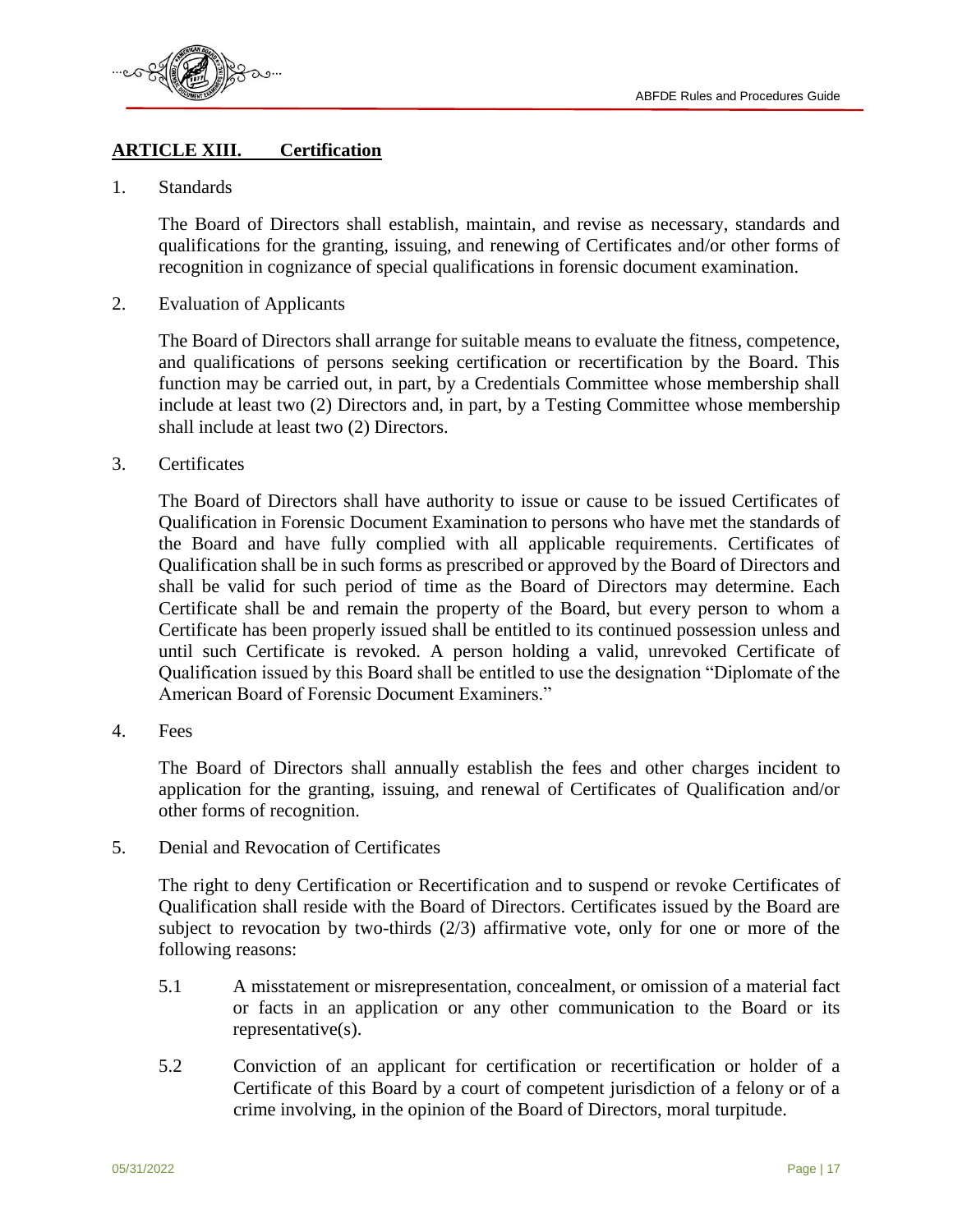

- 5.3 Issuance of a Certificate contrary to or in violation of any of the laws, standards, rules, or regulations governing the Board and its certification programs at the time of its issuance; or determination that the person certified was not in fact eligible to receive such Certificate at the time of its issuance.
- 5.4 Unethical conduct or other conduct by an applicant or holder of a Certificate of this Board which, in the judgment of the Board, brings the specialty of forensic document examination into disrepute.
- 5.5 Action to suspend or revoke certification may only be taken after at least thirty (30) days advance written notice of the nature of the charges or reasons for such action has been given to the individual concerned and opportunity for such person to be heard has been provided by the Board.
- 5.6 In an effort to promote the purpose of the organization, all Diplomates are subject to review as outlined in the Professional Review Procedures. By agreeing to the terms and conditions placed upon the Diplomates as a condition of certification and membership, all Diplomates agree that any complaint made by one Diplomate against another Diplomate for Professional Review is done in order to maintain the purpose, integrity and reliability of forensic examination.
- 6. Lapse of Certification

The Certificate of Qualification will be deemed to have lapsed under the following conditions:

- 6.1 The Diplomate fails to pay the assessed annual fee in a timely manner in accordance with guidelines set by the Board of Directors and after proper notification of the delinquency has been sent to the last known address of the Diplomate.
- 6.2 The Diplomate fails to submit an Application for Recertification in Document Examination form in a timely manner, in accordance with guidelines set by the Board of Directors and after proper notification of the delinquency has been sent to the last known address of the Diplomate.
- 6.3 The Diplomate fails to earn the requisite 40 points during a five (5) year period for recertification, in accordance with guidelines set by the Board of Directors and after proper notification of the lapse has been sent to the last known address of the Diplomate.
- 6.4 Upon lapse of certification of qualification, a former Diplomate may reapply for certification in accordance with Article XIII.2 after a period of one (1) year, providing any monies in arrears, while certified, have been satisfied.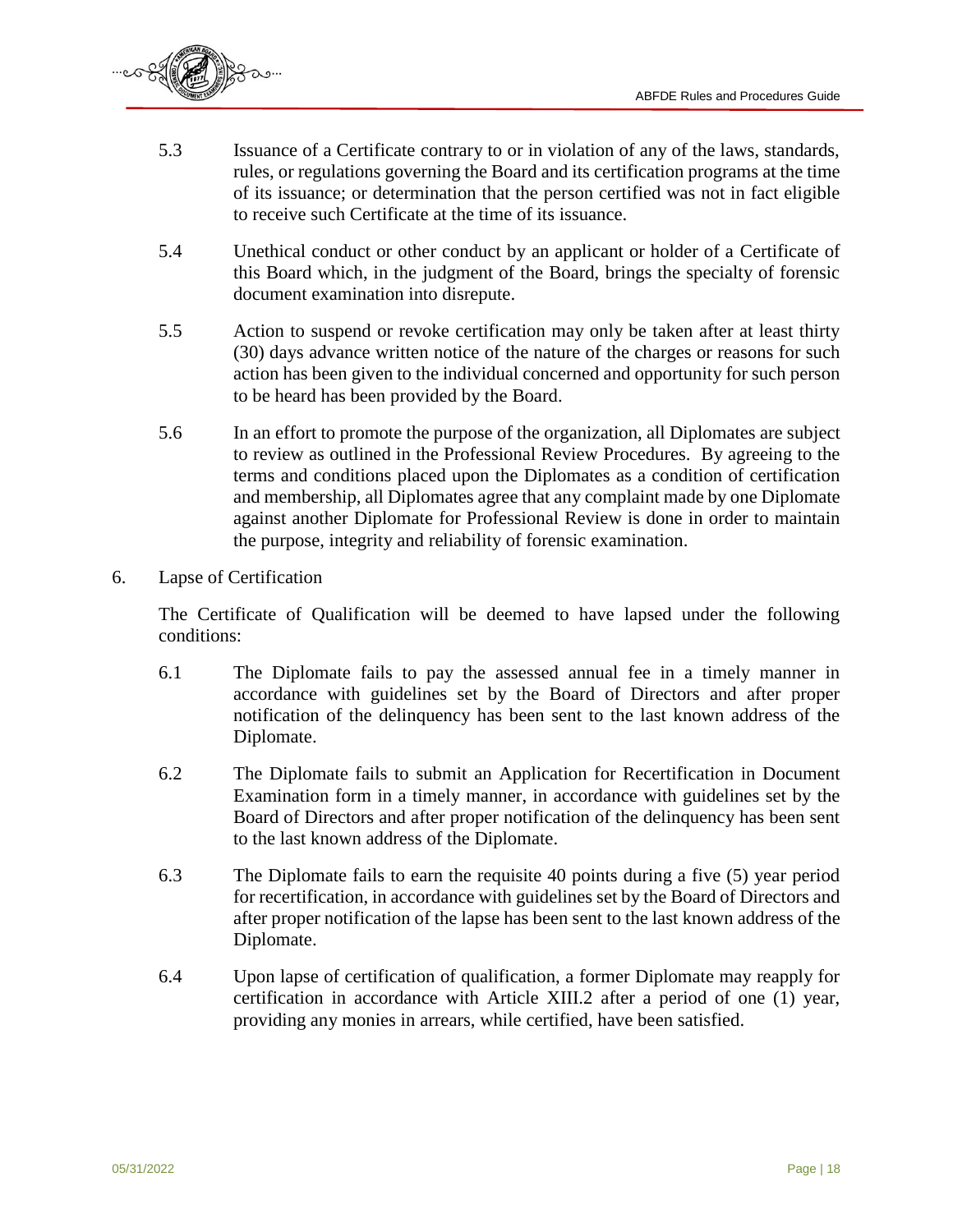

7. Resignation and Reapplication

Subsequent to resignation as a Diplomate in good standing of the ABFDE, an applicant may reapply for certification in accordance with Article XIII.2.

#### **ARTICLE XIV. Parliamentary Authority**

1. Parliamentary Authority

Unless otherwise provided in its Articles of Incorporation or Bylaws, the conduct of meetings of the Board shall be governed by rules promulgated by the Board of Directors or, in the absence of such rules, by the rules contained in Robert's Rules of Order, Newly Revised, latest edition available. Any question as to priority of business shall be decided by the chair without debate.

2. Suspension of Rules

The rules promulgated by the Board of Directors governing the conduct of meetings may be suspended at any meeting by a majority vote of the Directors present.

#### **ARTICLE XV. Seal and Insignia**

The Board shall have a corporate seal and may have other devices and insignia of such design as the Board of Directors adopt.

#### **ARTICLE XVI. Amendments**

These Bylaws may be amended, altered, or repealed, in whole or in part, in the following ways:

- a. Upon two-thirds (2/3) affirmative vote of the Directors present at a meeting of the Board of Directors at which a quorum is present, provided that a copy of the proposed change(s) has been submitted to all Directors at least thirty  $(30)$  days prior to such meeting.
- b. Upon two-thirds (2/3) affirmative vote by ballot of the Directors within thirty (30) days after a copy of the proposed change(s) has been submitted to all Directors, (A ballot may be USPS or electronic. The Secretary shall maintain a copy of all ballots, whether by USPS or electronic, for the record.)
- c. By the unanimous written consent of all members of the Board of Directors.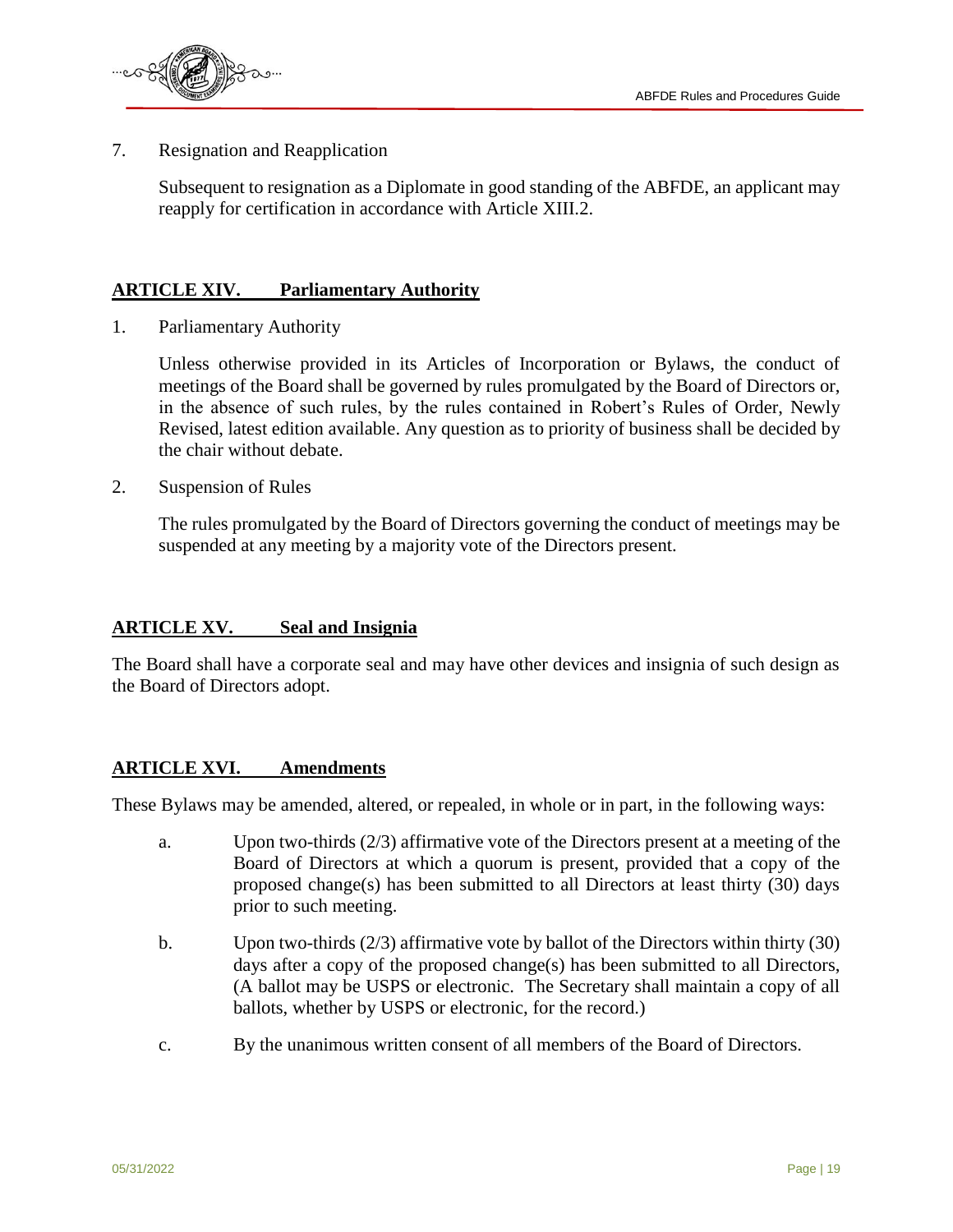## **ARTICLE XVII. Effective Date of Bylaws**

These Bylaws shall become effective upon adoption by all of the Directors of the Board.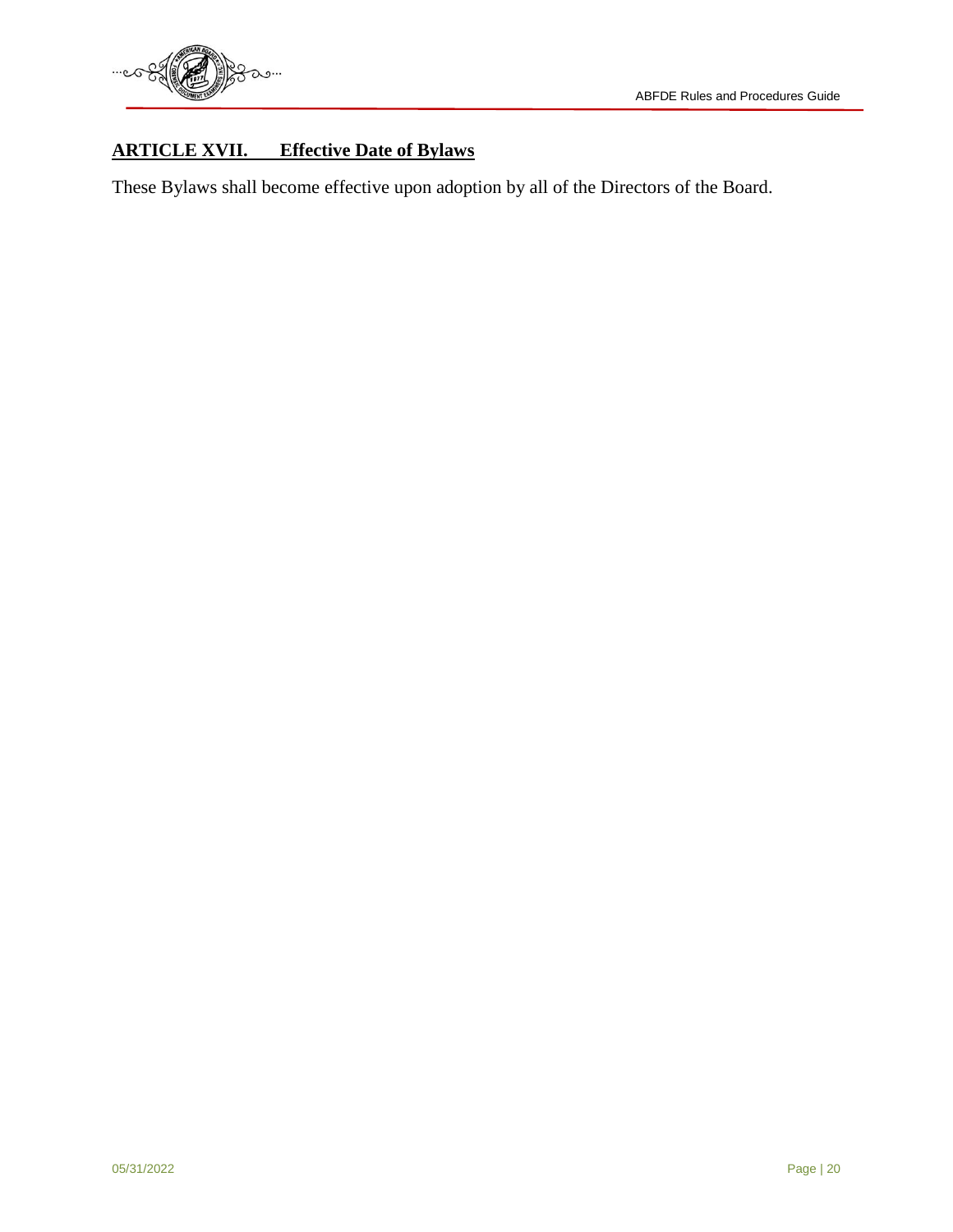

# **SECTION III**

# **CODE OF ETHICS AND STANDARD PRACTICES**

#### **A. Code of Ethics**

As a means to promote the highest quality of professional and personal conduct of its Diplomates and Candidates, the following constitutes the Code of Ethics and Competency, which is endorsed and adhered to by all Diplomates and Candidates of the American Board of Forensic Document Examiners (ABFDE):

- 1. A Diplomate or Candidate of the ABFDE shall not exercise professional or personal conduct adverse to the best interest and objectives of the ABFDE.
- 2. A Diplomate or Candidate of the ABFDE shall not provide any material misrepresentation of education, training, experience or area of expertise.
- 3. A Diplomate or Candidate of the ABFDE shall not provide any material misrepresentation, in reports, conversations, or testimony of data upon which an expert opinion or conclusion is based.
- 4. A Diplomate or Candidate of the ABFDE shall not issue public statements, verbally, written, or in printed form, which appear to represent the position of the ABFDE without first obtaining specific written authority from the President.
- 5. A Diplomate or Candidate of the ABFDE shall treat all information obtained from a client/ agency or through the examination of a document in the strictest confidence.
- 6. A Diplomate or Candidate of the ABFDE shall not knowingly perform any service for a person whose interests are opposed to those of his/her client/agency unless directed to do so by the client/agency or by a special order issued by the court.
- 7. A Diplomate or Candidate of the ABFDE shall not accept cases where the payment for the services to be rendered is made contingent upon the outcome of either the Diplomate's or Candidate's examination or the litigation in which the client/agency is or will be involved. Any compensation exacted by a Diplomate or Candidate shall also be fair and equitable.
- 8. A Diplomate or Candidate of the ABFDE will only render opinions which are within his/her area of expertise, and will act, at all times, in a completely impartial manner by employing scientific methodology to reach logical and unbiased conclusions.

#### **B. Diplomate/Candidate Liability**

Any Diplomate or Candidate of the American Board of Forensic Document Examiners, who has violated any of the provisions of the Code of Ethics and Competency, or portion thereof, may be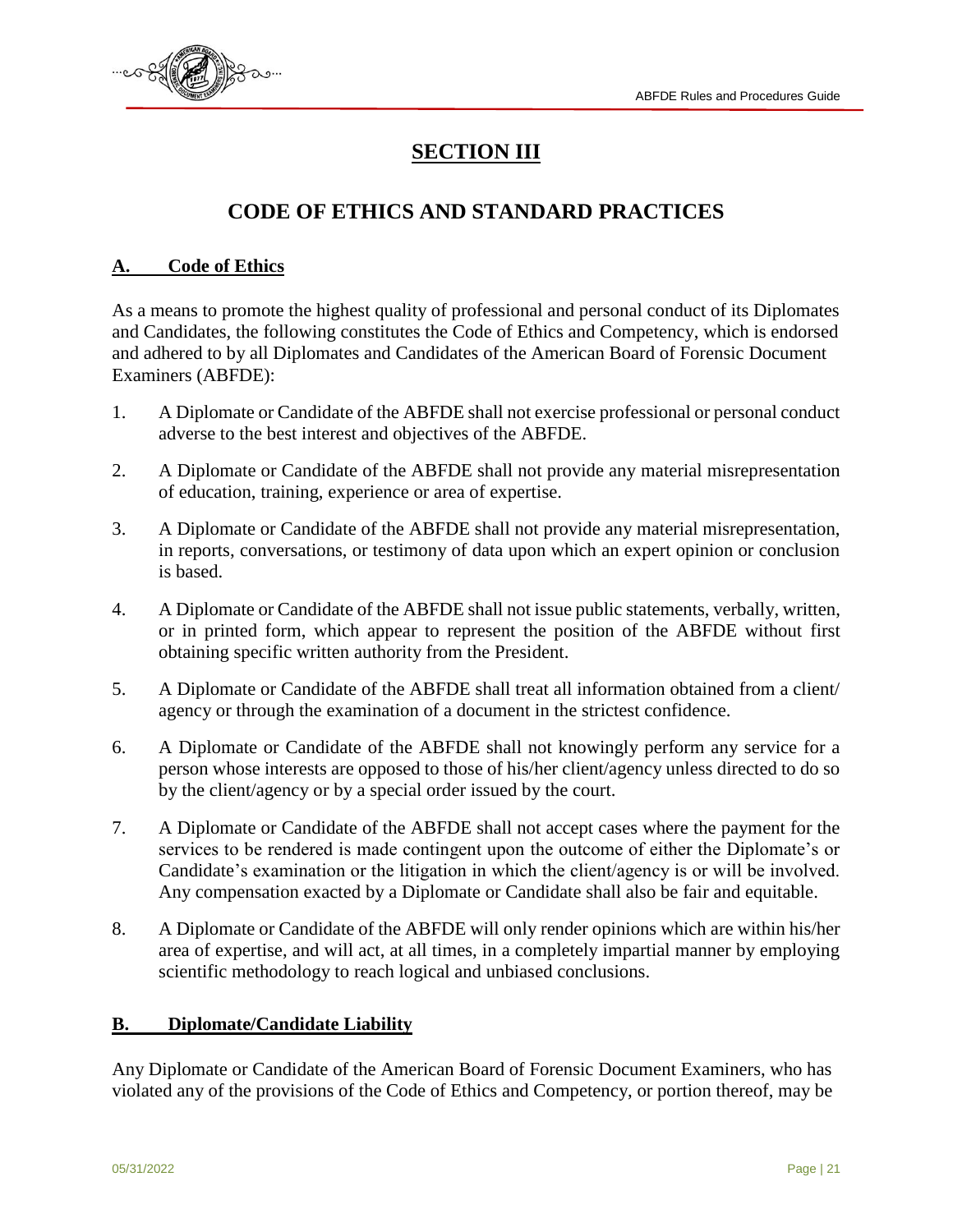

liable to censure, suspension or expulsion by action of the Board of Directors, as provided in the Professional Review Procedures.

#### **C. Professional Review Procedures**

- 1. General
	- 1.1 Complaints may be registered against any Board-Certified Diplomate or Candidate, (hereinafter referred to as the "Respondent") by any fellow Board-Certified Diplomate, Candidate or individual at the discretion of the President (hereinafter referred to as "Complainant"), as to allegations that he/she has violated the Board's Code of Ethics and Competency (hereinafter referred to as the "Code"). The Board will review all legitimate complaints, which are made in the proper fashion.
	- 1.2 All complaints referred to the ABFDE will be treated in strict confidence. The President is the only spokesperson for the ABFDE regarding breaches of the Code. Other members of the Board, including those appointed to the Professional Review Committee (hereinafter referred to as "PRC") are prohibited from discussing any aspect of these matters except during official deliberations. Likewise, the Complainant and Respondent are prohibited from discussing any aspect of the complaint and investigation with any parties other than their legal representative until which time as the matter has been concluded.
	- 1.3 The President and the PRC must rely on all evidence that can be verified and corroborated and only on such evidence.
	- 1.4 If the complaint involves pending litigation in which the Respondent is a testifying or consulting expert, no action will be taken by the Board until final adjudication of all court proceedings upon which this original complaint was based. Derivative litigation that may arise subsequent to the initial complaint will not warrant a suspension of action on the original complaint by the Board.
	- 1.5 The President may consider extending deadlines outlined in the below procedures, where extenuating circumstances exist. Such extensions shall be documented.
	- 1.6 The President will annually publish the statistics of formal written complaints.
- 2. Professional Review Committee Appointments
	- 2.1 The body responsible for conducting inquiries into the conduct of Board Diplomates or Candidates is the PRC. This Committee will consist of the ABFDE Vice President as Chair, and two other Directors who will be chosen to serve on the Committee by the President.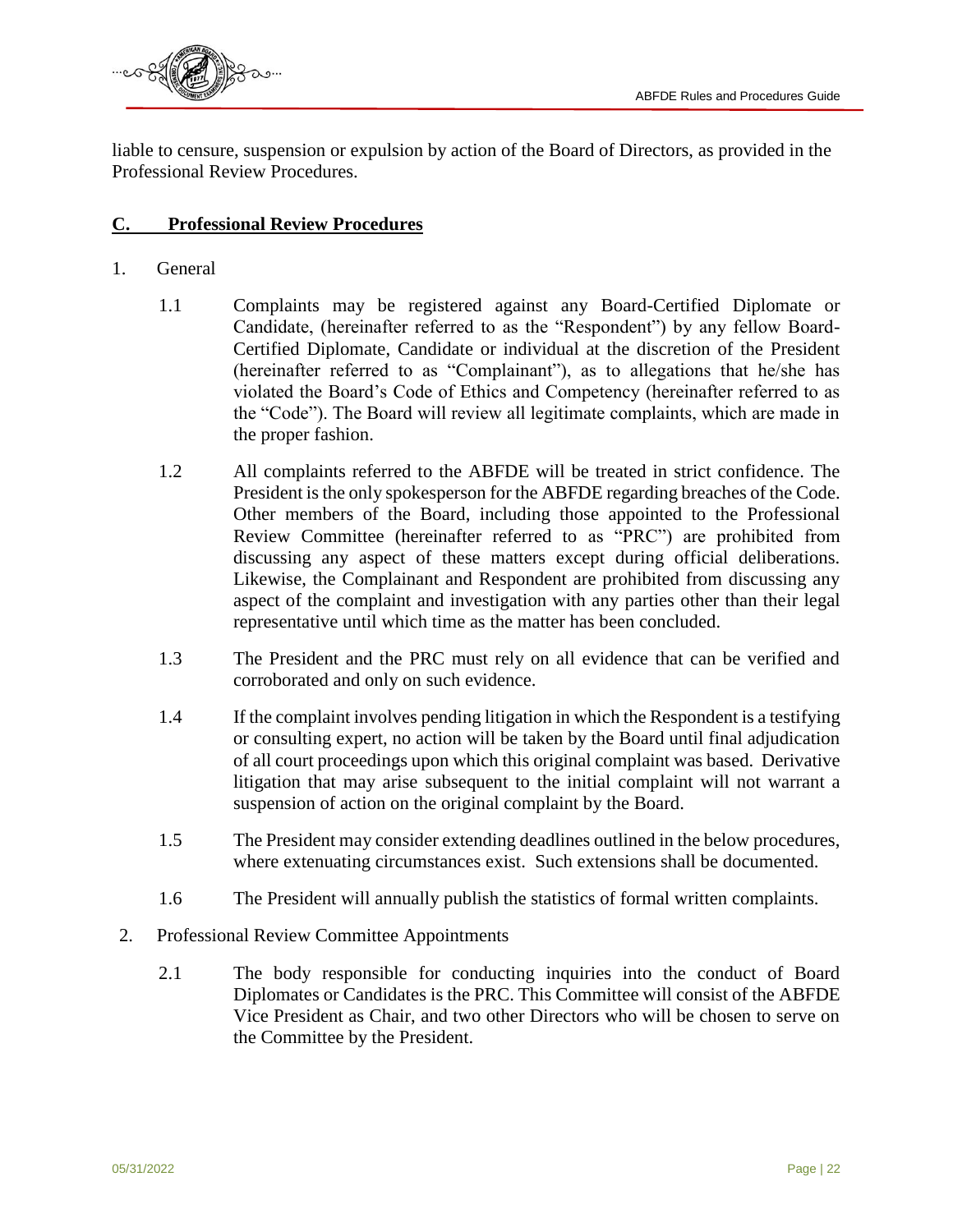

- 2.2 If, however, a complaint is registered against a Director serving on the Board, two Diplomates in good standing who are not Directors will be chosen by the President to serve with the Vice President on the Committee.
- 2.3 If a complaint is registered against the Vice President, then the President will serve as Chair of the PRC.
- 2.4 If a complaint is registered against the President, then the Vice President will serve as the Chair with the PRC and shall in that instance serve as spokesperson for the ABFDE regarding the matter and be responsible for all further actions related to the complaint as reserved and assigned to the President herein.
- 2.5 If an unresolved complaint is registered against a Diplomate, such Diplomate cannot act as a PRC member until the matter has been dealt with and settled by the Board.
- 2.6 The PRC must be as free as possible from compromising influences. Consequently, members of the Committee must be chosen with a view toward minimizing any prejudice or perceived prejudice connected with the complaint.
- 2.7 The PRC, after due consideration, shall recommend whatever disciplinary action they feel is appropriate in their report. The Board, upon review of the recommended disciplinary action, may consider that an alternative action is more appropriate and shall establish the final action to be taken.
- 3. Registration of Complaints
	- 3.1 Before any action can be taken, a formal challenge or complaint against a Diplomate or Candidate must be submitted in writing to the ABFDE President. No anonymous complaints will be accepted.
	- 3.2 Only one Diplomate or Candidate can be named in each complaint. If an individual wishes to register complaints against more than one Diplomate or Candidate, then separate complaints must be registered for each Diplomate or Candidate.
	- 3.3 The PRC, however, may combine complaints if it is practical to do so.
	- 3.4 Every complaint concerning the conduct of ABFDE Diplomates or Candidates must meet the following criteria:
		- 3.4.1 The complaint must be made in writing and addressed to the President of the ABFDE.
		- 3.4.2 If the complaint is made against the President, the complaint must be made in writing and addressed to the Vice-President of the ABFDE.
		- 3.4.3 The complaint must pertain to a violation of the Board's Code of Ethics and/or Competency.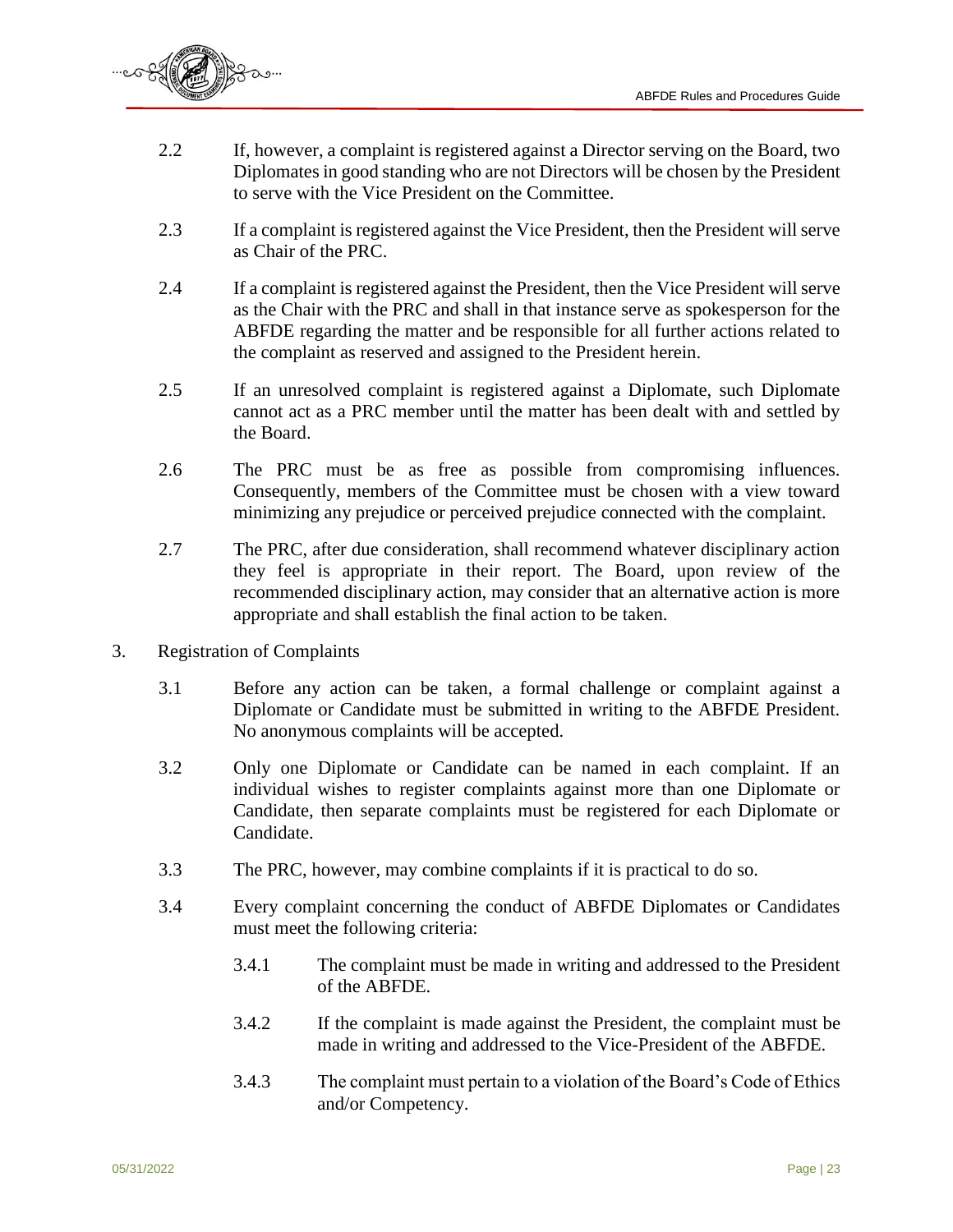

- 3.4.4 The complaint must relate to a Diplomate currently certified by the Board or a Candidate of the Board.
- 3.4.5 The complaint must clearly describe the disputed issues and include specific examples of the contested behavior.
- 3.4.6 The complaint must be accompanied by supporting evidence.
- 3.5 Upon receipt of a written complaint, the ABFDE President will determine, on the basis of the complaint alone, whether or not the complaint should be referred to the PRC for review. If the President decides not to refer the complaint to the PRC, all submitted materials from the Complainant, along with a letter from the President stating his/her decision, will be returned to the Complainant within onehundred twenty (120) days. A summary disposition is not appealable to the Board. In the event of a complaint against the President, the actions called for in this paragraph will be taken by the Vice-President.
- 3.6 The Diplomate or Candidate against whom the complaint is registered (the Respondent) will be advised of the complaint in writing. The Respondent will be provided with an opportunity to respond to the allegations if the ABFDE President or Vice-President, as the situation warrants, determines on the basis of the complaint that it should be referred to the PRC.
- 3.7 The Respondent will be provided with copies of all correspondence forwarded to the President by the Complainant. Any responsive submission by the Respondent must meet the following criteria:
	- 3.7.1 The response must be submitted in writing and addressed to the ABFDE President (or the Vice-President if the complaint was filed against the President).
	- 3.7.2 The response must be submitted within the time limit designated by the President, not to exceed ninety (90) days.
	- 3.7.3 The response must refer to issues central to the complaint.
	- 3.7.4 The response must be accompanied by supporting evidence.
	- 3.7.5 The response must be financed by the Respondent or agents acting on his/her behalf.
- 3.8 If the matter should be referred to the PRC, the ABFDE President will select members to serve on the PRC, which will consider the allegations. Apart from the Chair (normally the Vice President), the identity of the PRC members will be treated as confidential.
- 3.9 Once all materials from the Complainant and Respondent have been received, the President will prepare three photocopies of the correspondence and attachments and distribute them under confidential cover as follows: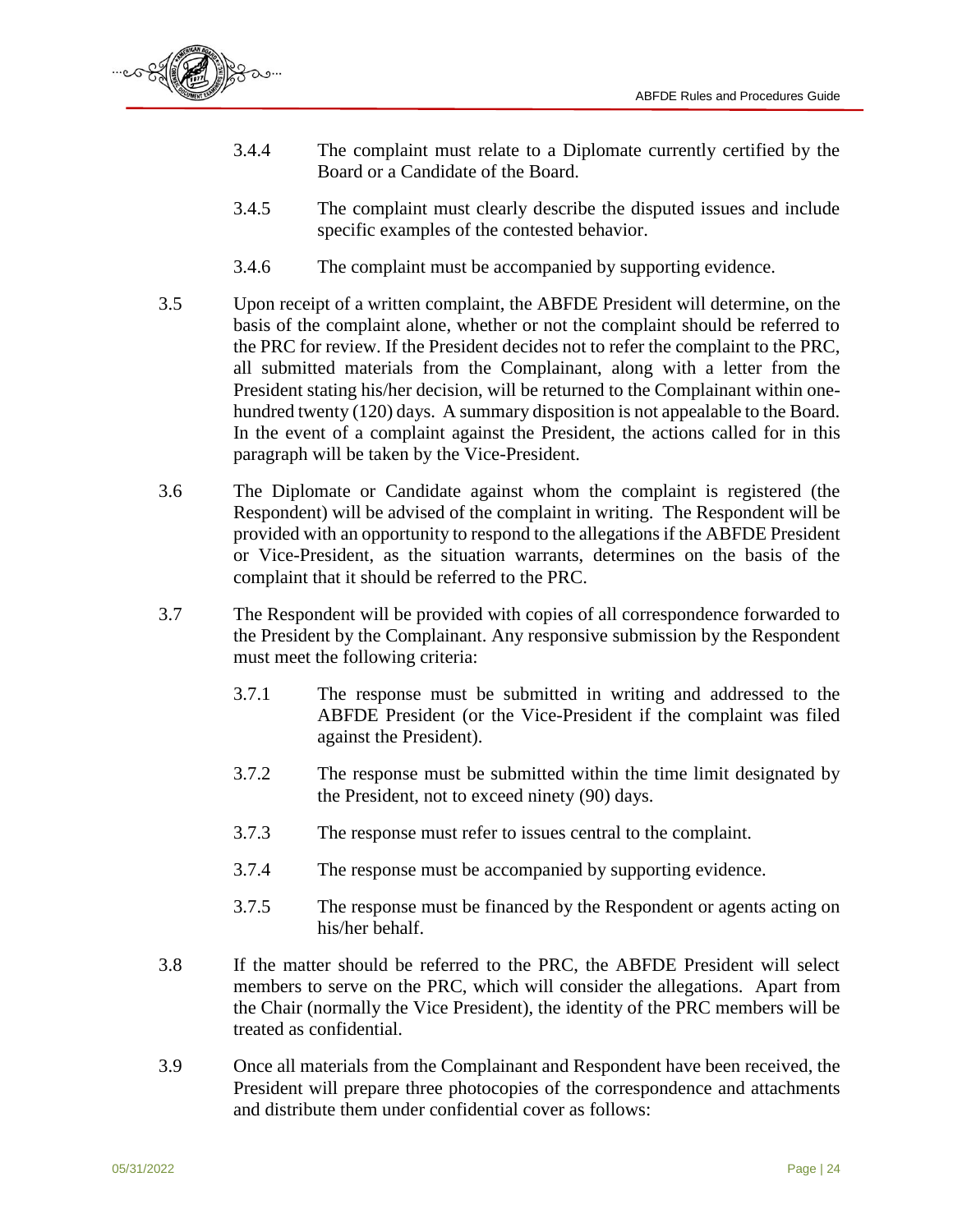

- 3.9.1 The original materials will be forwarded to the PRC Chair.
- 3.9.2 Two photocopies will be forwarded to other members of the PRC.
- 3.9.3 The third photocopy will be retained on file at the ABFDE administrative office.
- 4. Professional Review Committee Procedures
	- 4.1 Members of the PRC will independently examine all of the material forwarded by the President and decide whether the actions of the Respondent constitute a breach of the Code. Each member of the PRC, including the Chair, will prepare his/her own written report outlining his/her opinion concerning the allegations and the supporting arguments for that opinion. All reports will be sent to the PRC Chair.
	- 4.2 The PRC Chair will examine the reports and attempt to reach a consensus concerning the findings of individual Committee members. If no consensus can be reached, a 2-to-1 decision of the PRC in favor of the Complainant will allow the complaint to go to the Board. A 2-to-1 decision by the PRC in favor of the Respondent will result in the dismissal of the complaint.
	- 4.3 The Chair will be responsible for preparing a PRC report to the President stating the findings of the Committee and any matters which did not receive consensus.
	- 4.4 Each PRC member must sign either the original or a copy of the Committee's report, and the Chair will forward all signed copies to the President for appending to the appropriate file.
	- 4.5 The PRC report will be presented at the next full Board meeting for final resolution, unless dismissed by the PRC.
	- 4.6 Once the Committee has submitted its report to the President all copied documents relating to the complaint must be destroyed by the Diplomate in possession of such documents. The original correspondence will be forwarded to the Executive Office for retention for five years from the date of the receipt of the PRC report by the President, after which time these records may be destroyed.
- 5. Disciplinary Action by the Board
	- 5.1 The Respondent will be given at least thirty (30) days written notice of the time and place when the Board will meet to discuss the PRC report.
	- 5.2 This notice will be in the form of a letter signed by the President and will be delivered to the Respondent by U.S. Certified Mail, return receipt requested.
	- 5.3 A U.S. Postal Certified Mailing will satisfy the requirements of paragraph **5.1** above even if the Certified Mailing is refused or ignored by the Respondent.
	- 5.4 Each written notice will include the following: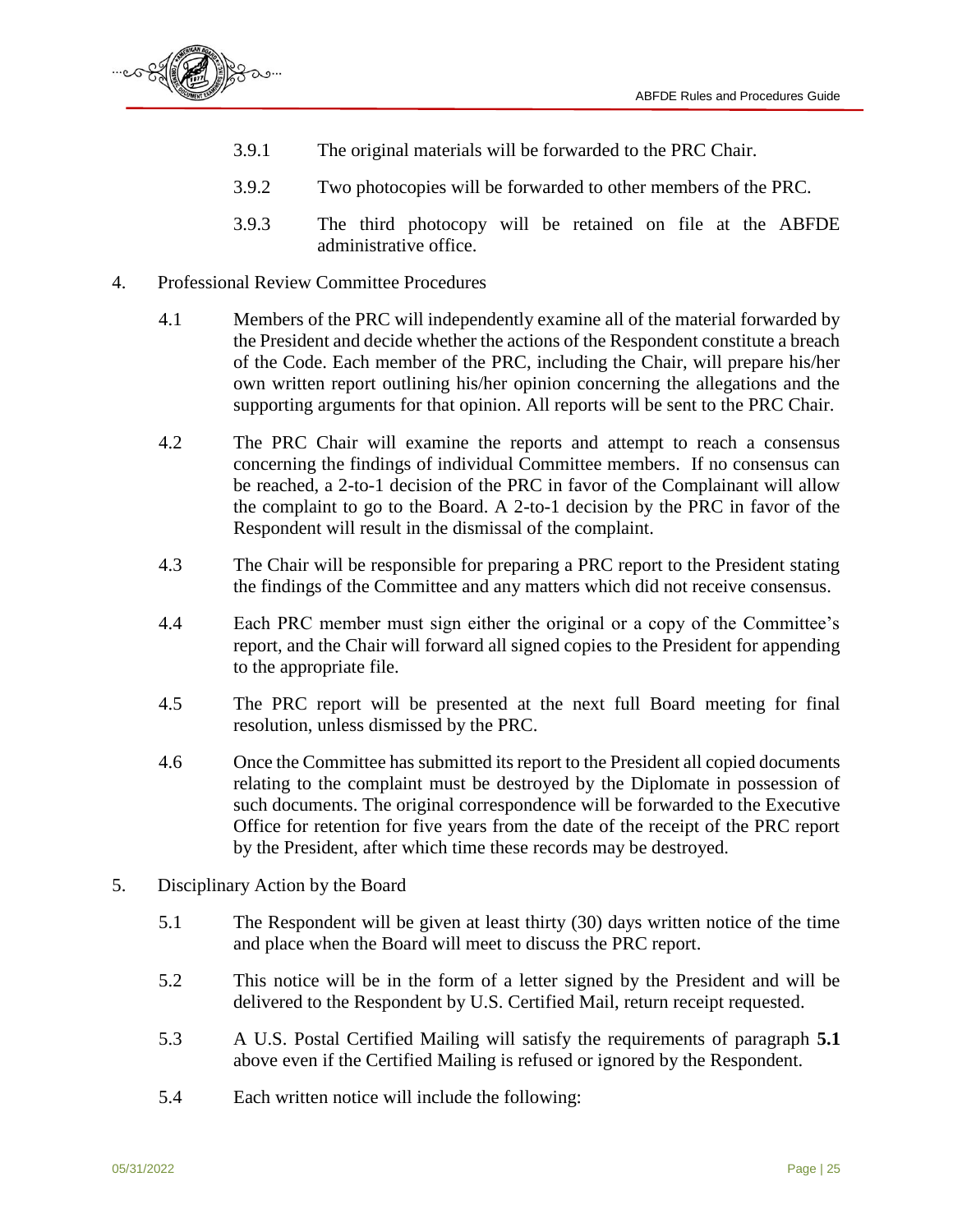

- 5.4.1 The time, date, and place when the Board will consider the complaint.
- 5.4.2 A copy of the PRC report issued to the President.
- 5.4.3 Notice that the Respondent may, within fifteen (15) days of receipt of the notice, submit a written acknowledgment of his/her intention to make either an oral presentation before the Board or provide a written statement to further explain the circumstances. The oral presentation of the Respondent cannot be made by a person other than the Respondent. As this is a procedural matter, rather than a legal proceeding, no legal counsel or other agent may be present.
- 5.4.4 Should either party request that a court reporter be present to record the presentation, the party requesting this action will bear the entire cost of this service and provide the other side (at no cost) with a complete copy of all recorded information including transcripts.
- 5.5 The Board will receive the Respondent's written or oral submission during a meeting of the Board for which there is a quorum present. The Board has the option of holding a special meeting to hear the Respondent's submission.
- 5.6 If the Respondent chooses not to make a written or oral submission, the Board will proceed on the basis of whatever information is available.
- 5.7 The President will provide each Director with a copy of the PRC report at a Board meeting. These copies will only be made available at the Board meeting and will be collected before the meeting adjourns.
- 5.8 After the matter has been discussed, a vote will be taken to determine if a violation of professional or ethical conduct has taken place. If at least three-fourths (3/4) of those in attendance do not vote in favor of a breach of conduct then the complaint will be dismissed. All submitted materials will be returned to the President or Vice-President, as the case may be, and then forwarded by that individual to the Complainant and Respondent with a letter stating the Board's findings.
- 5.9 If the Board decides that a breach of conduct has occurred, the Board will consider what disciplinary action is appropriate under the circumstances and take the following factors into account if they are applicable:
	- 5.9.1 The severity of the breach of conduct or competency,
	- 5.9.2 The circumstances surrounding the breach of conduct or competency,
	- 5.9.3 Whether or not this is the Respondent's first infraction or the number of previous infractions,
	- 5.9.4 The length of time since Respondent's last infraction, and
	- 5.9.5 The severity of earlier infractions.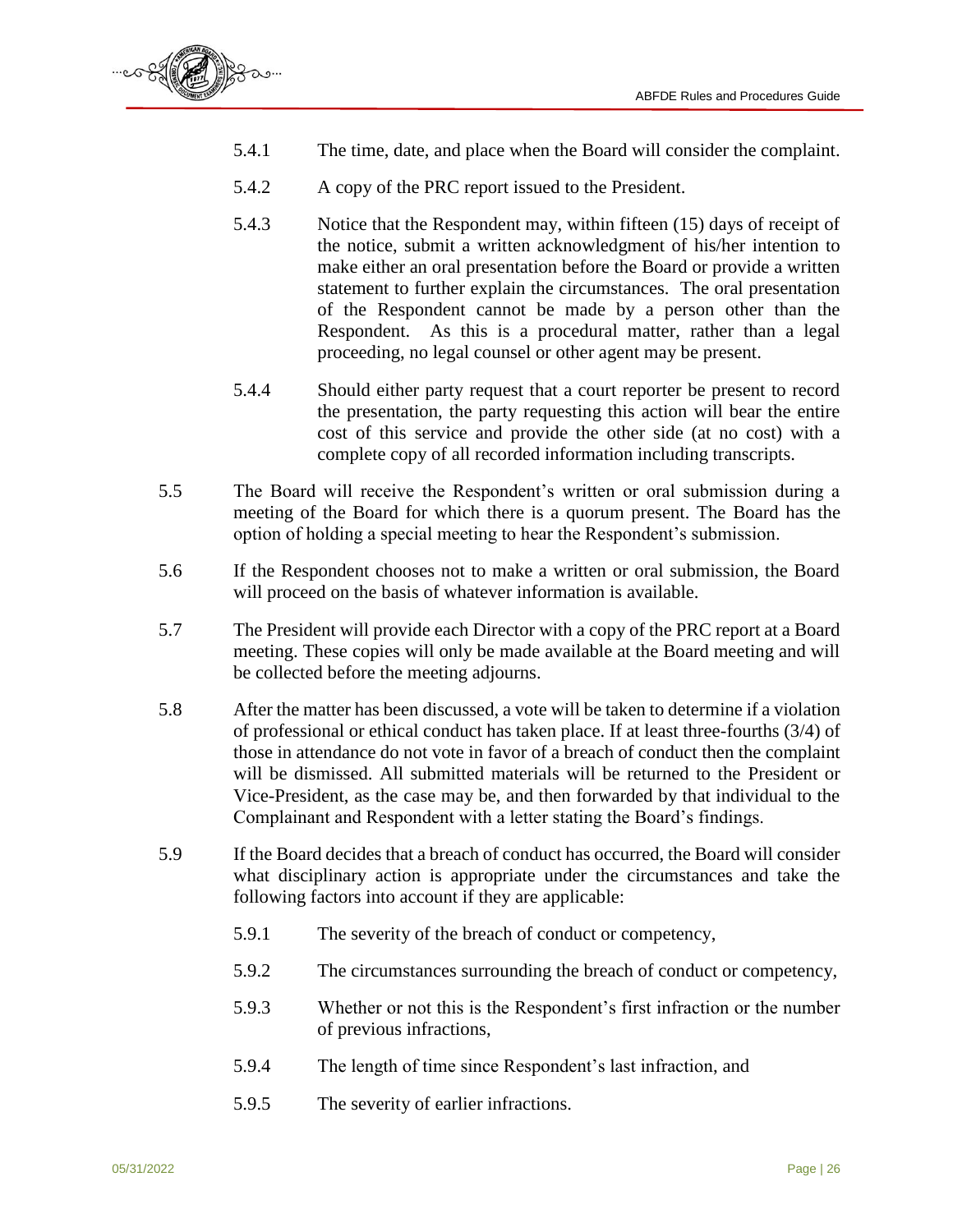

- 5.10 The Board will decide by majority vote what disciplinary action is most appropriate. The Respondent will be advised of the Board's decision in a letter from the President. This will be sent to his/her current mailing address by U.S. Certified Mail; return receipt requested and shall be deemed received even in the event the Respondent does not accept the certified mailing.
- 6. Disciplinary Rulings

If the Board decides that a breach of conduct has occurred, the Board must determine which disciplinary action is appropriate. The disciplinary rulings which the Board may effect are as follows:

- 6.1 Oral Reprimand
	- 6.1.1 This is the least severe form of corrective action which the Board can take.
	- 6.1.2 Its purpose is to bring a particular problem to the attention of a Diplomate and correct a problem which could become more serious.
	- 6.1.3 One or more Directors of the Board will meet with the Diplomate and explain the nature of the complaint, the section of the Code pertaining to the complaint, and any action which the Board deems necessary to correct the problem.
	- 6.1.4 Immediately following the discussion, the Director(s) will complete a record that such a discussion occurred but will not include any details. This document will be filed in the Diplomate's official records for a period of five (5) years. A copy of this document will be given to the Diplomate.
	- 6.1.5 The Board should help the Diplomate correct a problem in any manner which is reasonable.
	- 6.1.6 The Respondent, upon a finding of a breach by the Board, shall comply within 60 days with any recommendation by the Board and present documentation of compliance as requested. Failure to comply as instructed shall result in decertification.
- 6.2 Written Reprimand
	- 6.2.1 The written reprimand is considered more severe than an oral reprimand. Its purpose is to help a Diplomate correct improper actions, which would have serious consequences if allowed to continue.
	- 6.2.2 This reprimand is a written statement issued by the President. It should briefly cite the incident(s) that caused the ruling, the section of the Code pertaining to the complaint, and any action necessary to correct the problem.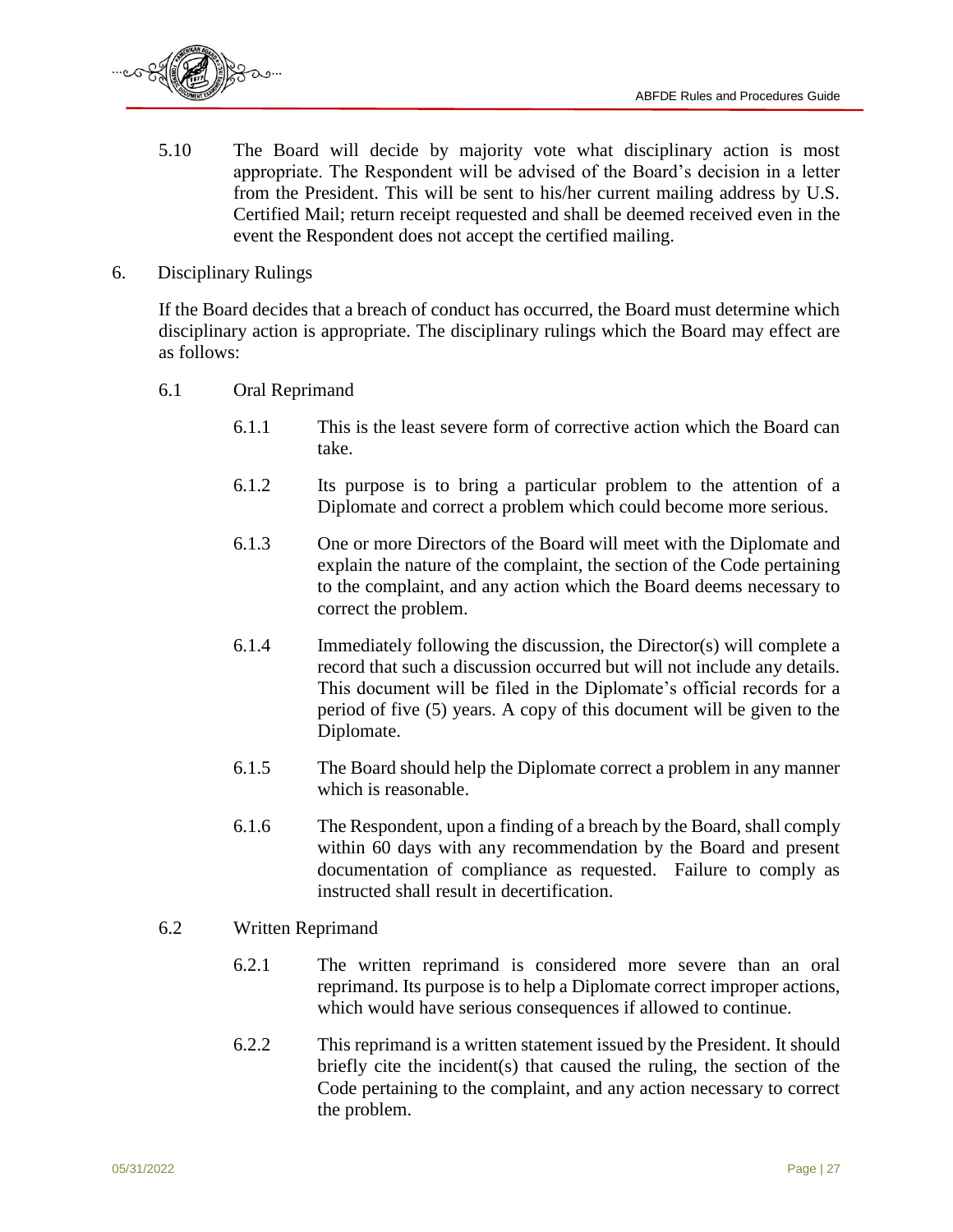

- 6.2.3 The written reprimand can be delivered personally to the Diplomate or sent to his/her mailing address under confidential cover via registered mail.
- 6.2.4 A copy of this document will remain in the Diplomate's file for a period of five (5) years.
- 6.2.5 The Board should help the Diplomate correct a problem in any manner which is reasonable.
- 6.2.6 The Respondent, upon a finding of a breach by the Board, shall comply within 60 days with any recommendation by the Board and present documentation of compliance as requested. Failure to comply as instructed shall result in decertification.

#### 6.3 Suspension

- 6.3.1 Suspension involves the temporary removal of a Diplomate's association with the Board and his/her certification status. The Board will not refund any certification fees for the current year, in whole or in part.
- 6.3.2 Diplomate who has been suspended can resume active status without reapplying for certification. He/She must, however, express an interest to resume active status in writing to the President.
- 6.3.3 This action is reserved for situations when the Code has been breached several times. Despite the seriousness of these violations, there should be reason to believe that the Diplomate is capable of correcting the problem(s).
- 6.3.4 The President will write a letter to the Diplomate which briefly cites the incident(s) that caused the ruling, the section of the Code pertaining to the complaint, and any corrective action that is necessary.
- 6.3.5 The suspension notice can be delivered personally to the Diplomate or sent to his/her mailing address under confidential cover and via registered mail.
- 6.3.6 A copy of this document will remain in the Diplomate's file for a period of five (5) years.
- 6.3.7 The Board should help the Diplomate correct a problem in any manner which is reasonable.
- 6.3.8 The Respondent, upon a finding of a breach, shall comply within 60 days with any recommendation by the Board and present documentation of compliance as requested. Failure to comply as instructed shall result in decertification.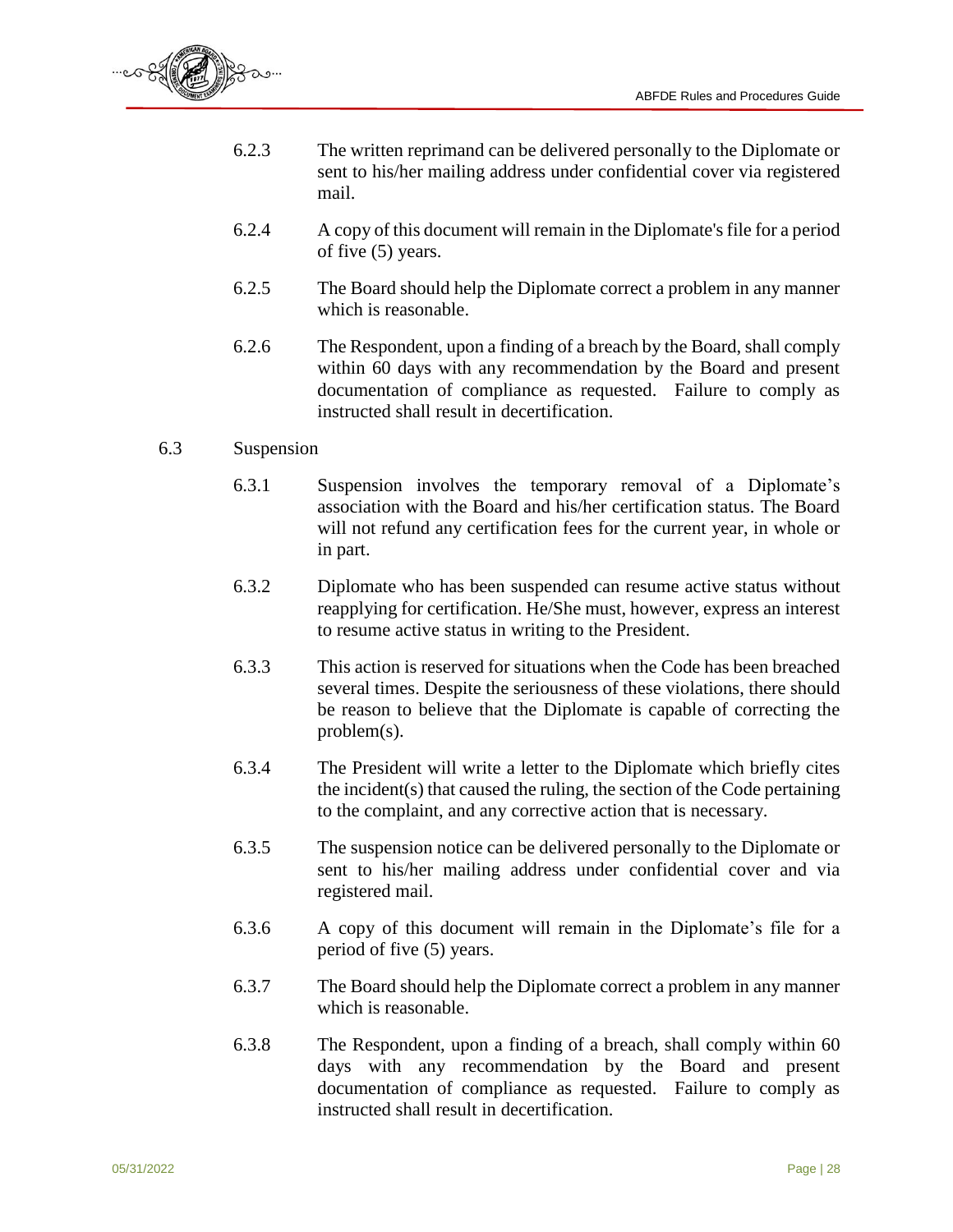

- 6.4 Decertification
	- 6.4.1 This is the most severe disciplinary action that can be taken by the Board and is used to permanently remove a Diplomate's certification.
	- 6.4.2 This action is appropriate in situations where it is not reasonable to expect that the Diplomate will be able to correct the problem(s). It is also pertinent when a Diplomate would severely damage the reputation of the Board if he/she were associated with the Board in any way.
	- 6.4.3 The President will write a letter to the former Diplomate which briefly restates the incident(s) that caused the ruling and the section of the Code pertaining to the complaint. The letter will indicate that the PRC has evaluated all evidence and has come to the decision that the appropriate course of action is to decertify the Diplomate. The letter will admonish the former Diplomate to cease and desist describing himself/herself as a Diplomate of the ABFDE. A request will be made in writing to the former Diplomate to return his/her certificate. The written notification can be personally delivered to the former Diplomate or sent to his/her mailing address under confidential cover via registered mail.
	- 6.4.4 A copy of the letter will remain in the former Diplomate's file in perpetuity.
	- 6.4.5 Because the incident which prompted the decertification was found to be so egregious, the Board cannot be expected to resolve the problem. The Board can exercise discretion in evaluating any future mitigating factors not previously considered.
- 6.5 Termination from Testing
	- 6.5.1 If the Board has decided the Candidate has incurred a breach of conduct or competency, the Candidate will be terminated from the testing process. In the case of competency, mentoring may be offered to the Candidate, upon the discretion of the Board.
	- 6.5.2 Reapplication may be made in accordance with Paragraph 4.4 of Qualifications and Requirements for Certification in Forensic Document Examination.
- 7. Notification of Investigation and Results to Membership and Complainant
	- 7.1 If the complaint is forwarded on to the PRC for investigation, the Complainant shall be notified in writing by the President that such complaint is under further investigation and discussion of such matter is prohibited.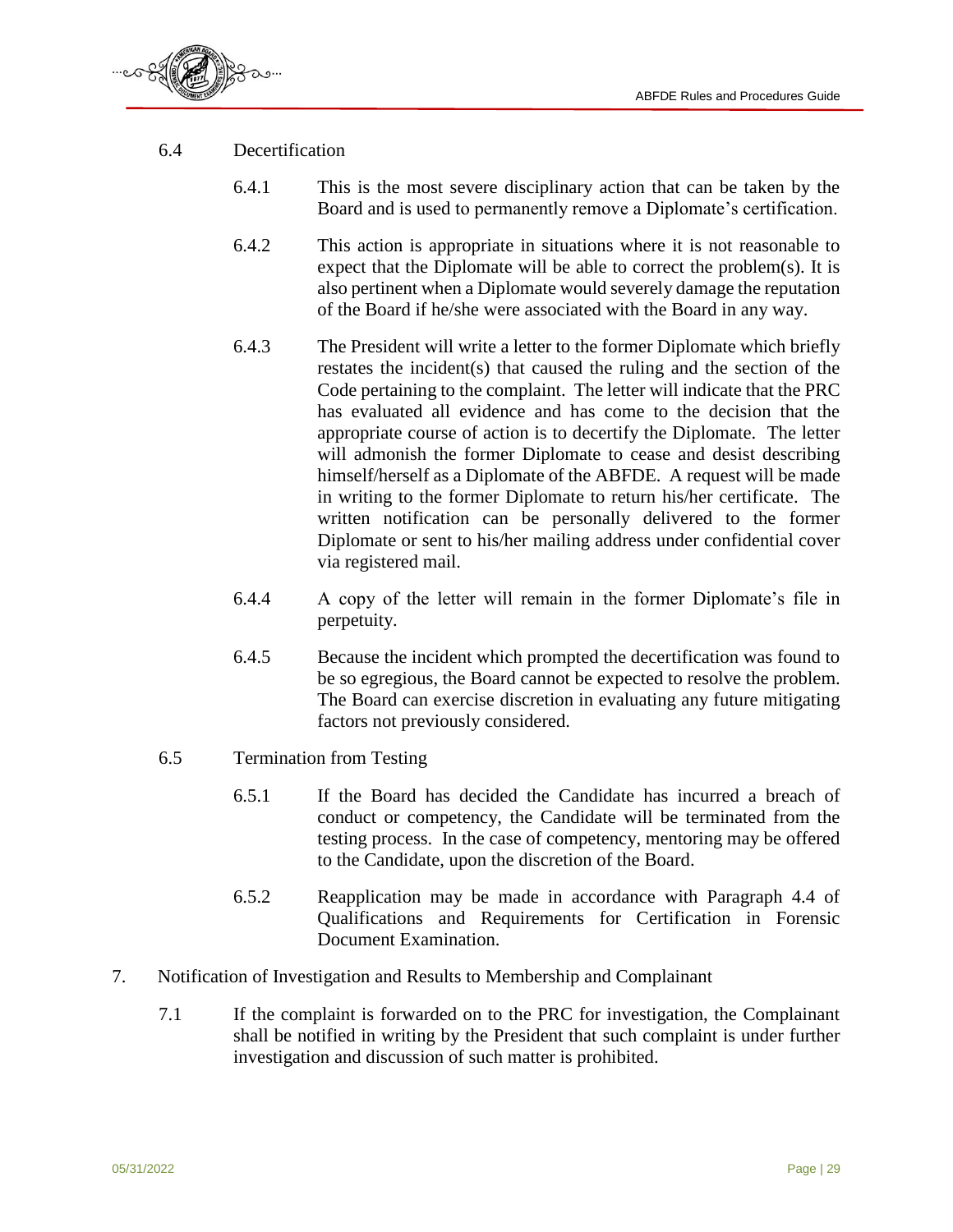

- 7.2 At the conclusion of an investigation by the PRC, the Complainant shall be notified in writing by the President of the results of the investigation and whether the complaint was upheld or dismissed. Upon a finding that the complaint was substantiated, the type of disciplinary action shall not be revealed to the Complainant.
- 7.3 In an effort to educate the members of the ABFDE, an annual report shall be forwarded to the members of the ABFDE by the President, indicating the type of complaints received for the year, whether such were dismissed or substantiated, and the basis for such dispensation. The identities of all Complainants and Respondents shall remain anonymous.
- 8. Further Action
	- 8.1 In the event that there is a dispute between the Board and the Respondent as to the action to be taken by the Board upon a finding of a breach, all matters must be submitted to binding arbitration in Houston, Texas.
	- 8.2 Request for Arbitration must be postmarked to the President no later than 60 days after the final finding by the PRC. Failure to make such a request within the specified time frame shall render the finding by the PRC final.
	- 8.3 Arbitration shall take place in Houston, Texas within a reasonable time not to exceed one year from the scheduled date for Arbitration, or the PRC recommendation will stand. The Arbitration shall be conducted under the laws and procedures regarding the same of the state of Texas.
	- 8.4 The Arbitrator shall be selected by agreement of the Respondent and the President from one of the national arbitration organizations. Should the Respondent and President fail to reach an agreement on the arbitration organization within 30 days of the request for arbitration, the ABFDE President shall select such arbitrator.
	- 8.5 The Respondent, ABFDE President and PRC Chair, acting on behalf of the ABFDE, may be present for the entire Arbitration proceeding. Each party may, in the presentation of their case to the Arbitrator, present oral testimony, experts, and findings by other investigators, or other evidence.
	- 8.6 Findings by the Arbitrator shall be final and binding on the Parties. In the event that an adverse finding is found against the Respondent, he/she shall have 60 days in which to comply with the recommendation(s) of the Arbitrator. Failure to do so shall result in de-certification of the Respondent.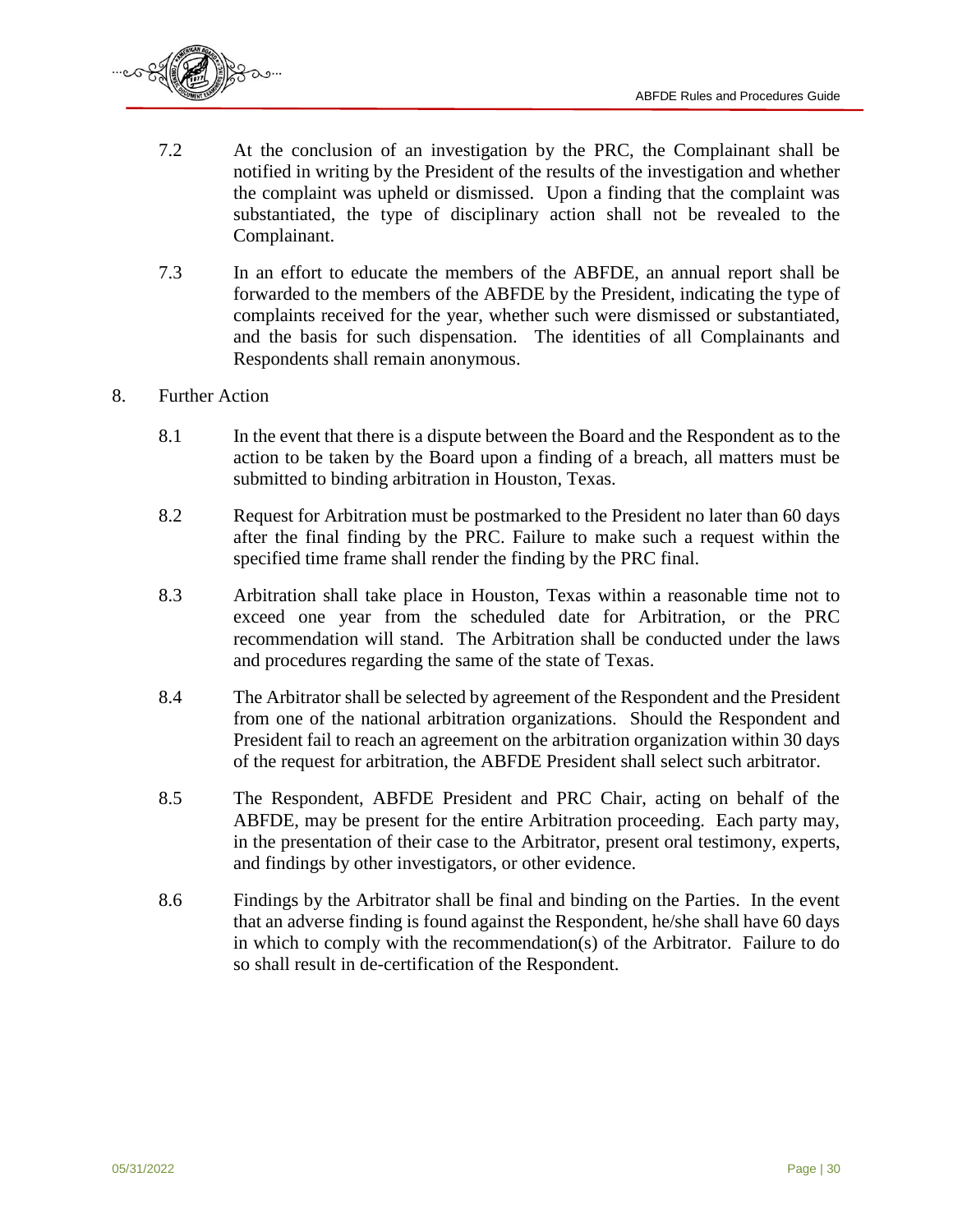

# **SECTION IV**

### **POLICIES AND PROCEDURES**

#### **A. Duties of Officers**

#### 1. President

- 1.1 The President is the Chief Executive Officer of the Board and is responsible for management of the ABFDE. The President will preside as Chair during all Board meetings. The President is the chief spokesperson for the Board and is, therefore, responsible for all public statements made on behalf of the Board.
- 1.2 In consultation with the Board of Directors, the President is responsible for forming all standing or special committees and for appointing members and Chairs of these committees. The President is an ex officio member of all Board committees.
- 1.3 The President is the recipient of all correspondence dealing with subjects of a serious nature. All written complaints against Board Diplomates, for example, must be evaluated by the President and referred to a Professional Review Committee for review if the situation warrants.
- 1.4 The President is responsible for scheduling and determining the location of all Board meetings. The most important function of the President's responsibilities is to consider what issues are important to Diplomates and to communicate the Board's activities as well as its future initiatives.
- 2. Vice President
	- 2.1 The Vice President serves as the presiding officer of the Board in the absence of the President. The Vice President will fill a vacancy in the office of President occurring during his/her term of office. If the Vice President is unable to fill the vacancy, the vacancy will be filled in accordance with the bylaws. These two executive officers must, therefore, communicate effectively and often to ensure both are aware of all issues which may require immediate action.
	- 2.2 The Vice President serves as Chair of Professional Review Committees and, as such, is responsible for evaluating all written complaints against other Board Diplomates. If the Vice President is unable to serve as Chair, the President will appoint the Chair.
- 3. Secretary
	- 3.1 The Secretary will maintain custody of all correspondence and records, except those relating exclusively to finance or to complaints about Diplomates. The Secretary, however, may delegate these responsibilities to administrative office staff in the interest of economy and efficiency.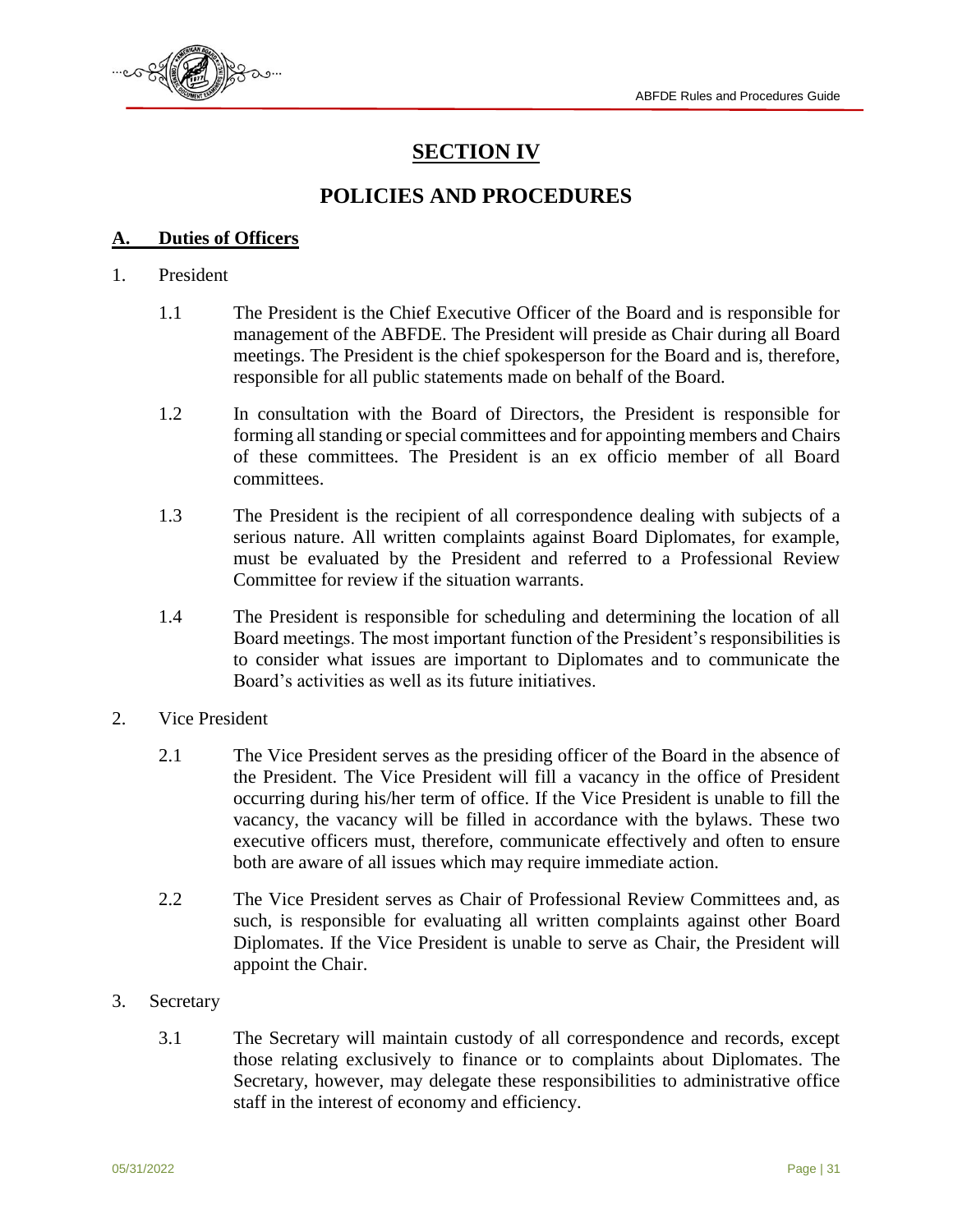

- 3.2 The Secretary will keep minutes of all meetings of the Board, promptly circulate these to all Board Directors, and submit to the Board a report of the activities the Secretary performed during the preceding year.
- 3.3 The Secretary serves as Chair of the Credentials Committee and is responsible for: coordinating the application for certification process, conducting a vote among the Directors for acceptance if a candidate has passed all of the testing, informing the Administrative Office if a candidate has been voted in, and arranging for the Diplomate's certificate.

#### 4. Treasurer

- 4.1 The Treasurer will supervise the collection and deposit of funds and securities of the Board. A full, correct, and clear record of all financial transactions of the Board will also be maintained by the Treasurer.
- 4.2 The Treasurer will notify those Diplomates in default of their annual dues. The Secretary will be advised of all persons whose memberships have expired or otherwise been terminated.
- 4.3 The Treasurer will prepare an annual financial statement which shall be submitted to the Board of Directors prior to the annual Board meeting.
- 4.4 The Treasurer is responsible for completing all forms that must be completed by law. The Treasurer will ensure that all debts incurred by the Board, or its representatives, are promptly paid and supported by relevant receipts. Checks for payment (except for checks initiated electronically) will be forwarded to the President for a countersignature before sent to the payee. In absence of the President, the check will be sent to the Vice President for the countersignature. If payment is done by electronic means (including debit card payments), the Treasurer will inform the President and Vice President of the transaction. Both will have access to the account for oversight.
- 4.5 The Treasurer may make recommendations about ongoing expenditures and forthcoming financial commitments.

#### **B. Duties of Committees**

1. Continuing Education

This Committee encourages and supports continuing education opportunities with various forensic associations. This committee is responsible for approving workshops for recertification points. Committee members advise the Recertification Committee which workshops are approved.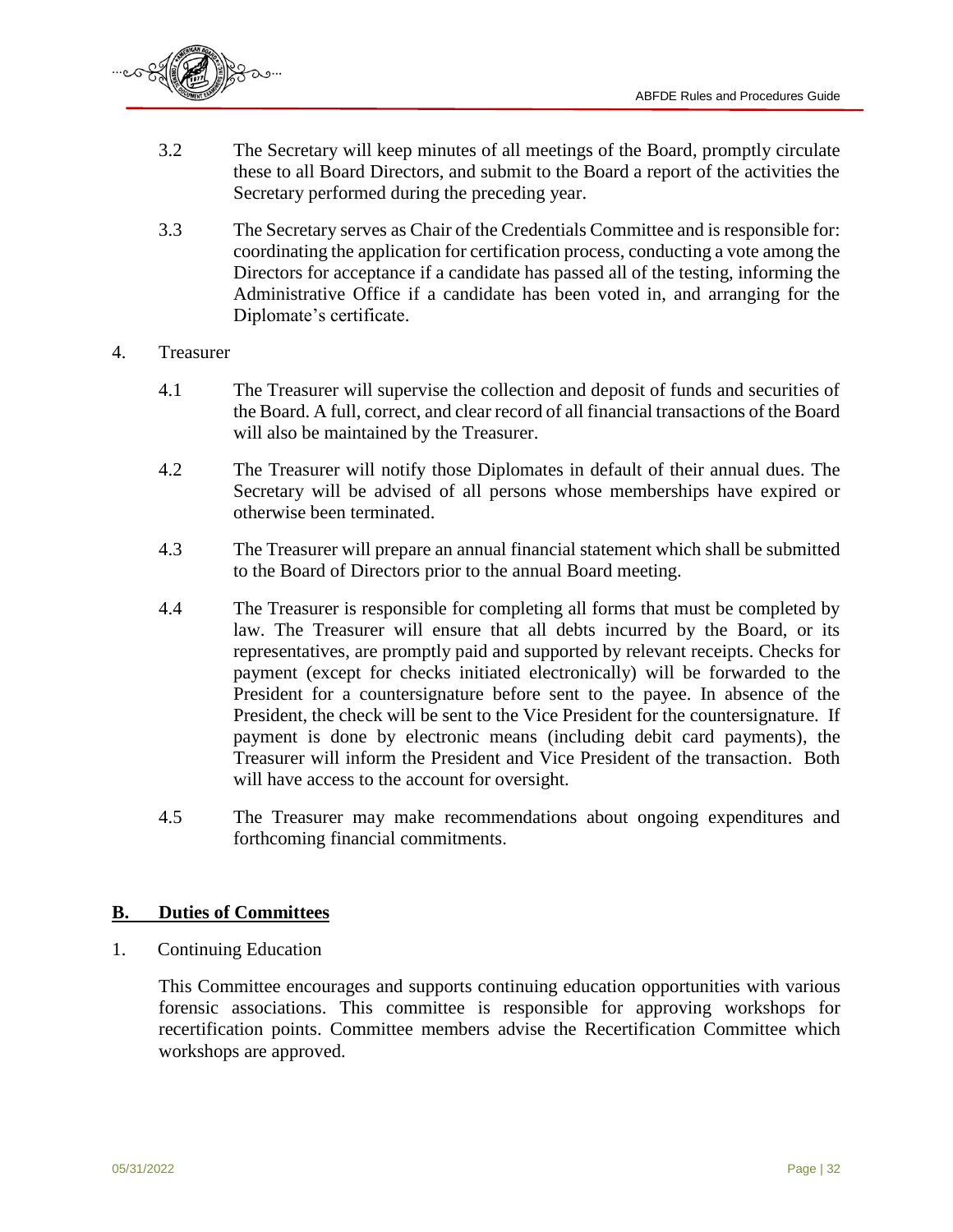

#### 2. Credentials

This Committee handles applications from potential candidates for certification and completes the process of a candidate becoming a Diplomate after ABFDE testing has been successfully completed.

3. Nominations

This Committee will be chaired by the immediate past-president or a Director designated by the President and at least two additional members that must be Diplomates that are not current Directors. This committee is responsible for preparing a slate (at least 2) of Candidates willing to serve as Directors when vacancies occur.

4. Professional Review

This Committee reviews and makes recommendations on complaints regarding the competency and/or ethics of Diplomates or Candidates. This Committee is normally chaired by the Vice President.

- 5. Public Relations
	- 5.1 This Committee is responsible for developing and implementing plans to promote and advertise the Board's certification program.
	- 5.2 This Committee produces information packages and other types of promotional materials suitable for distribution to any interested party.
	- 5.3 This Committee provides assistance to any individual wishing to make a presentation concerning the structure, policies, or certification program of the ABFDE.
- 6. Recertification

This Committee considers all applications for recertification. The most important work of this Committee is the assigning of continuing education points and notifying Diplomates of points awarded.

7. Rules and Procedures

This Committee reviews procedures and makes recommendations regarding those procedures to the full Board.

8. Testing

This Committee establishes guidelines for testing applicants for certification and recertification and administers or directs the administration of the written test, practical case assignments, and oral board examinations.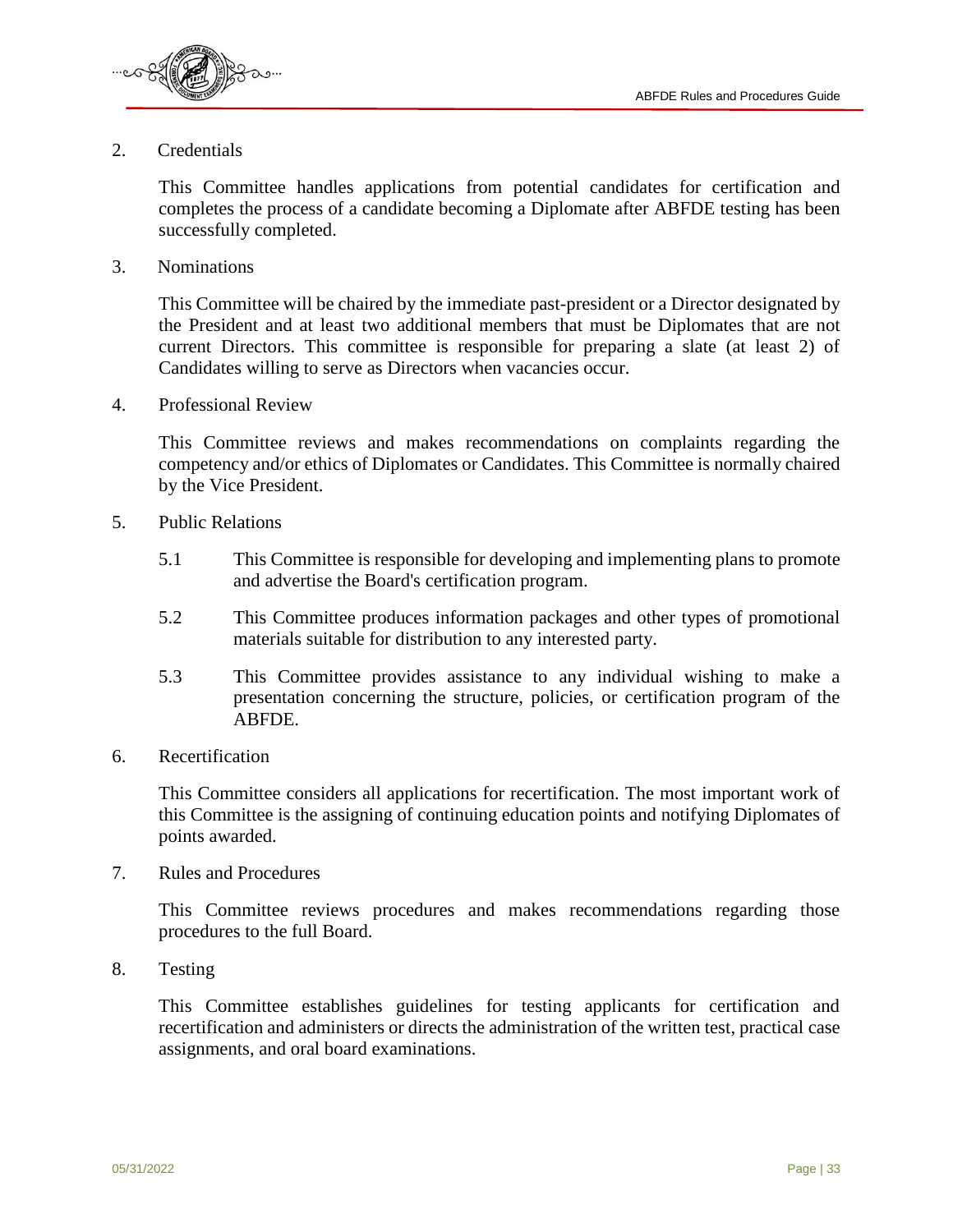

9. Test Preparation and Validation

This Committee establishes guidelines for the development and validation of prospective written test questions and practical case assignment problems. Validated written questions and practical case assignments shall be forwarded to the Chair of the Testing Committee for certification and recertification purposes. This Committee also periodically reviews active written test questions and practical test problems for retention or deletion/destruction. The Committee chair is selected by the President.

10. Financial Planning Committee

A financial planning committee will be instituted on an "as needed" basis to research extraordinary financial situations. The committee shall consist of the Treasurer and two Directors, appointed by the President.

#### **C. Code of Conduct for Officers, Directors, Committee Members and Other Officials**

1. Maintain Integrity of the Profession

All Officers, Directors, Committee Members and Others Acting in an Official Capacity shall follow and enforce all of the provisions of the Rules and Procedures Guide, as well as any additional rules and procedures which shall, from time to time, be put forward by the Board of Directors. All Officers, Directors, Committee Members and Others Acting in an Official Capacity shall also conduct themselves in a professional manner while representing the Board or conducting business pursuant to a Board certification. No Officers, Directors, Committee Members or Others Acting in an Official Capacity shall take action to bring discredit to the Board.

2. Confidentiality

Officers, Directors, Committee Members and Others Acting in an Official Capacity shall not disclose to any unauthorized party any information or business of the Board that is generally considered confidential by the Board as a whole, or that is specifically designated confidential by the President. This information includes, but is not limited to, information regarding the testing process of any individual applying for certification or recertification. An Officer, Director, Committee Member or Other Acting in an Official Capacity may be in breach of this confidentiality provision regardless of the form of communication, whether it be by e-mail, verbally, in writing or communicated by other means.

- 3. Duties of Officers, Directors, Committee Members and Others Acting in an Official Capacity
	- 3.1 Any individual accepting a position as an Officer, Director, Committee Member or Other Acting in an Official Capacity agrees to use all reasonable efforts to fulfill the duties and obligations of said assignment as detailed in the Rules and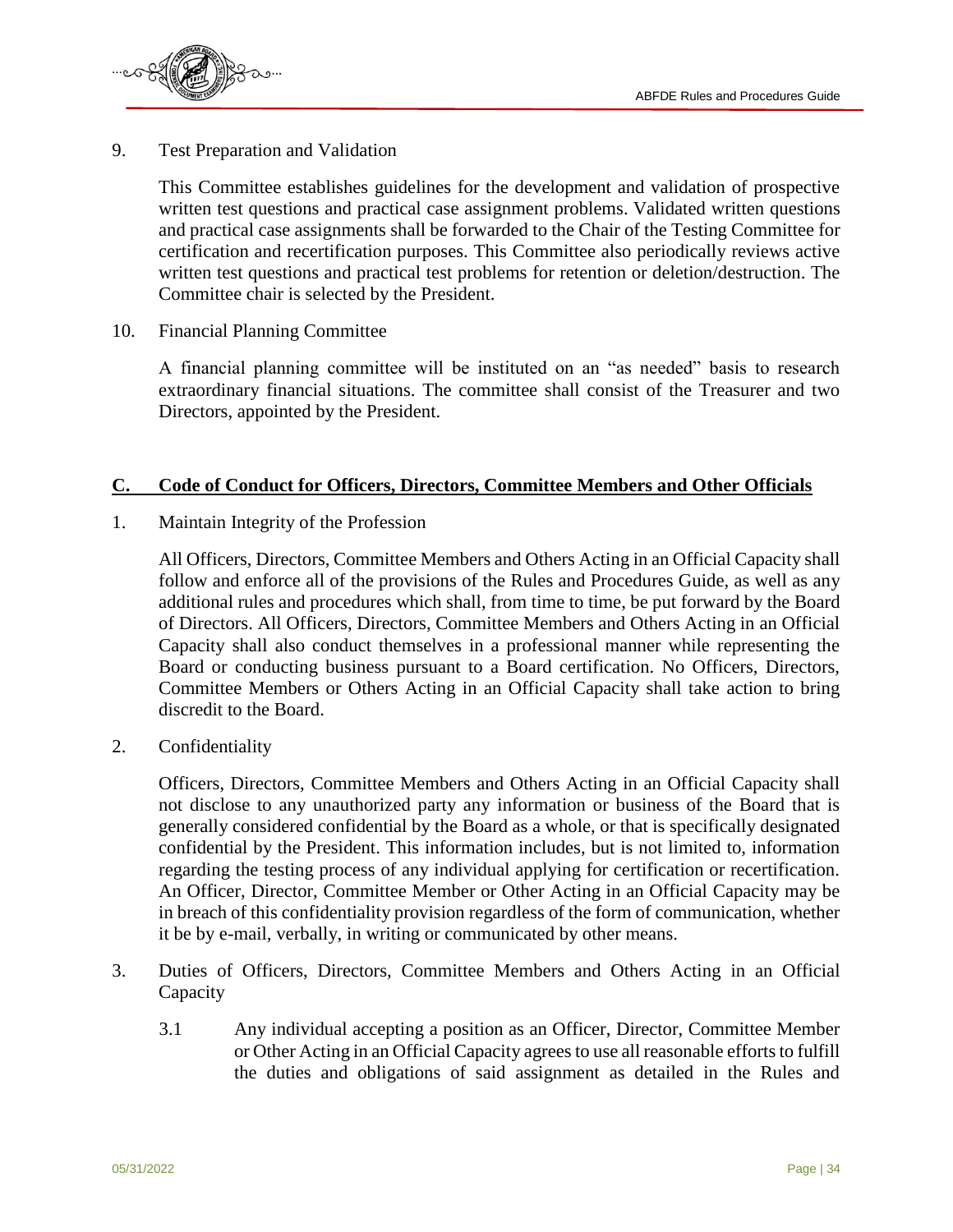

Procedures Guide, this Code of Conduct or as may be detailed by other Officers, Directors, Committee Chairs or Others Acting in an Official Capacity.

- 3.2 The American Board of Forensic Document Examiners, ABFDE, is committed to impartiality in all matters. The ABFDE bylaws and procedures are structured to manage and safeguard impartiality, and the Board of Directors of the ABFDE accepts responsibility for impartiality in all of its activities. The Board of Directors of ABFDE and each of the committees therein shall not allow personal, commercial, financial or other pressures to compromise this responsibility. The policies and procedures of the ABFDE are fair, objective, non-discriminatory, and in compliance with applicable federal and state laws. The Board of Directors and committees of the ABFDE will identify potential risks to impartiality and take steps to remove such risks.
- 4. Security of Documents and Records
	- 4.1 Officers, Directors, Committee Members and Others Acting in an Official Capacity shall maintain documents and records in a secure manner.
	- 4.2 Physical documents and records shall be stored within a secured container (e.g. lockable box, drawer, cabinet or other container) and shall be accessible only to authorized personnel.
	- 4.3 Electronic documents and records shall be stored on a secured computer with an encrypted password and shall be accessible only to authorized personnel.
- 5. Review of Records
	- 5.1 Officers, Directors, Committee Members and Others Acting in an Official Capacity shall annually review documents and records in their possession to ensure their completeness and security.
	- 5.2 Committee Chairs shall conduct an annual review of their committee's work product to ensure that documents and records are complete, secure, and organized. This review shall include ensuring the destruction of certain confidential documents and records as required in these Rules and Procedures. A summary of the annual review will be provided by each Committee Chair at the annual Board meeting.
- 6. Return of Property

Officers, Directors, Committee Members and Others Acting in an Official Capacity agree to take all reasonable measures to protect Board property and to return such property to the President, or individual designated by the President, within thirty (30) days of the completion of any assignment or responsibility involving the use of the property, or upon request in any form, by the President. "Property" includes, but is not limited to, computer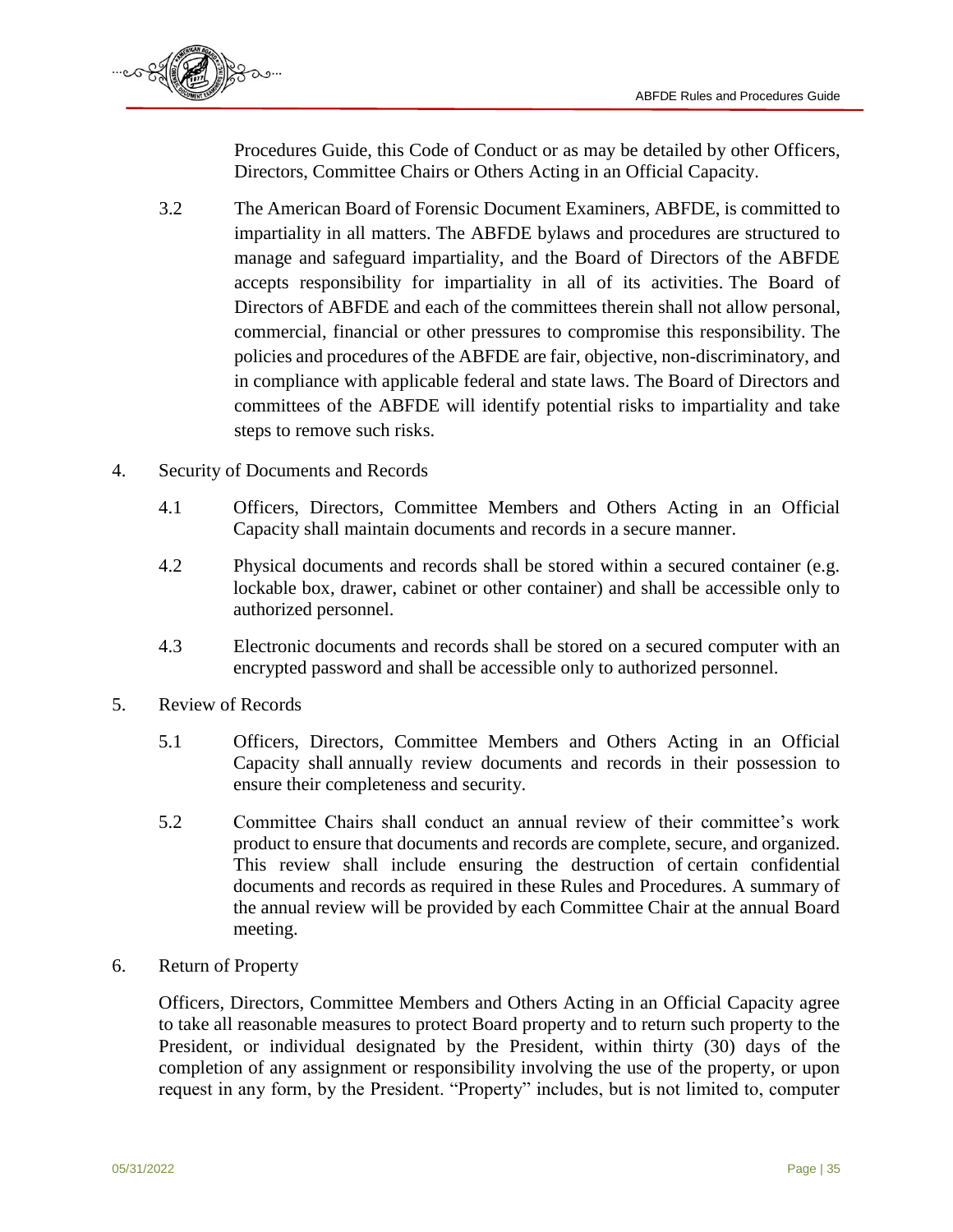

hardware, software, other equipment, documents, files, applications, etc. Property may also include the work product generated by any Officer, Director, Committee Member or Others Acting in an Official Capacity when pursuing Board responsibilities, duties or activities.

- 7. Disciplinary Action
	- 7.1 In the event any Officer, Director, Committee Member or Other Acting in an Official Capacity is in breach of Section 2, Confidentiality, or 5, Return of Property, any Director may move that the Board take one or both of the following actions: removal of the breaching party from office and/or decertification.
	- 7.2 In the event any Officer, Director, Committee Member or Other Acting in an Official Capacity is in breach of Section I, Maintain the Integrity of the Profession, or III, Duties of Officers, Directors and Committee Members and Others Acting in an Official Capacity, the Board shall discuss the breach and determine appropriate action as detailed in this Section. In the event two-thirds (2/3) of the Board considers the breach to be a serious infraction, any Director may move the Board to remove the breaching party from office. In the event the majority of the Board considers the breach to be of a less serious nature, any Director may move the Board to issue a written reprimand to the breaching party, directing said party to correct the infraction immediately.
	- 7.3 In the event any Officer, Director, Committee Member or Other Acting in an Official Capacity is in breach of any ABFDE rule, policy or procedure, as established by the Board and its committees, the individual(s) responsible for and involved in such breach will be served with a written notice if the Board determines the breach has merit. Such written notice shall be sent, within sixty (60) days, only upon two-third (2/3) vote of the Executive Committee to proceed. The President shall be responsible for signing and sending any written notice. In the event the President is the breaching party, the Vice President shall be responsible for signing and sending any written notice. Any Officer, Director or Committee Chair may request that the Executive Committee put consideration of such notice on the agenda for the next regularly scheduled meeting, or in the event of circumstances which necessitate quicker action, the Officer, Director or Committee Chair may request that the Executive Committee hold an emergency meeting by telephone or other means to consider issuing such a notice.
	- 7.4 In the event the breaching individual served with such notice fails to come into compliance with the written notice within thirty (30) days of its date, any Director may move the Board to consider removing the Diplomate's certification, pursuant to the Professional Review Procedures, Section 6. Such removal can only be undertaken upon majority vote of the Board.
	- 7.5 In the event the Board finds it necessary, by two-thirds (2/3) vote, it may also direct the President or another Officer or Director to pursue necessary and appropriate legal action against the breaching individual.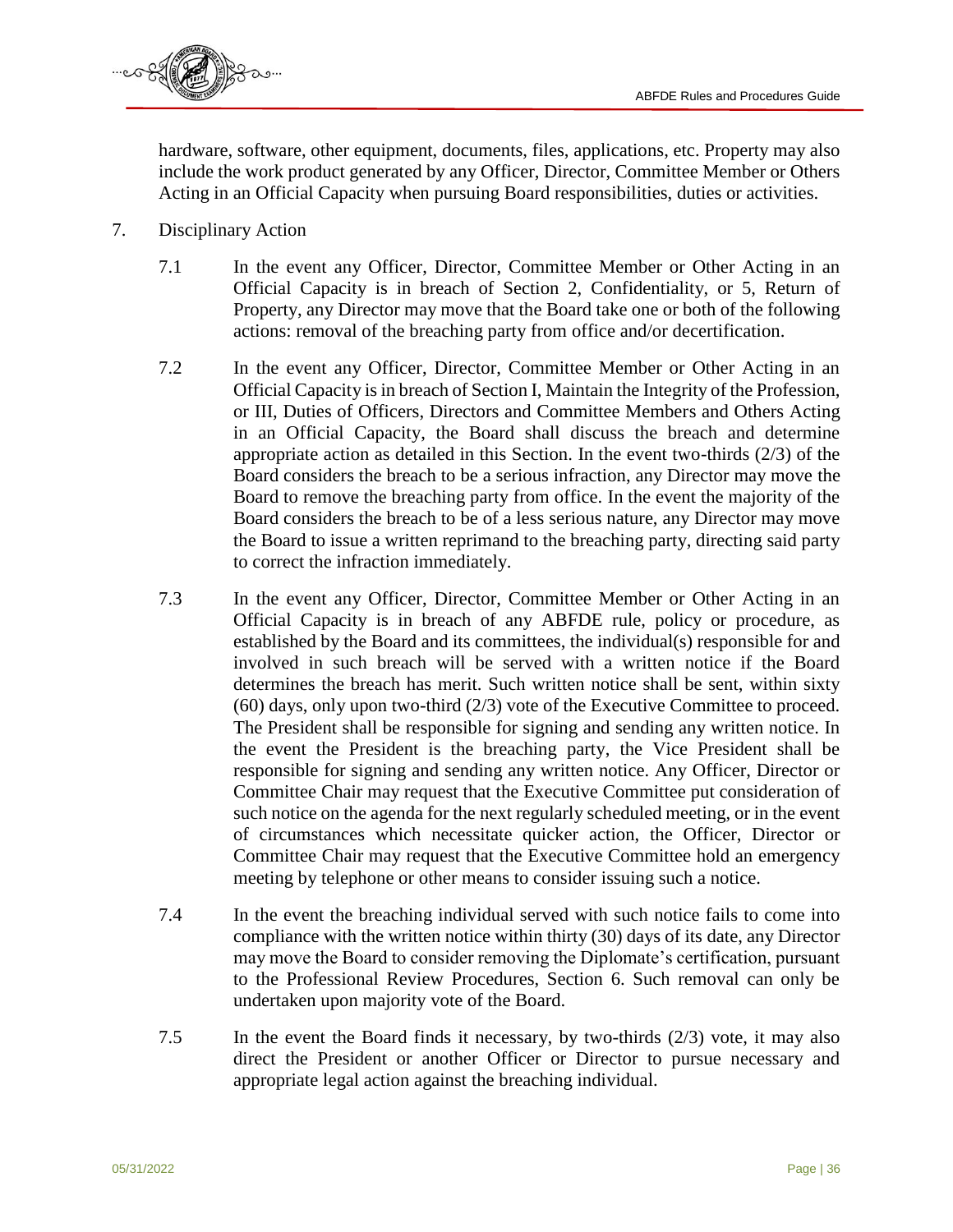

#### **D. General Provisions Concerning Certification**

- 1. The right to deny certification is reserved by the Board.
- 2. Certificates of Qualification in Forensic Document Examination are valid for a period of five (5) years and are renewable at the end of that period according to standards of currency in the field set forth below:
	- 2.1 Active participation in case examination or other duties relating to the field of forensic document examination.
	- 2.2 Fulfilling the recertification requirements of earning at least forty (40) continuing education points as established by the Board during the five-year renewal period. Points are earned by such activities as demonstrating registered attendance at Board-recognized forensic meetings, participating in scientific programs of those meetings, publishing articles in Board-recognized journals, etc. Points may also be earned by providing written summaries of appropriate journal articles and/or passing a written/practical examination.
- 3. Individuals holding a valid Certificate of Qualification issued by the Board are entitled to use the designation "Diplomate of the American Board of Forensic Document Examiners." Diplomates who retire or resign in good standing are entitled to use the designation "Former (or Retired) Diplomate of the American Board of Forensic Document Examiners" as appropriate. Individuals who present themselves as former or retired Diplomates of the ABFDE must cite their dates of certification. Individuals who do not possess active ABFDE certification are prohibited from presenting themselves as current Diplomates of the Board.
- 4. Certificates issued by the Board are not transferable. They remain the property of the Board, but every person to whom a Certificate has been properly issued is entitled to its continued possession unless the Certificate is revoked. Legal action may be used to recover any Board property, to include the surrender of a Diplomate's certificate.
- 5. A Diplomate or Candidate who is found by the Professional Review Committee (PRC) to have violated ethical or professional rules of conduct or competency as set forth by the American Board of Forensic Document Examiners may be subject to disciplinary action as follows:
	- 5.1 Oral reprimand; or
	- 5.2 Written reprimand; or
	- 5.3 Suspension of Diplomate's Certificate for a specific period of time; or
	- 5.4 Decertification and removal of Diplomate from ABFDE rolls, including surrender of his/her Certificate.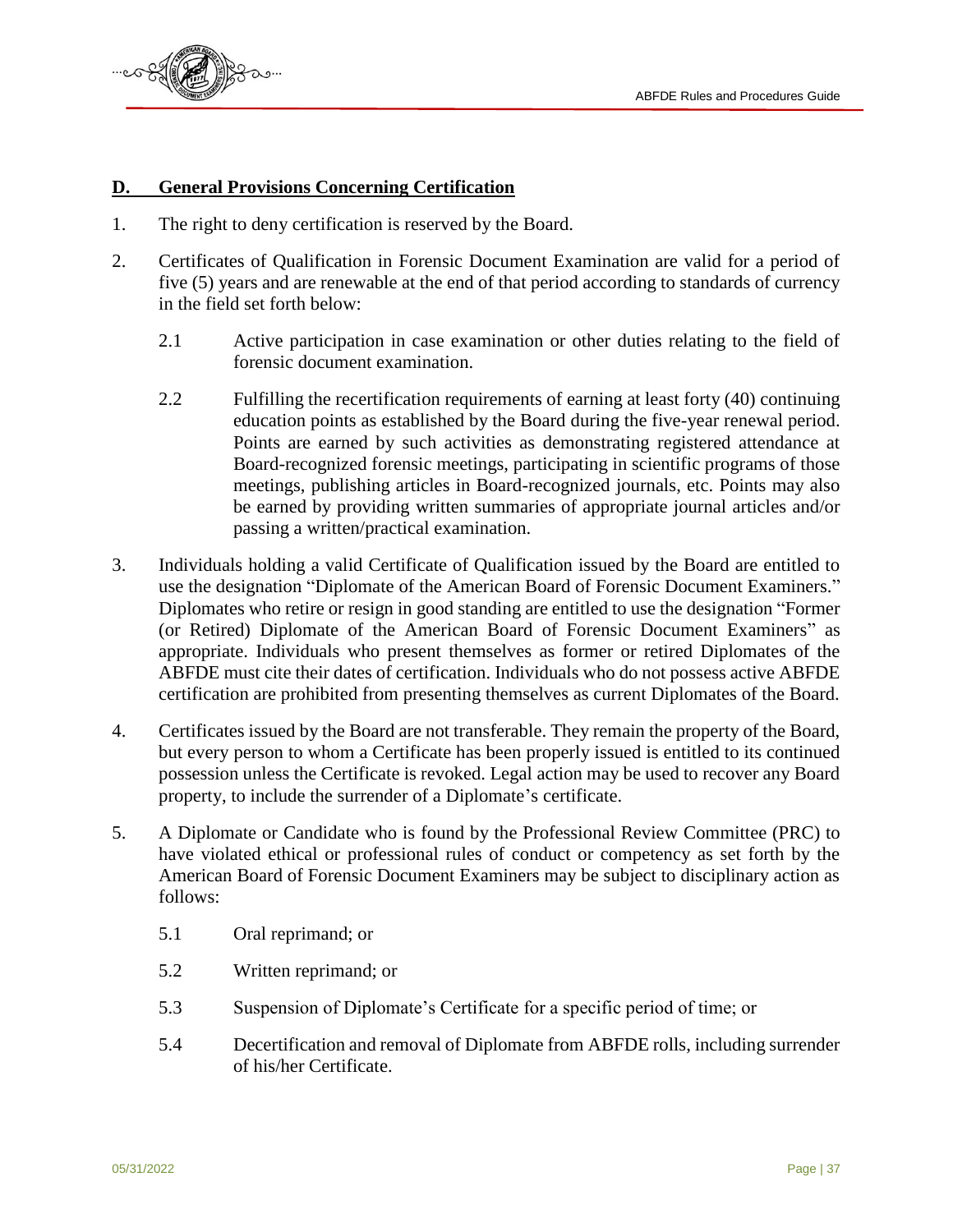

#### **E. Qualifications and Requirements for Certification**

- 1. General Qualifications
	- 1.1 Applicants must be persons of good moral character, high integrity, and good repute, and must possess high ethical and professional standing.
	- 1.2 Certification is limited to permanent residents of the United States of America, Canada, Australia, New Zealand, and other such places as the Board of Directors may, from time to time, authorize and direct.
- 2. Educational Qualifications

Applicants must possess at least an earned baccalaureate degree from an accredited academic institution or from an institution or higher education program whose degrees would be considered the equivalent of an earned baccalaureate degree.

- 3. Professional Experience Qualifications
	- 3.1 Applicants are required to complete and document a full-time training period of at least two years in duration, in a forensic laboratory recognized by the ABFDE.
		- 3.1.1 "Recognized" means that the applicant's training program met the basic requirements for a training program described in SWGDOC (Standard for Minimum Training Requirements for Forensic Document Examiners). The key requirements are outlined below; please refer to the above Standard (www.swgdoc.org) for full details.
		- 3.1.2 The ABFDE Credentialing Committee will consider whether the applicant's training curriculum includes the following basic requirements.
			- 3.1.2.1 Full-time training for a minimum of 24 months under the supervision of a principal trainer. The maximum period of training should not exceed four years.
			- 3.1.2.3 Training that includes the topics addressed in the ABFDE Study Guide.
			- 3.1.2.4 Training from a principal trainer who must also meet these requirements and have a minimum of five years of full-time experience following his/her training as a forensic document examiner.
	- 3.2 Applicants should submit as references the names and addresses of three (3) forensic document examiners certified by the ABFDE and attesting to his/her qualifications for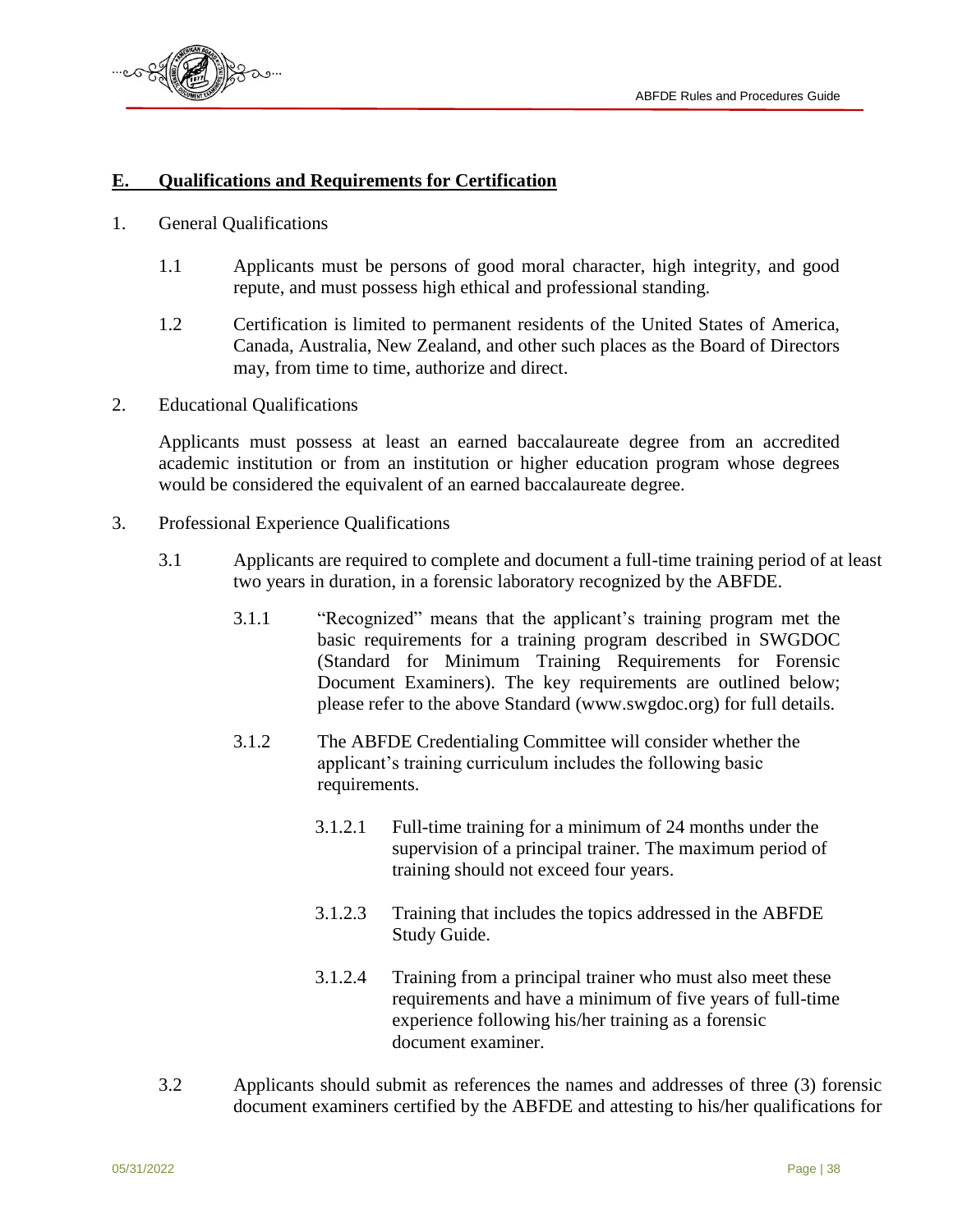

certification and high ethical character. (References from persons other than ABFDEcertified forensic document examiners will be evaluated on an individual basis.)

- 3.3 Applicants must be actively engaged in the practice of forensic document examination at the time they apply for certification.
- 3.4 Each applicant will be required to demonstrate a record of appropriate professional activity in forensic document examination in keeping with the following definitions:
	- 3.4.1 Forensic document examination is the practice of the application of document examination to the purposes of the law.
	- 3.4.2 Forensic document examination relates to the examination of handwriting, typewriting, the authenticity of signatures, alterations in documents, the significance of inks and papers, photocopying processes, printing processes, writing instruments, sequence of writing, and other elements of a document relative to its authenticity or spuriousness.
	- 3.4.3 Forensic document examination does not involve the employment of calligraphic or engrossing skills, nor does it involve a study of handwriting in an attempt to create a personality profile or otherwise analyze or judge the writer's personality or character.
- 4. Examinations
	- 4.1 In addition to meeting the requirements in paragraphs 3.4.1, 3.4.2, and 3.4.3 above, applicants will be required to successfully complete comprehensive written examinations, practical case assignments, and oral examinations based upon the broad range of problems frequently encountered in document examination. These problems may include questions concerning the authorship of handwriting; the authenticity or spuriousness of a signature; the source of typewritten material; the presence or absence of alterations, additions, or deletions on documents; the comparison of inks, papers, and writing instruments; or similar questions as promulgated by the Board.
	- 4.2 An applicant must complete all testing phases within two and one-half (2 ½) years after his/her application is approved. Limited exceptions for minimal extensions may be permitted on a case-by-case basis (e.g., illness), as determined by the Testing Chair.
	- 4.3 Upon successful completion of the testing program and a vote of approval by a majority of the Board, the Candidate will be recognized as a Diplomate of the ABFDE.
	- 4.4 A Candidate who fails to complete the testing program within the requisite amount of allotted time will be terminated from the program. If this terminated Candidate reapplies to the program, s/he must re-apply as an applicant to become a Candidate again, pay the then current application fee, and will begin the process at the Credentials Phase (beginning).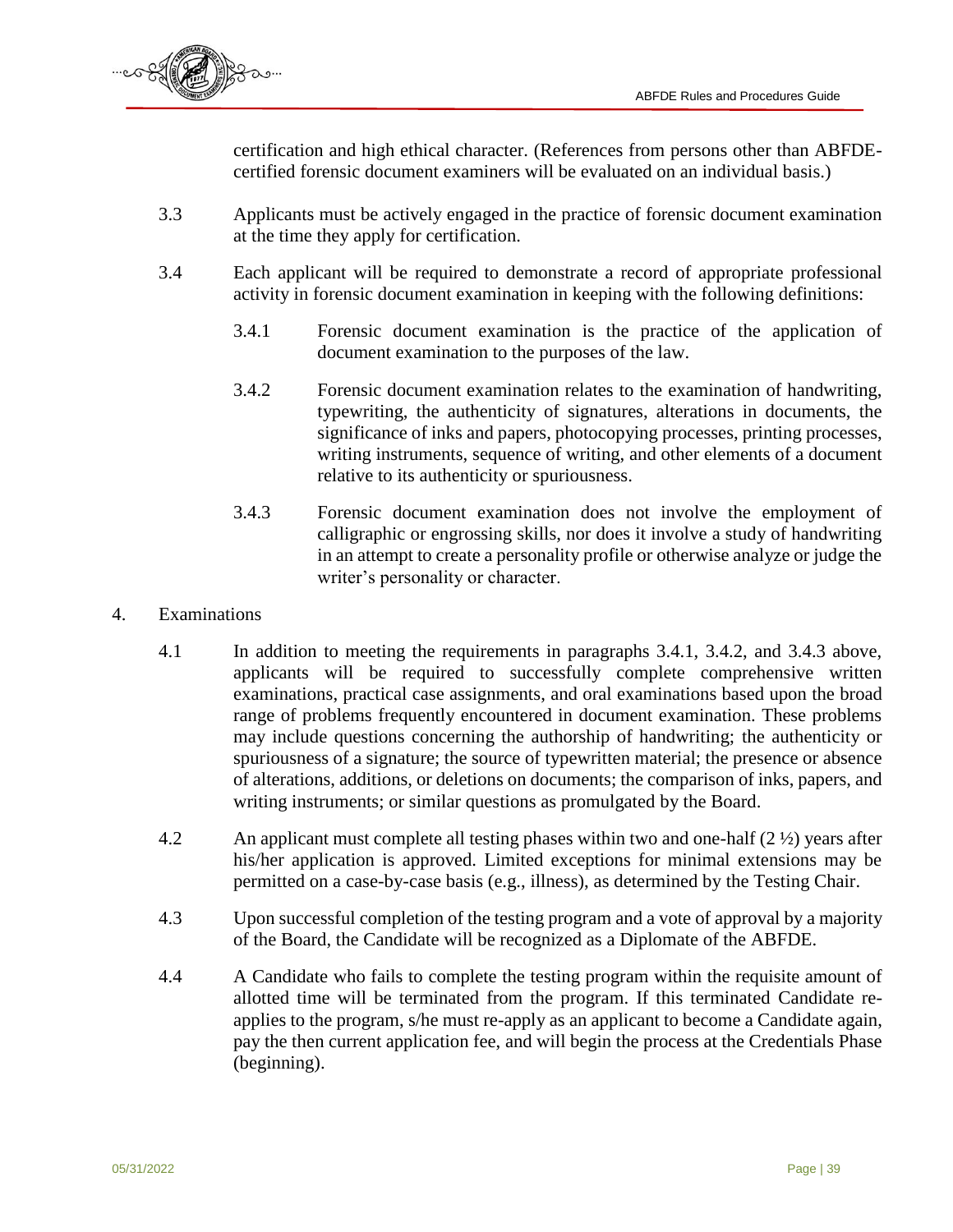

#### **F. Procedure for Application and Certification**

- 1. Application forms and instructions for submission can be found on ABFDE.org or obtained from the Administrative Office at: American Board of Forensic Document Examiners, Inc., 7887 San Felipe, Suite #122, Houston, Texas 77063; Telephone: (713) 784-9537.
- 2. The completed application should be returned to the above address, together with the application fee of \$350.00 (US and CAN) or \$400.00 (AUS and NZ), of which \$50.00 is refunded if the applicant is found ineligible for certification. Hence, only persons who believe they clearly meet the stated qualifications and requirements for certification should submit applications. No refund is made to accepted applicants whether they take an examination or not.
- 3. Two copies of a recent photograph must accompany the application.
- 4. An official transcript from the college or university that awarded the applicant's baccalaureate degree must be sent directly to the Board's office by the registrar.
- 5. If an application packet remains incomplete after six months of receipt of initial paperwork, it will be returned to the applicant, along with the application fee, less \$100.00 for processing.
- 6. Successful Candidates are issued a Certificate of Qualification in Forensic Document Examination by the Board to attest to their status as Diplomates of the American Board of Forensic Document Examiners and are listed in the next revision of the Directory.
- 7. Diplomates of the American Board of Forensic Document Examiners are required to pay an annual fee beginning with the fiscal year (July-June) following certification.
- 8. Qualifications, requirements, fees, and application procedures are subject to revision by the Board. The latest official version can be obtained from the administrative office of the ABFDE.
- 9. With the exception of the certification status (e.g., certified, not certified), information about a particular individual shall not be disclosed to a third party without the written consent of that individual. Where the law requires disclosure, the individual shall be notified by the President or designee of the information provided.

#### **G. Assessment Guidelines**

- 1. Credentials Phase
	- 1.1 Upon receipt of all transcripts and references, the Administrative Office will forward the application documents to the Credentials Committee Chair. The Chair will send copies of the application to each Committee member no later than ten (10) working days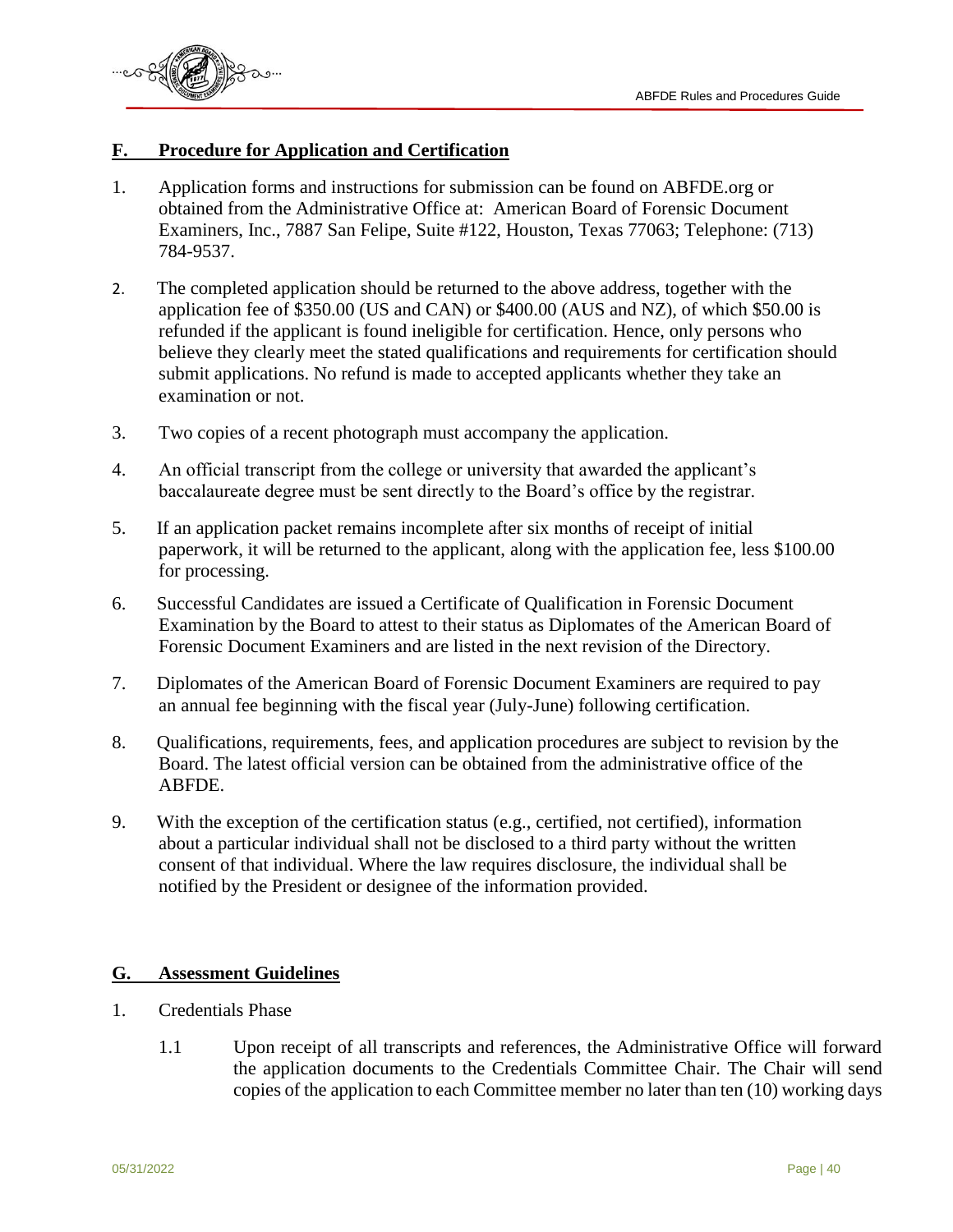

after receipt of the application. The Credentials Committee will review the application for the sole purpose of determining whether the applicant meets the general requirements for certification.

- 1.2 The Credentials Committee will submit its recommendation to the Chair no later than fifteen (15) working days after receipt of the application. Votes may be cast or information transmitted or requested by telephone, fax, commercial or government mail or e-mail at this or any step in the testing procedures.
- 1.3 The Credentials Committee Chair will send a letter to the Candidate concerning the decision of the Committee no later than ten (10) working days of receipt of all ballots pertaining to paragraph 1.2 (above). Copies of this letter will be sent to the President, the Administrative Office, and in the event of an affirmative vote, the Testing Committee Chair.
- 1.4 An applicant who is unsuccessful may appeal the decision per section 5. Appeals Process.
- 2. Written Test Phase
	- 2.1 Upon successful completion of the Credentials Phase, the Testing Committee Chair will contact (either by telephone or in writing) the Candidate no later than ten (10) working days of notification by the Credentials Committee Chair, outlining the testing procedure (as set forth herein and elsewhere) and requesting a desired date to begin the testing process. All Candidates will be advised that they normally have two and one-half (2½) years after approval of their application to complete the examination process. The Testing Committee Chair shall closely monitor satisfactory progress towards certification. Time periods longer than two and one-half (2½) years shall be closely scrutinized, with termination of the certification process as an option. Upon recommendation of the Testing Committee Chair to the Board of Directors, a 2/3 majority vote of the Board of Directors is required to terminate a Candidate for unsatisfactory progress. The Candidate will be advised of the initiation of this procedure and provided an opportunity to provide input to the Board of Directors prior to their vote. A member of the Board of Directors may recuse him/herself from voting at this or any phase of the testing procedures, and the vote computation will then be based upon the remaining members of the Board of Directors.
	- 2.2 The written examination will be administered as necessary by a Diplomate designated by the Testing Committee. That Diplomate will be given a copy of the *ABFDE Testing Committee Guidelines for Written Test Evaluators* **document** and **a Proctor's Declaration form** to return with the graded test(s). The written test consists of multiple-choice questions. In accordance with applicable local, state, and federal laws, reasonable accommodations shall be made for Candidates with an identified disability. It is the responsibility of the Candidate to notify the Testing Committee Chair of any specific needs.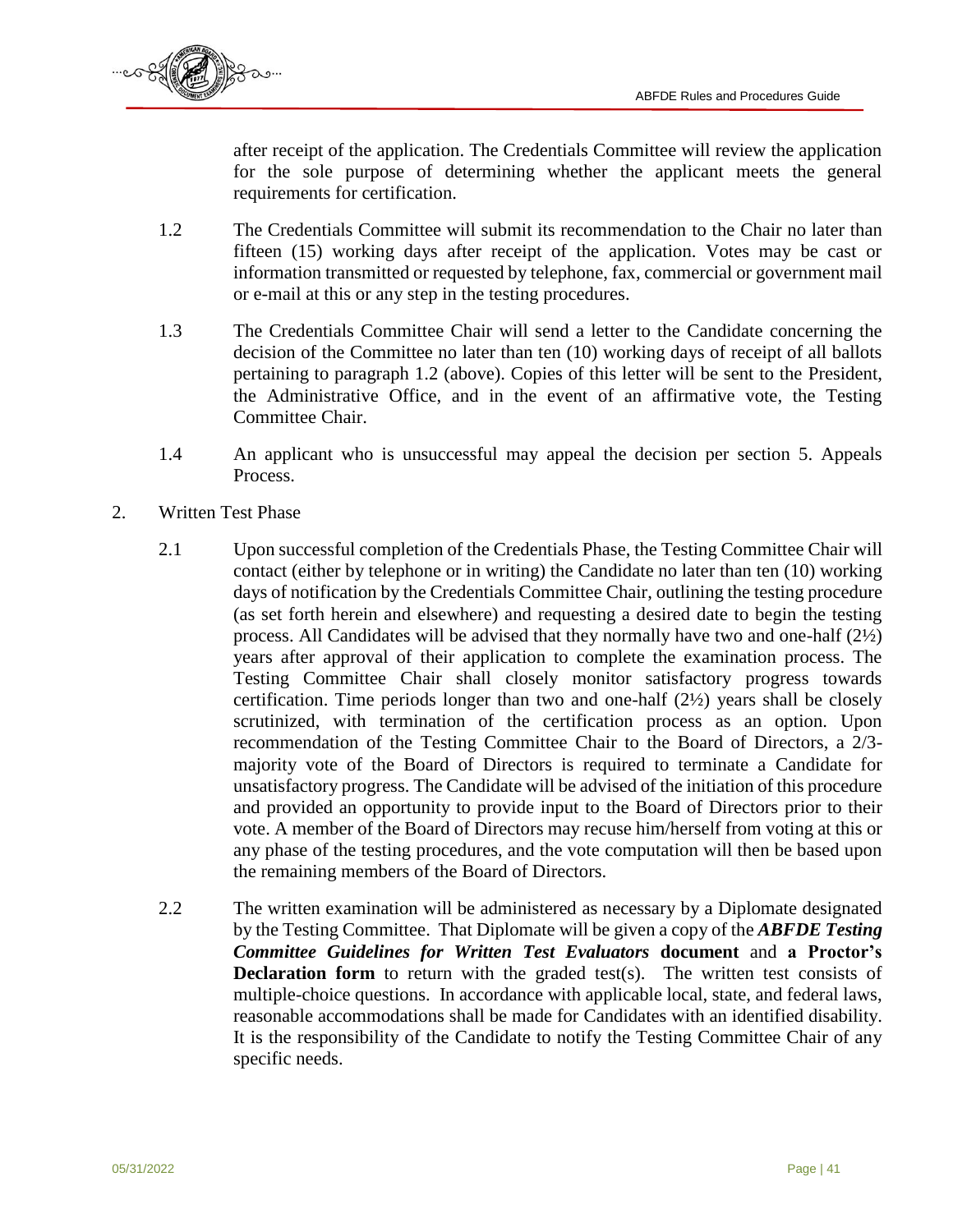

- 2.3 The Testing Committee Chair or Proctor in charge of giving the written test in the place of the Testing Committee Chair, will grade the written test. The Testing Committee Chair will inform the Candidate of the test results no later than ten (10) working days after receipt of the test. A minimum passing score of 70% is required. The scoring of the written test must be verified by a second Director, preferably a member of the Testing Committee.
- 2.4 A Candidate who is unsuccessful in passing the Written Test Phase may re-enter after six (6) months at the written test phase of testing.
- 2.5 A Candidate who is unsuccessful may appeal the decision per section 5. Appeals Process.
- 3. Practical Case Assignment Phase
	- 3.1 Upon successful completion of the Written Test Phase, the Candidate will receive a set of practical case assignments from the Testing Committee Chair. Practical case assignments will consist of exercises that are designed to represent typical FDE casework. The Candidate is allowed forty-five (45) days upon receipt of the material in which to complete the practical case assignments. Extensions may be granted on a per-case basis. Extensions should be liberally considered, as these procedures have been enacted for the primary benefit of the Candidate. The original set of practical case assignments must be returned, with or without the completed report and notes, within forty-five (45) days.
	- 3.2 Upon return of all practical case assignments, notes, and results, the Testing Committee Chair will select three Practical Case Assignment Evaluators (Evaluators) who shall be Diplomates. The Chair will submit copies to each selected Evaluator as soon as possible after receipt of the material. The Chair will also send a copy of the *ABFDE Testing Committee Training Guidelines for Practical Case Assignment Evaluators* document and a confidentiality form.
	- 3.3 Each Evaluator will review the conclusions and notes to determine whether they meet the *Essential Findings* and/or cover the *Other Elements* specified for each practical case assignment. The outcome for each practical case assignment will be determined as follows:
		- 3.3.1 **Satisfactory:** All *Essential Findings* were met.
		- 3.3.2 **Unsatisfactory:** Some *Essential Finding* was not met.
		- 3.3.3 *Other Elements:* If all *Essential Findings* were met but some *Other Element(s)* was not met in the practical report and/or case notes, the Candidate should be questioned on the missing *Other Element(s)* during the Oral Board Examinations.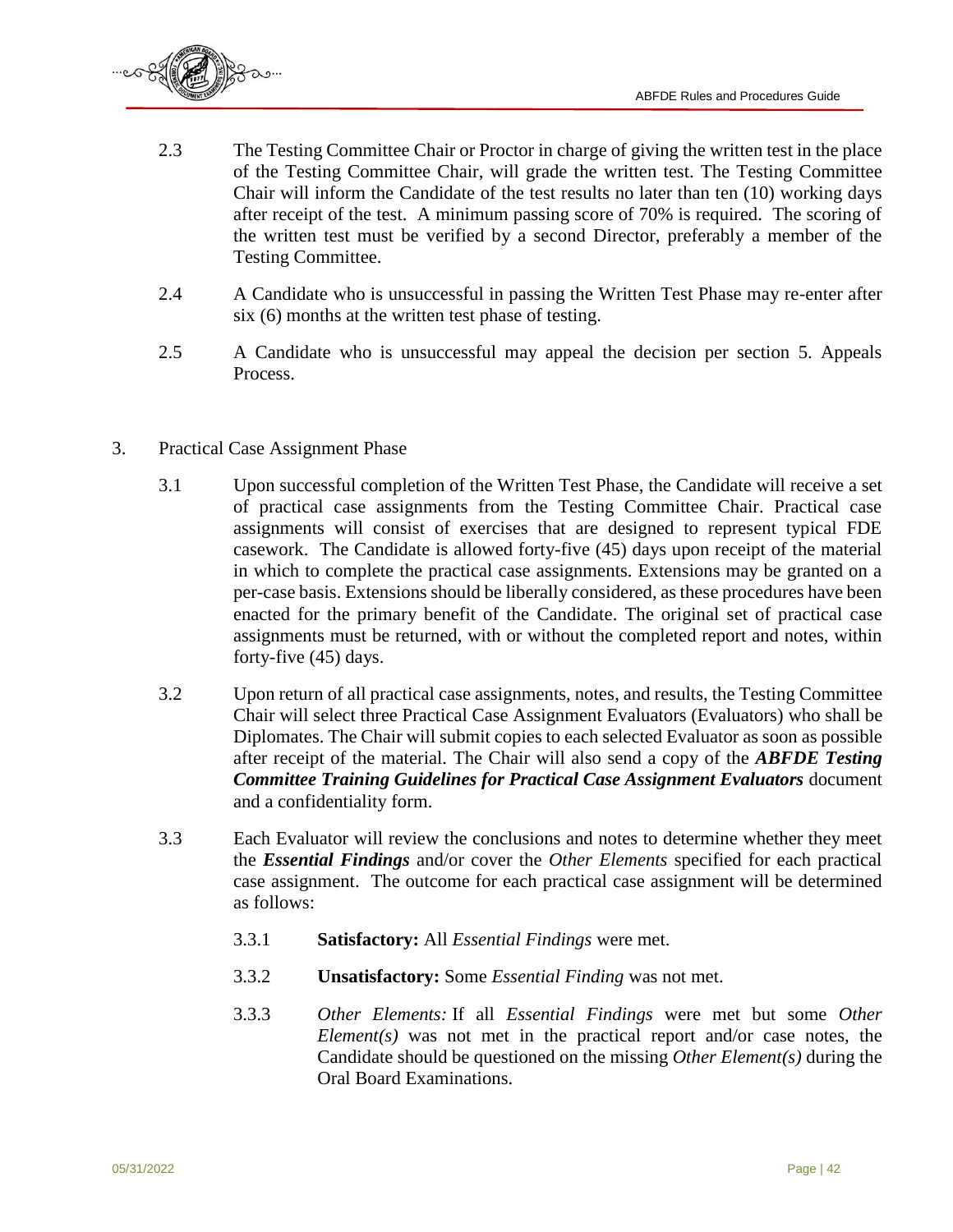

- 3.4 All Evaluators will submit their recommendations to the Testing Chair who will determine the outcome of the Practical Case Assignment Phase as follows:
	- 3.4.1 If the set of practical case assignments are recommended as "Satisfactory," the Testing Chair will conclude that the Candidate may proceed to the Oral Boards Phase.
	- 3.4.2 If one or two practical case assignments are recommended as "Unsatisfactory," the Chair will provide a different comparable practical case assignment(s) to the Candidate.
	- 3.4.3 If more than two practical case assignments are recommended as "Unsatisfactory," the Testing Chair will conclude that the Candidate has not successfully completed the Practical Case Assignment Phase and must wait a minimum of six (6) months to re-enter the Practical Case Assignment Phase and will be issued a new set of practical case assignments. The Candidate's original two and one-half (2½) years termination date will remain in effect.
- 3.5 The Evaluators are required to reach a majority decision for satisfactory completion. In the absence of a majority decision, all the Evaluators will confer with the Chair to resolve any discrepancy(ies).
- 3.6 If any discrepancy cannot be resolved; the President shall form an ad hoc committee, consisting of three (3) Directors and/or Diplomates, to review the practical case assignment, assignment criteria, and evaluator comments in order to determine the cause of the discrepancy and a final resolution.
- 3.7 The Chair shall notify the Candidate in writing regarding the Evaluators' results as soon as possible following receipt of all Evaluators' recommendations.
- 3.8 Upon notification by the Chair, all Evaluators will destroy all copies of answers/notes to practical case assignments submitted to them.
- 3.9 The Chair and Corporate Office will electronically store answers/notes to practical case assignments with the records of the Candidate, including those who withdraw or do not satisfactorily complete any phase of the assessment process. The Candidate's entire file will be maintained for a period of two (2) years by the Chair.
- 3.10 A Candidate may appeal a decision per Section 5 Appeals Process.
- 4. Oral Boards Phase
	- 4.1 The Chair will contact the Candidate and provide the option of having the Oral Boards take place at a mutually agreed venue.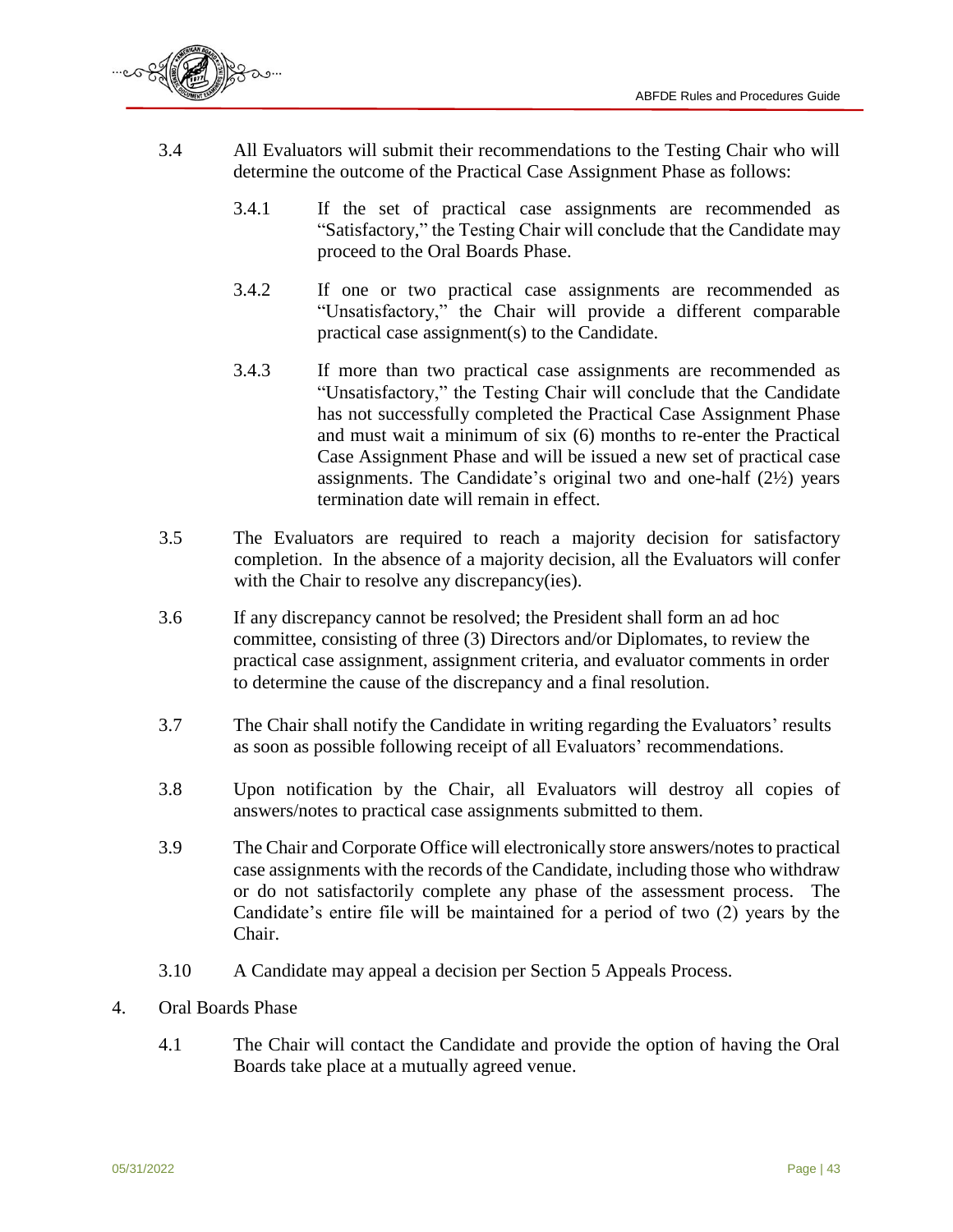

- 4.2 The Chair shall inform the Candidate in writing at least fourteen (14) days in advance of the oral examination as to the necessary preparations. The letter shall also set out the date and location of the examination and the Diplomate responsible for conducting it.
- 4.3 The panel for the Oral Boards shall be composed of three Directors, if they are available. Whenever possible, a member of the Testing Committee shall sit on all panels. If three Directors are not available at an Oral Board destination, Diplomate(s) may be chosen to conduct the Oral Board examination(s). Whenever possible, a Director shall sit on all panels. The Chair may also choose instead to pay for the necessary number of Directors to attend the Oral Boards.
- 4.4 All panel members should be familiar with the practical case assignments being reviewed. Whenever possible, the actual practical case assignments should be available during the Oral Board.
- 4.5 All panel members should be familiar with the Candidate's results. Whenever possible, each member should be provided a copy of these results for review prior to the examination. (All copies disseminated to panel members must be returned to the Director or Diplomate coordinating the Oral Board at its conclusion.)
- 4.6 The Oral Board should be conducted in a conference room or other suitable setting. Reasonable audiovisual requests of the Candidate should be provided.
- 4.7 In order to maintain the highest degree of professionalism, all panel members should be properly attired and conduct themselves accordingly. All members should offer their undivided attention during the Oral Board, and all distractions should be kept to a minimum. If an interruption is unavoidable, the examination should be adjourned for a brief recess.
- 4.8 The Oral Board should last between 60 and 90 minutes. Additional time should be taken for critique and evaluation. All members should be provided with an evaluation form to be completed for each of the three (3) Oral Board presentations.
- 4.9 The purpose of the Oral Board is to assess the Candidate's reasoning, methodology, and underlying knowledge of the field of forensic document examination. As such, all Candidates should be afforded the opportunity to properly present their findings, and all questions posed should be probative and constructive. Examples of sample questions that may be used during the oral boards are listed in the *ABFDE Testing Committee Standards for Evaluation of Candidate Tests*.
	- 4.9.1 The Candidate must be able to cover the information and/or theory listed as missing under the *Other Elements* as part of the Practical Evaluation, during his/her Oral Panel. If the Candidate is unable to fulfill this requirement, then the Candidate fails his/her Oral Board.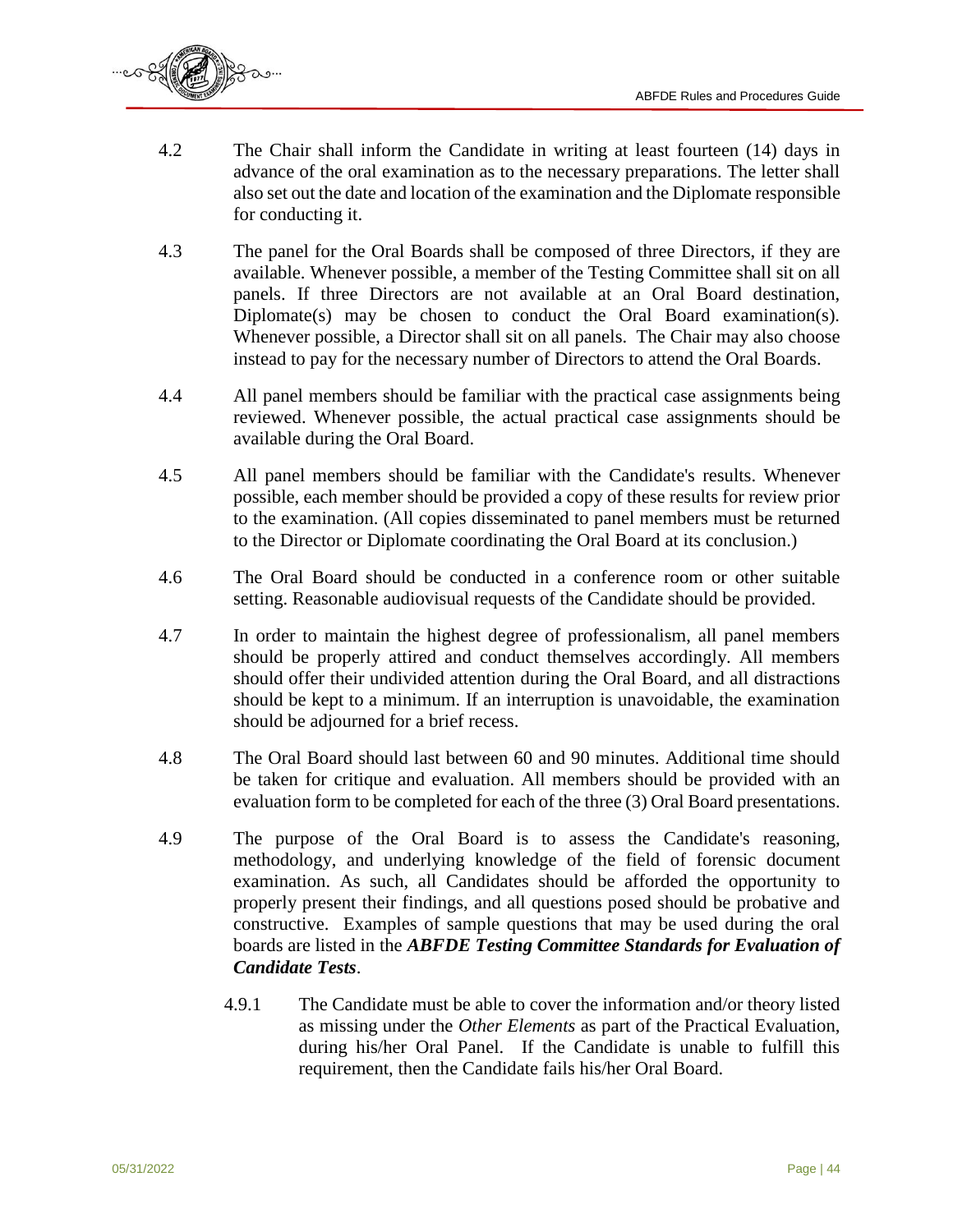

- 4.10 At the conclusion of the Oral Board, the Candidate is excused from the room while the panel deliberates and reaches a consensus. Strengths and weaknesses of the Candidate's performance should be discussed.
- 4.11 The Candidate is then called back into the room, and a constructive critique of his/her performance is conducted. The panel is then permitted to convey to the Candidate what their recommendation to the Testing Committee Chair will be. It should be emphasized that it is a recommendation, and before a Candidate is certified, a full vote of the Board is required.
- 4.12 At the conclusion of the oral examination, all copies of testing materials, practical case assignments, answers, and demonstrative aids should be collected from the Candidate, as well as from the panel, by a member sitting on the oral panel. This member will have agreed, prior to the oral boards convening, that s/he will be in charge of destroying the documents properly. This is to ensure the continued integrity of the examination process.
- 4.13 The panel will make their recommendation to the Testing Committee Chair no later than five (5) working days of convening.
- 4.14 The Testing Committee Chair shall notify the Board Secretary of the Committee's recommendation. The Secretary will then transmit ballots to the Board of Directors or conduct a vote via email. All ballots are to be returned to the Secretary no later than ten (10) working days after receipt.
- 4.15 The Secretary will send a letter to the Candidate regarding the results of the Board vote no later than five (5) working days following receipt of the last ballot. Copies of this letter will be sent to the President, Testing Committee Chair, and Administrative Office. The Secretary will make arrangements for the issuance of the ABFDE Certificate in a timely manner.
- 4.16 In the event of a Candidate's failure or withdrawal, the Testing Committee Chair will forward a letter of a Candidate's failure or withdrawal to the Administrative Office.
- 4.17 A Candidate who is unsuccessful in completing the Oral Boards Phase may reenter after six (6) months at the Practical Case Assignment Phase.
- 4.18 A Candidate who is unsuccessful may appeal the decision per section 5. Appeals Process.
- 5. Appeals Process

An applicant or Candidate who is unsuccessful may appeal the decision of the appropriate committee (i.e., Credentials or Testing) as follows: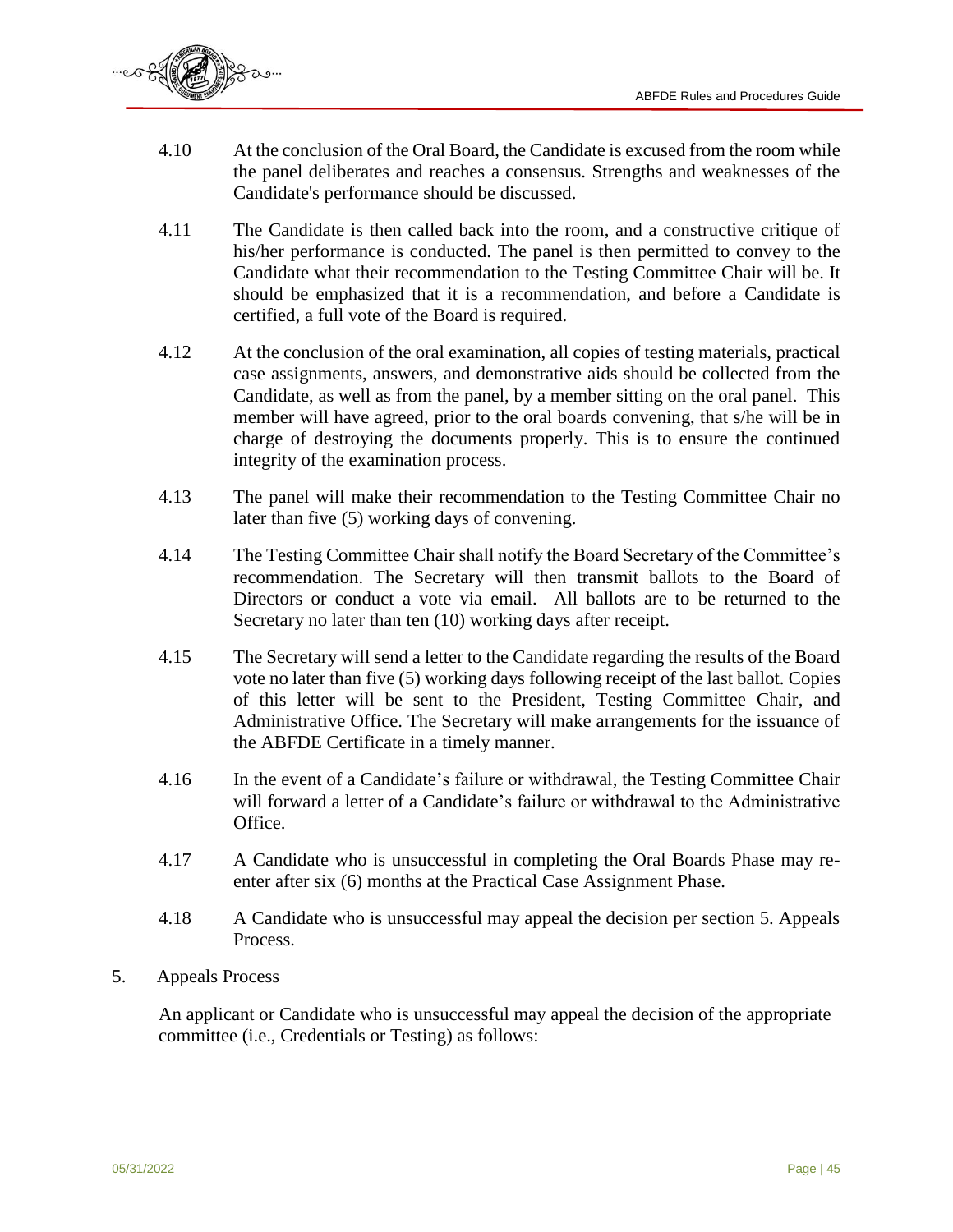

- 5.1 The appeal request must be submitted to the President no later than forty-five (45) days from the date that the applicant/Candidate received the decision letter from the appropriate committee.
- 5.2 The appeal may be submitted in writing or presented orally to a quorum of the Board.
- 5.3 If the appeal is submitted in writing, the President will forward copies of the appeal correspondence under confidential cover to the appropriate committee Chair (i.e., Credentials or Testing).
	- 5.3.1 The appropriate committee Chair will provide copies of correspondence and documents to be evaluated to those Directors who did not conduct the initial evaluation. A ballot will accompany each set of photocopies.
	- 5.3.2 All ballots and associated paperwork must be provided to the evaluators no later than fifteen (15) working days of receipt of the appeal letter to the Directors for a vote.
	- 5.3.3 The Directors will submit their vote to the President no later than fifteen (15) working days after receipt of the material. An appeal override vote must be by a 2/3 majority of the Directors.
		- 5.3.3.1 A Director may recuse him/herself from voting at any phase of the testing procedures, and the vote computation will then be based upon the remaining Directors.
		- 5.3.3.2 A physical vote may be taken if a Directors' meeting is scheduled within forty- five (45) days of receipt of the appeal request, at the discretion of the President.
	- 5.3.4 The President will send a letter to the applicant/Candidate regarding the results of the vote no later than ten (10) working days after receipt of the results. The President will provide the results and original materials to the appropriate committee Chair.
- 5.4 Should the applicant/Candidate request to make an oral presentation, the President will make arrangements for the earliest opportunity that a quorum of Directors can be physically present. The Board has the option of holding a special meeting to hear the presentation.
	- 5.4.1 The oral presentation cannot be made by a person other than the applicant/Candidate. As this is a procedural matter, rather than a legal proceeding, no legal counsel or other agent may be present. Should either party request a recording of presentation, the party requesting this action will bear the entire cost of this service and provide the other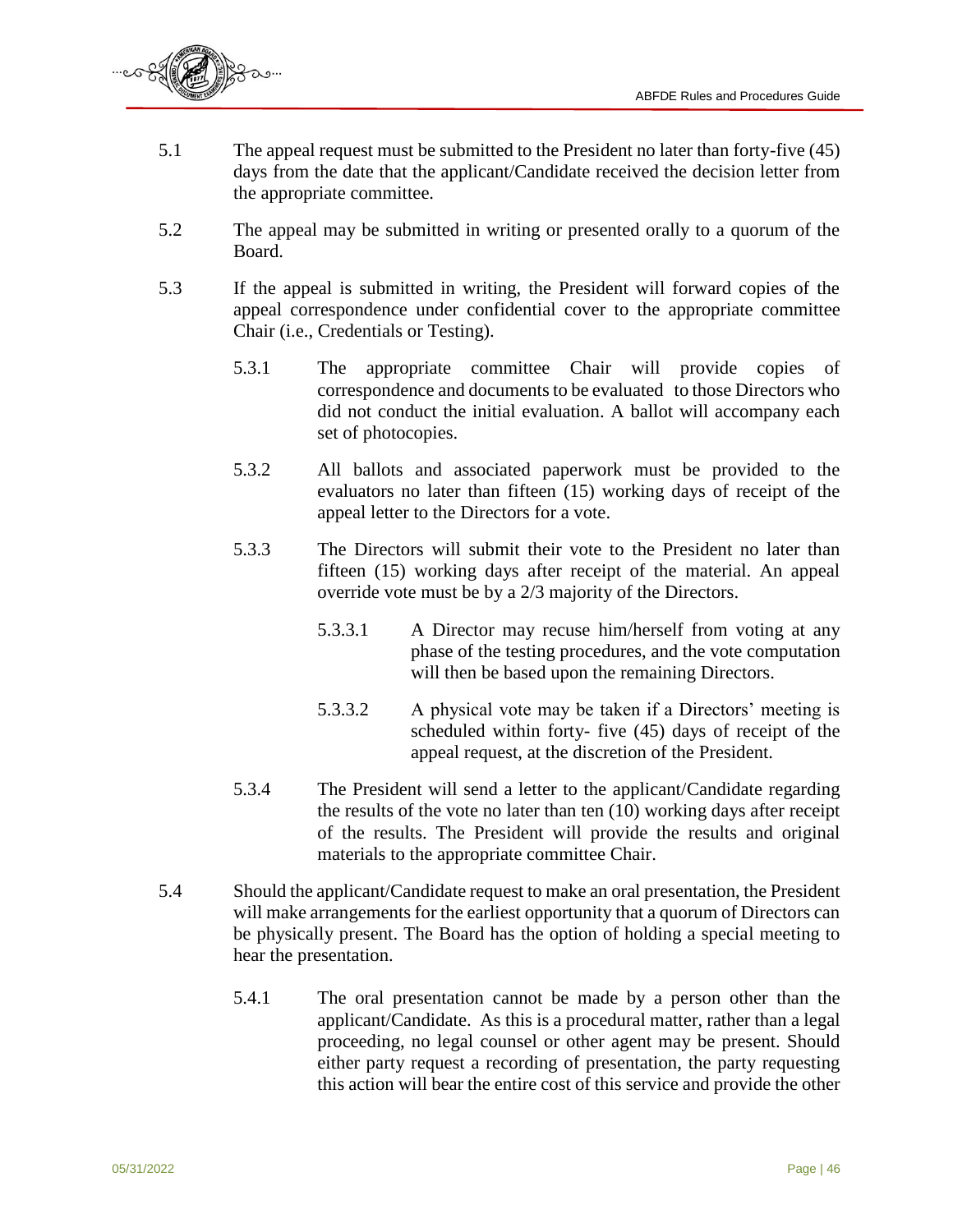

side (at no cost) with a complete copy of all recorded information including transcripts.

- 5.4.2 At the conclusion of the presentation, the applicant/Candidate is excused from the room while the Directors deliberate. The President will then call for a vote. A minimum of two-thirds (2/3) of those in attendance must vote in favor of the appeal, otherwise the appeal will be dismissed.
- 5.4.3 The applicant/Candidate is then called back into the room, and the President will convey the results of the vote and the options that the applicant/Candidate has available. The applicant/Candidate will be provided with an opportunity to ask questions and receive clarification of the decision.
- 5.4.4 At the conclusion of the proceedings, all copies of testing materials, practical case assignments, answers, and demonstrative aids should be collected from the applicant/Candidate. This is to ensure the continued integrity of the examination process.
- 5.4.5 The appropriate committee Chair will send a letter to the Candidate detailing the results of the vote and the applicant's/ Candidate's options no later than fifteen (15) working days following the presentation. Copies of this letter will be sent to the President and Administrative Office.
- 6. Subsequent Test Failure
	- 6.1 If a Candidate fails any phase of testing a second time, the Candidate may agree to spend six (6) months with a mentor to address the identified area(s) of deficiency. This mentor will be selected by the ABFDE BOD. Both the mentor and the Candidate will agree to devote a minimum of 80 hours to this process over the six-month period. During the mentorship period the mentor will provide, and the Candidate will complete, a maximum of four mentoring cases in the identified area(s) of deficiency to assess the Candidate's progress. At the end of the six months, if the mentor verifies in writing the Candidate has made significant progress in the specified area(s), the Candidate will re-enter the testing process and be issued a set of new practical case assignments. If the mentor does not verify the Candidate has made significant progress, the Candidate's original two-year waiting period will resume minus the time spent in the mentorship program. The Candidate's original two and one-half (2½) years termination date will remain in effect. This mentorship option is available only once during a Candidate's testing process.
	- 6.2 If the Candidate chooses to decline this option, the Candidate will be required to wait a minimum of two years before being allowed to test again. After a waiting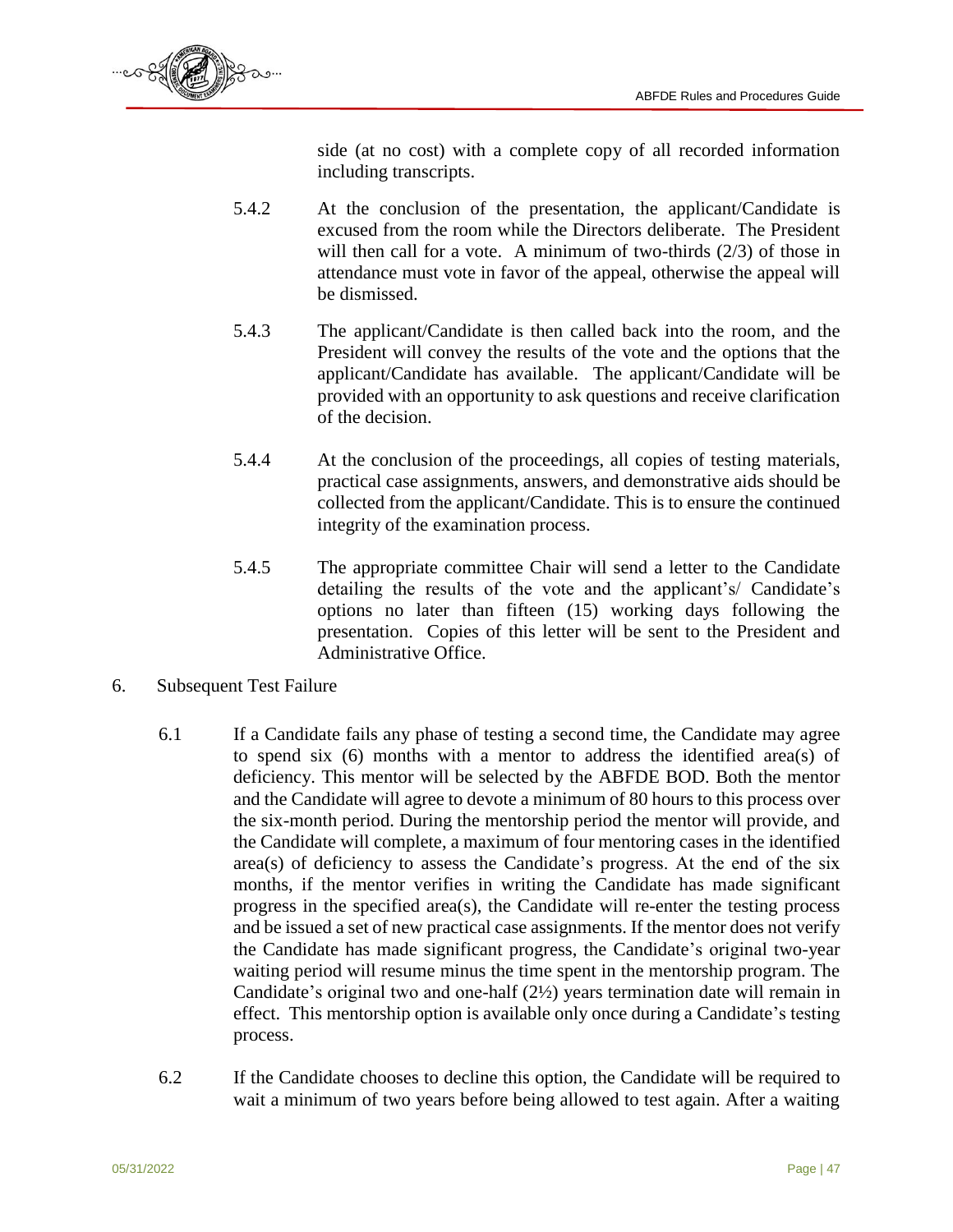

period of two (2) years the Candidate will have to re-submit an application and will begin the process at the Credentials Phase (beginning). There is no limit to the number of times that a Candidate may re-enter the testing process after the two-year waiting period. The Candidate will continue the testing program with the same anonymous Candidate number s/he was originally assigned.

7. Candidate Records

The records of a Candidate who withdraws from or fails any phase of the testing process will be maintained for a period of two  $(2)$  years by the Testing Committee Chair. These records will then be retained for three (3) years in digital form by the Testing Committee Chair and in original form by the Administrative Office.

#### **H.\_ Recertification Requirements**

There are three basic requirements that Diplomates *must* meet in order to be recertified. These requirements are as follows:

- 1. Each Diplomate must submit a completed and signed Application for Recertification in Document Examination form to the Recertification Manager by 30 March of the certification year. This form will be sent to the Diplomate by the Administrative Office in January. In order to recertify, the Diplomate must have earned at least 40 points by 30 June of the recertification year.
- 2. Applicants for recertification must be actively engaged in forensic document examination, be in direct supervision of other forensic document examiners or the training of forensic document examiners.
- 3. Applicants for recertification must be able to demonstrate that they have maintained currentness in the profession. This will be done by a system of accumulating and documenting points in a manner prescribed by the Board. To further this end, the Board has created a procedure and set of guidelines to efficiently collect, monitor, and report the accumulation of the necessary recertification points by all Diplomates. Each Diplomate is assigned to a Recertification Manager to facilitate this process.
	- 3.1 Recertification points are for five years and begin with the actual date first certified. See the current ABFDE Recertification Points Scoring Table for the number of points awarded for each activity.
	- 3.2 Documentation of participation for which points are requested must be submitted with the Annual Update Submission form.
	- 3.3 A 60-day grace period shall follow each mandatory update deadline. If the Annual Update Submission form is not properly documented and received by the Recertification Manager prior to the end of the grace period, points that could be requested for the current update period shall be forfeited; however, if a Diplomate encounters extenuating circumstances preventing them from submitting the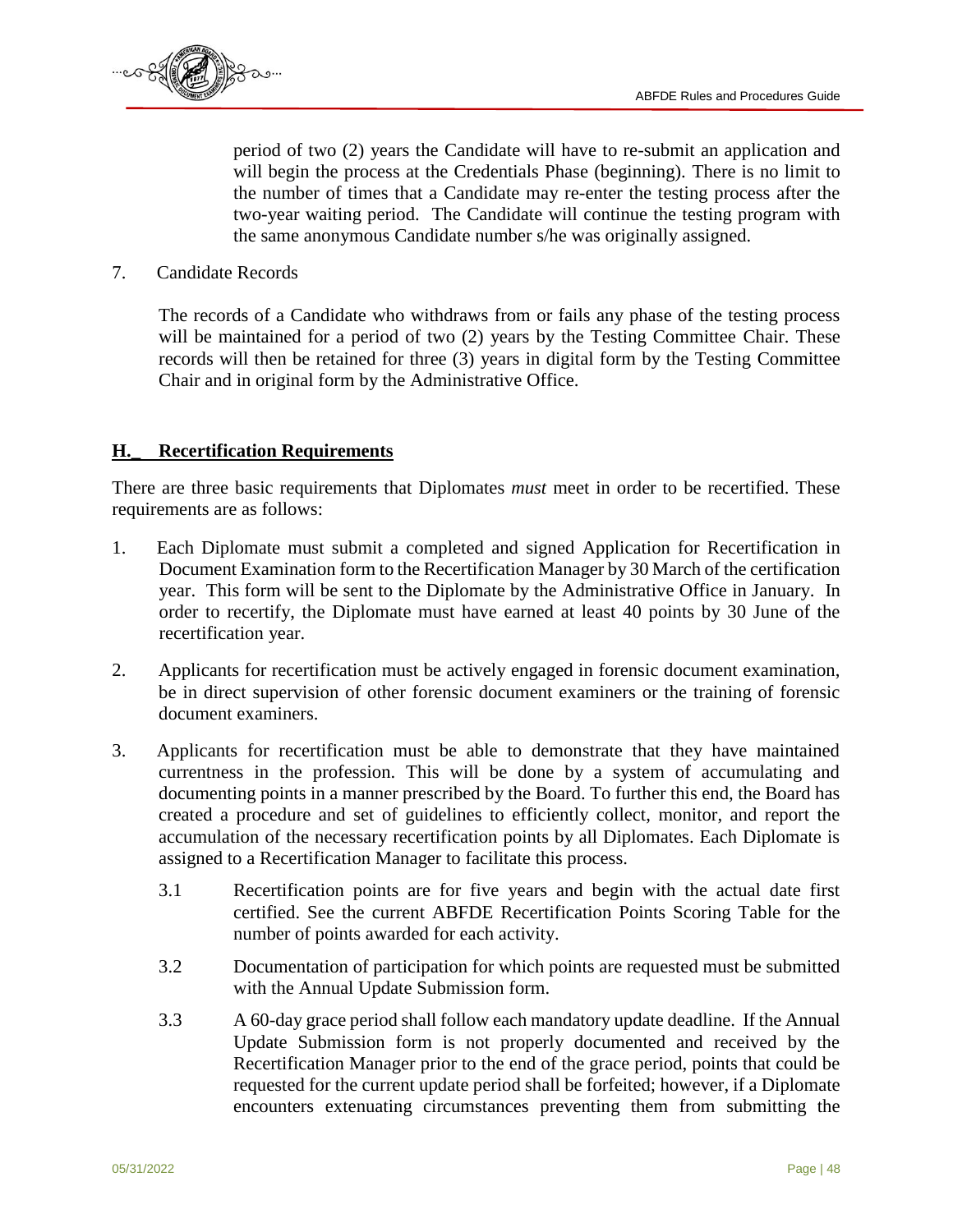

Annual Update Submission form before the end of the grace period, the Diplomate may petition the Board of Directors for additional time. This petition must be received within the grace period, and the decision of the Board of Directors is final.

- 3.3.1 As appropriate, the Recertification Managers will notify Diplomates regarding mandatory update deadlines, the activation of grace periods, to advise of the expiration of grace periods, and to provide a Notification of Points Awarded (NOPA) for current and to-date points.
- 3.3.2 Failure to timely submit an Annual Update Submission form shall not affect points previously awarded or points to be requested in the future. It shall only result in a forfeiture of points requested in the current update period.
- 3.4 As an alternative to accumulating points in one 5-year period, a Diplomate may choose to go through the testing process, where the Diplomate:
	- 3.4.1 Shall notify their Recertification Manager of their intention, and pay a fee of \$1,000, no later than the end of the third year of their recertification period.
	- 3.4.2 Shall successfully complete a written examination of 100 multiplechoice questions, the examination of five (5) practical case assignments, and the oral examination before the end of their recertification period.
	- 3.4.3 Shall not use this method of recertification twice in succession.
- 4. A total of 40 points during a five (5) year recertification period are required for renewal of the Certificate.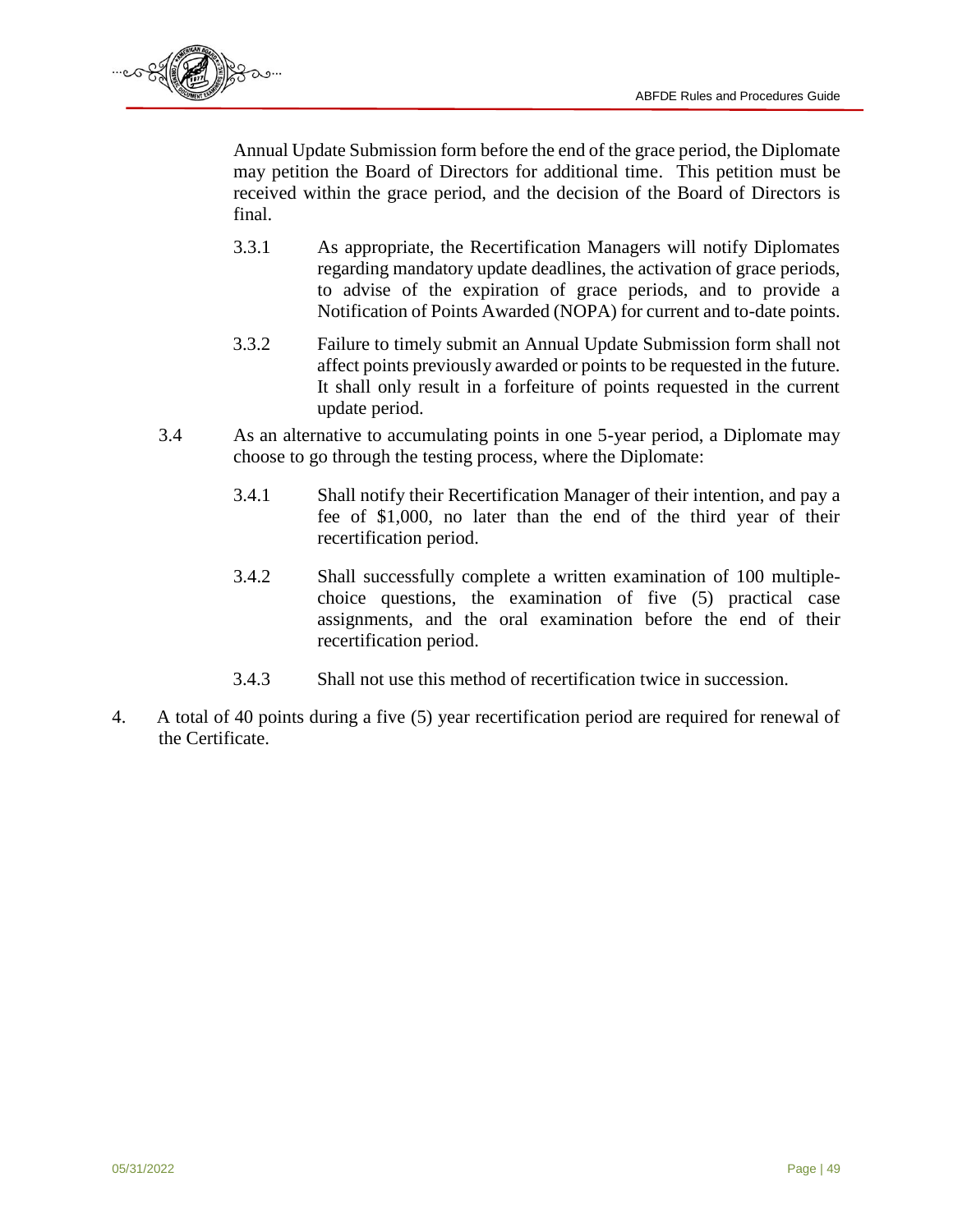

## **SECTION V**

#### **QUALITY SYSTEM**

#### **A. General**

- 1. The President shall, in a continuous manner, conduct evaluations and recommend changes to the Board that would enhance the certification process or administrative operations.
- 2. An outline of all substantive changes to the standards used to credential, test, and certify applicants shall be maintained indefinitely.
- 3. Directors shall conduct annual audits of files for accuracy and completeness. Any deficiencies shall be noted and referred to the appropriate committee for resolution.

#### **B. Management Review**

- 1. Management review will be conducted by the Board of Directors at the annual Board meeting.
- 2. The review will consist of information reviewed from multiple sources to include results of internal audits, feedback received, previous management reviews and appeals and complaints.
- 3. Information concerning impartiality, preventive and corrective actions, and fulfillment of objectives will be analyzed.
- 4. The annual management review should discuss ways to improve the effectiveness or organization of management and whether any additional resources are needed.

#### **C. Internal Audits**

- 1. An internal audit of all ABFDE functions addressed within this document will be completed annually by the Rules and Procedures Committee, presented at the annual Board meeting and included in the minutes. All functions and performance expectations are defined in the Duties of Officers and Duties of Committees in the Policies and Procedures section.
- 2. The audit will be conducted by Officers and Committee Chairs.
- 3. Audit results should be compared to previous audit results to ensure there are not any ongoing issues.
- 4. The Executive Committee will work with the applicable committee to prepare a remedial action plan if any deficiencies are found. The remedial action plan must include: the deficiency identified, the cause of the deficiency, and the actions to be taken to correct the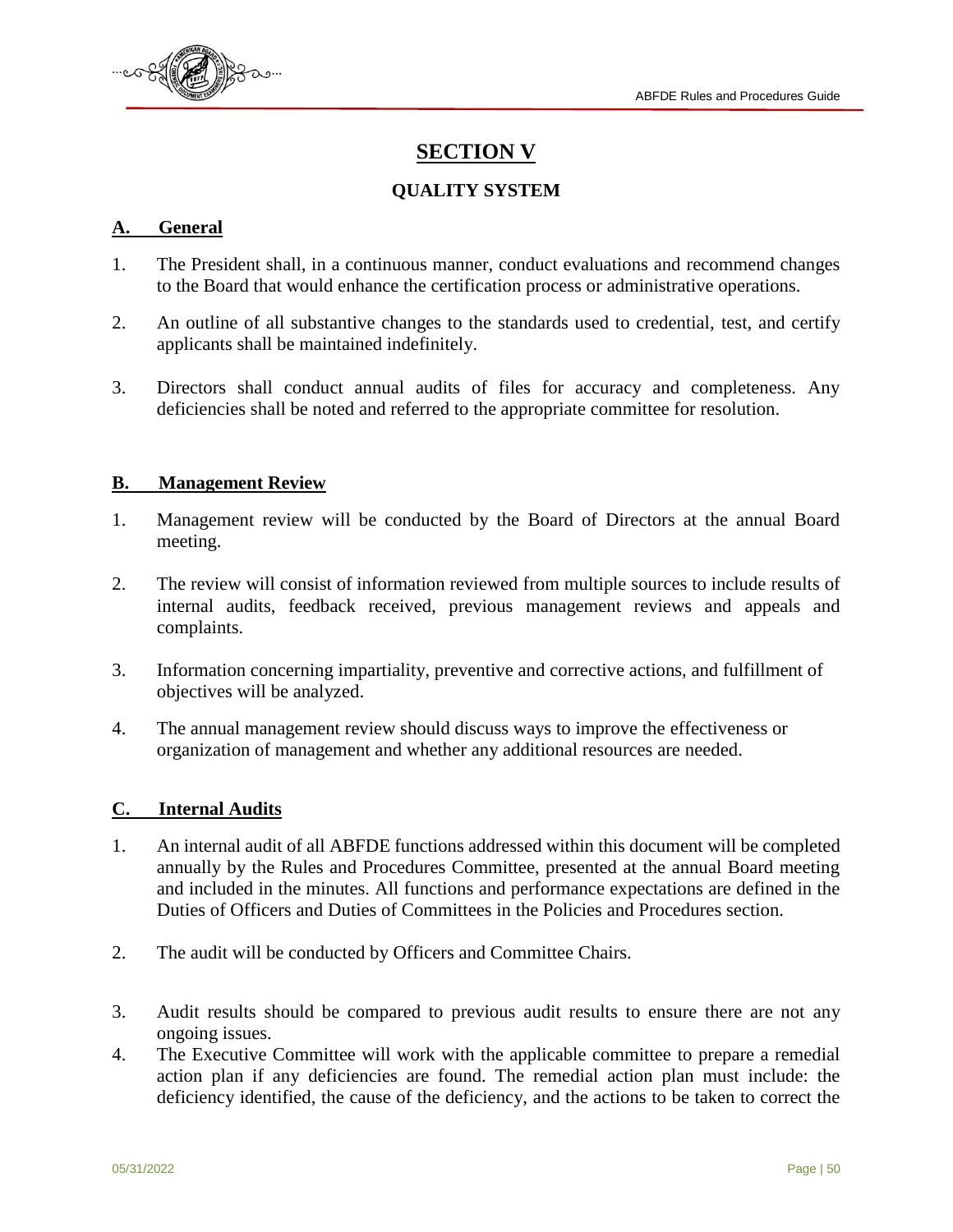

deficiency to prevent reoccurrences. Any deficiencies should be addressed by the Executive Committee as soon as possible.

5. The result of the remedial action will be included in the next annual report from the applicable committee.

#### **D. Accreditation**

- 1. The ABFDE shall remain accredited by the Forensic Specialties Accreditation Board (FSAB) and shall adhere to all standards set forth and be subject to an on-site evaluation as a requirement for reaccreditation.
- 2. The President shall ensure that all required documents are prepared for review.
- 3. The President will decide who will participate as the ABFDE representatives in the onsite evaluation.
- 4. All representatives of the ABFDE shall cooperate fully with the FSAB assessors.
- 5. The ABFDE shall be responsible for reasonable travel expenses to the office of record for the on-site evaluation for up to two (2) FSAB assessors and the ABFDE representatives.

#### **E. Records Management**

- 1. The President shall be responsible for the quality system of all ABFDE files and documents, including RPG updates. The Board of Directors will review and approve all RPG updates. Documentation of all updates, with their effective dates, shall be kept by the Secretary to ensure the most current versions are being used and that obsolete documents have been archived.
- 2. The Administrative Office of Record is responsible for maintaining applicant files and recertification notifications.
- 3. The Secretary is responsible for maintaining permanent records of all meetings of the Board.
- 4. Records of actions taken by committees are stored as described in the Standard Operating Procedure for each committee.
- 5. The Board shall retain documents in accordance with the Document Retention Policy.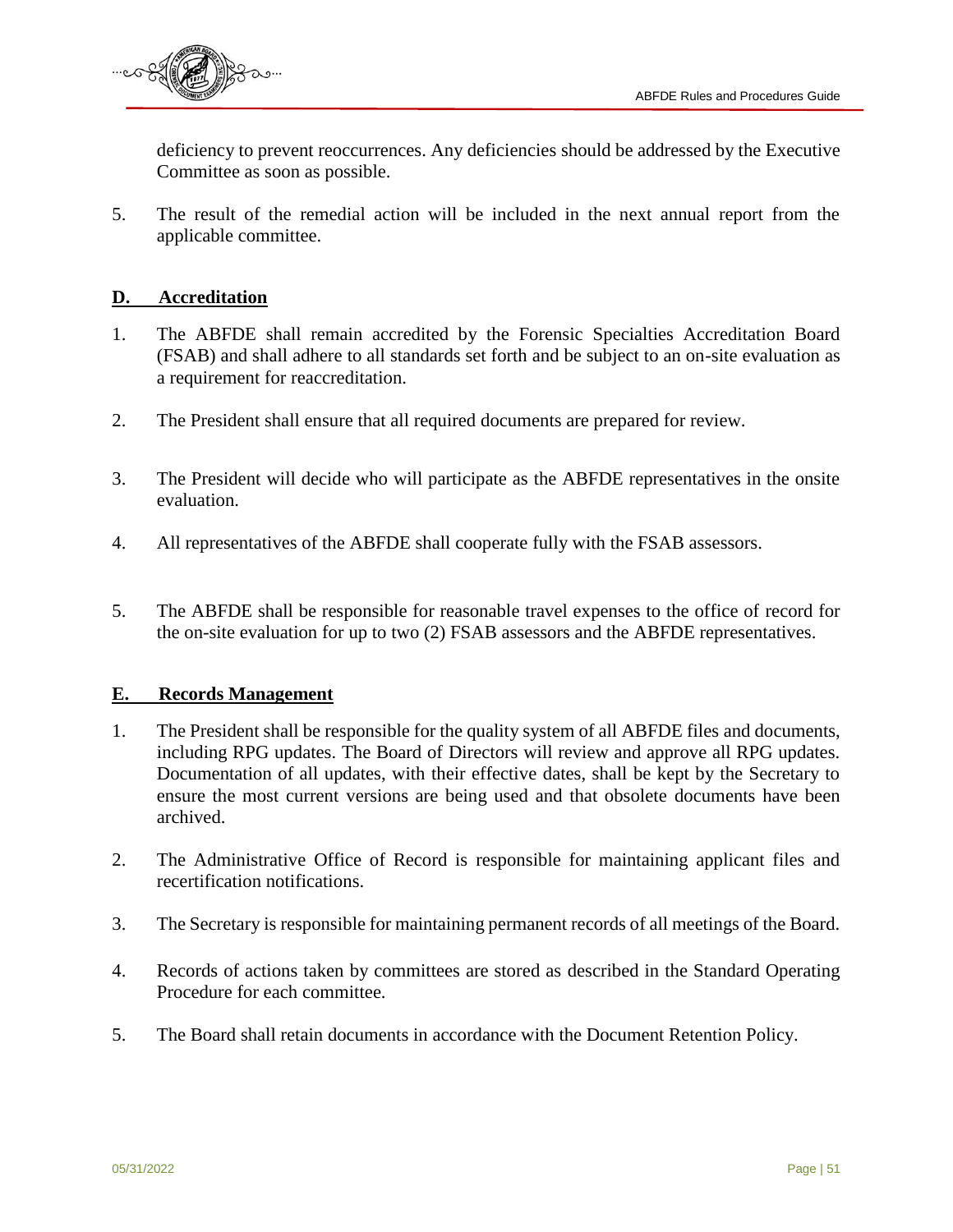

#### **F. Document Retention Policy**

#### 1. Purpose

This Document Retention Policy ("Policy") represents the policy of the ABFDE regarding the retention and disposal of records and electronic documents. This Policy is made to comply with the requirements of the Sarbanes-Oxley Act, which makes it a crime to alter, cover up, falsify, or destroy any document with the intent of impeding or obstructing any official proceeding. The purposes of this Policy are for the ABFDE to ensure that necessary records and documents are adequately protected and maintained and to ensure that records that are no longer needed by the ABFDE or are of no value are discarded appropriately.

#### 2. Policy

- 2.1 General Guidelines
	- 2.1.1 Records should not be kept if they are no longer needed for the operation of the organization, except as required by law or this Policy. Records may be stored electronically.
	- 2.1.2 The ABFDE may establish retention or destruction policies in order to ensure legal compliance and to accomplish other objectives, to include preserving intellectual property, historical documents, and operational funding. All ABFDE representatives are expected to comply fully with any approved record retention and destruction policies and schedules.
- 2.2 Exception for Litigation-Relevant Documents
	- 2.2.1 All ABFDE representatives should comply with the following exception to any stated destruction schedule: If records are deemed to be relevant to litigation or potential litigation, then all scheduled destruction of potentially relevant records must cease. Those records must be preserved until it is determined that the records are no longer needed. This exception supersedes any established destruction schedule for those records.
- 2.3 Minimum Retention Periods for Specific Categories of Records
	- 2.3.1 Organizational Documents

Organizational records that should be retained permanently include the ABFDE's Articles of Incorporation and the RPG (to include the Bylaws) and its revisions.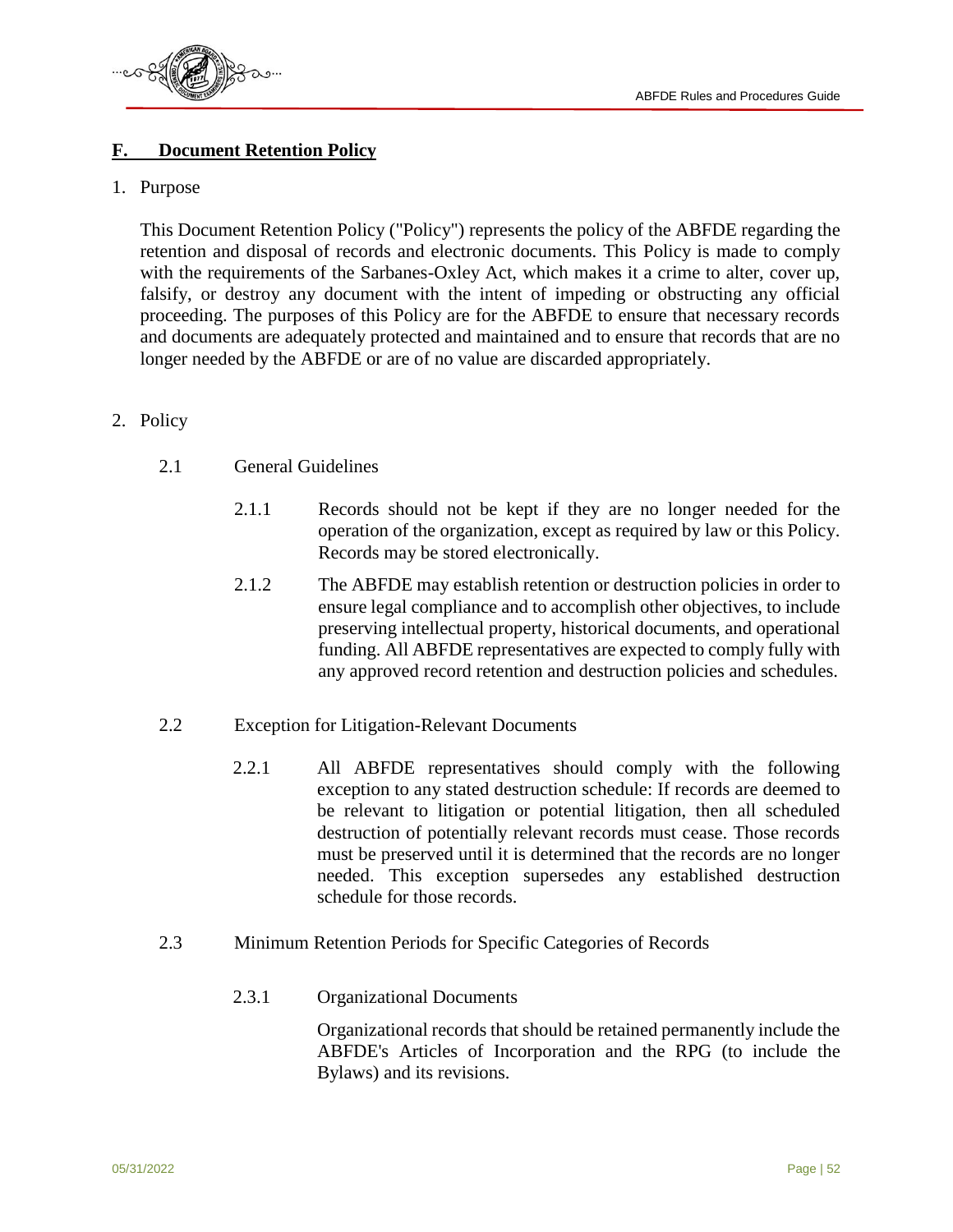

#### 2.3.2 Tax Records

Tax records include documents pertaining to expenses, proof of contributions made by donors, accounting procedures, and other documents pertaining to the ABFDE's revenues. All records, including income tax, informational returns (including Form 990), and supporting documentation, should be retained permanently.

#### 2.3.3 Board of Director Meetings

Meeting minutes and reports presented at Board meetings should be retained permanently.

2.3.4 Diplomate Records

The ABFDE should permanently maintain the current status of a certified individual and documentation supporting granting of certification, recertification, and any suspension or loss of certification.

2.3.5 Candidate Records

Records for Candidates who did not advance to Diplomate status should be maintained for seven (7) years from the end of Candidate status.

#### 2.3.6 Contracts

Leases and general contracts, along with supporting documentation, should be retained for seven (7) years after termination.

2.3.7 Legal Documents

Litigation documents should be retained for seven (7) years after the close of the matter. Court orders and judgments should be retained permanently, as should legal opinions.

2.3.8 Intellectual Property Documents

Intellectual Property documents, including trademark and copyright registrations, should be retained permanently.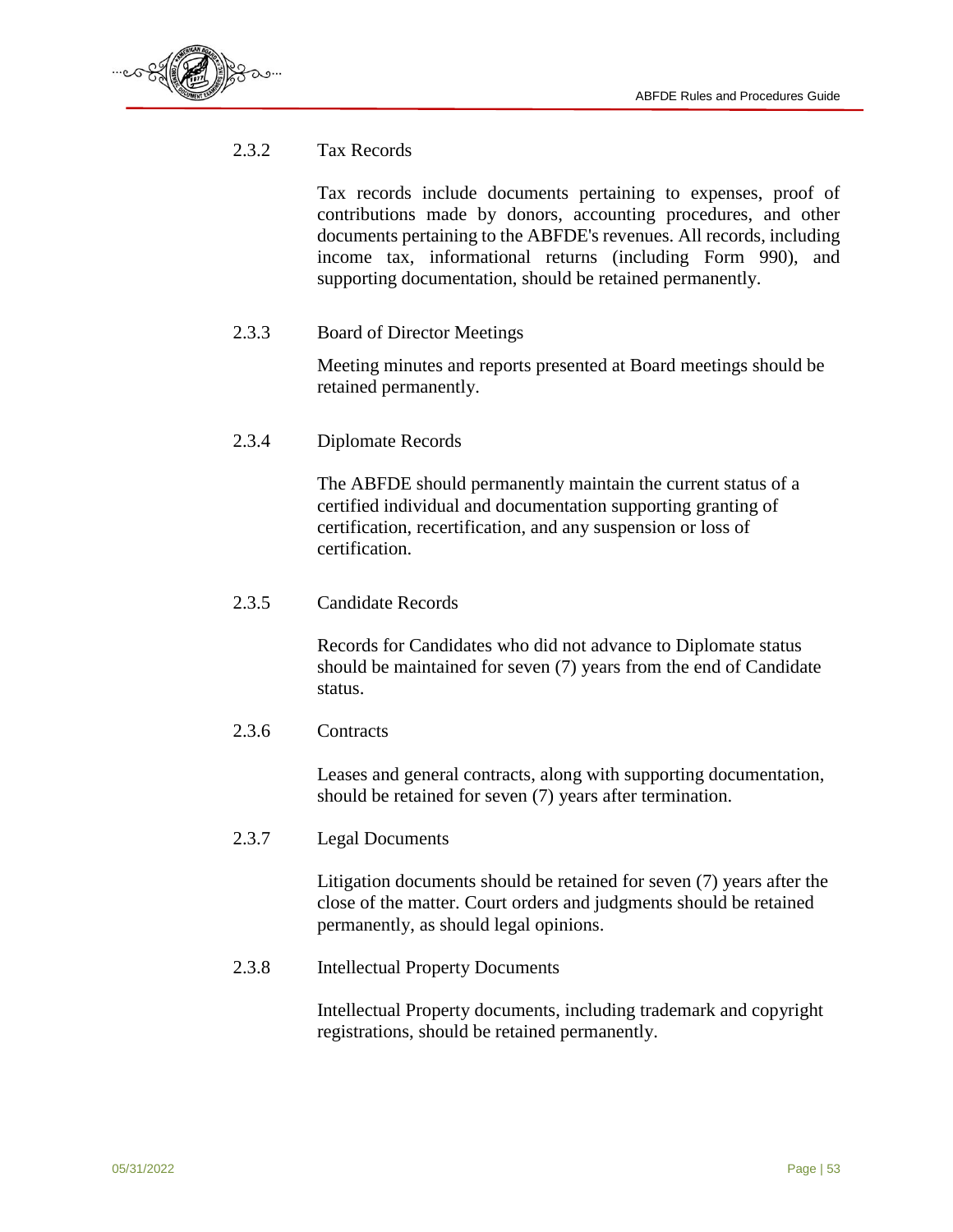

2.3.9 Insurance

Expired insurance policies, insurance records, accident reports, claims and related documentation should be kept permanently.

2.3.10 Financial Audit Records

Financial Audit reports and statements should be kept permanently.

2.3.11 Banking and Accounting

Accounts payable ledgers, accounts receivable ledgers, bank statements, bank reconciliations, electronic funds transfers, cancelled checks and credit card records should be kept for seven (7) years.

- 2.4 Storage of Records
	- 2.4.1 Tangible Records

Tangible records should be stored in the Administrative Office of Record until they are scanned and stored as electronic records.

2.4.2 Electronic Records

Electronic records should be retained in accordance with the above retention requirements and backed up to cloud storage.

- 2.5 Destruction/Deletion
	- 2.5.1 Tangible records

Tangible records should be destroyed by means that will render them unreadable and unable to be reconstructed.

2.5.2 Electronic records

The ABFDE requires that electronic records be permanently deleted.

- 2.6 Administration of Policy
	- 2.6.1 The President shall be responsible for administering and overseeing this Policy, including performing the following functions:
		- 2.6.1.1 Implementing the Policy;